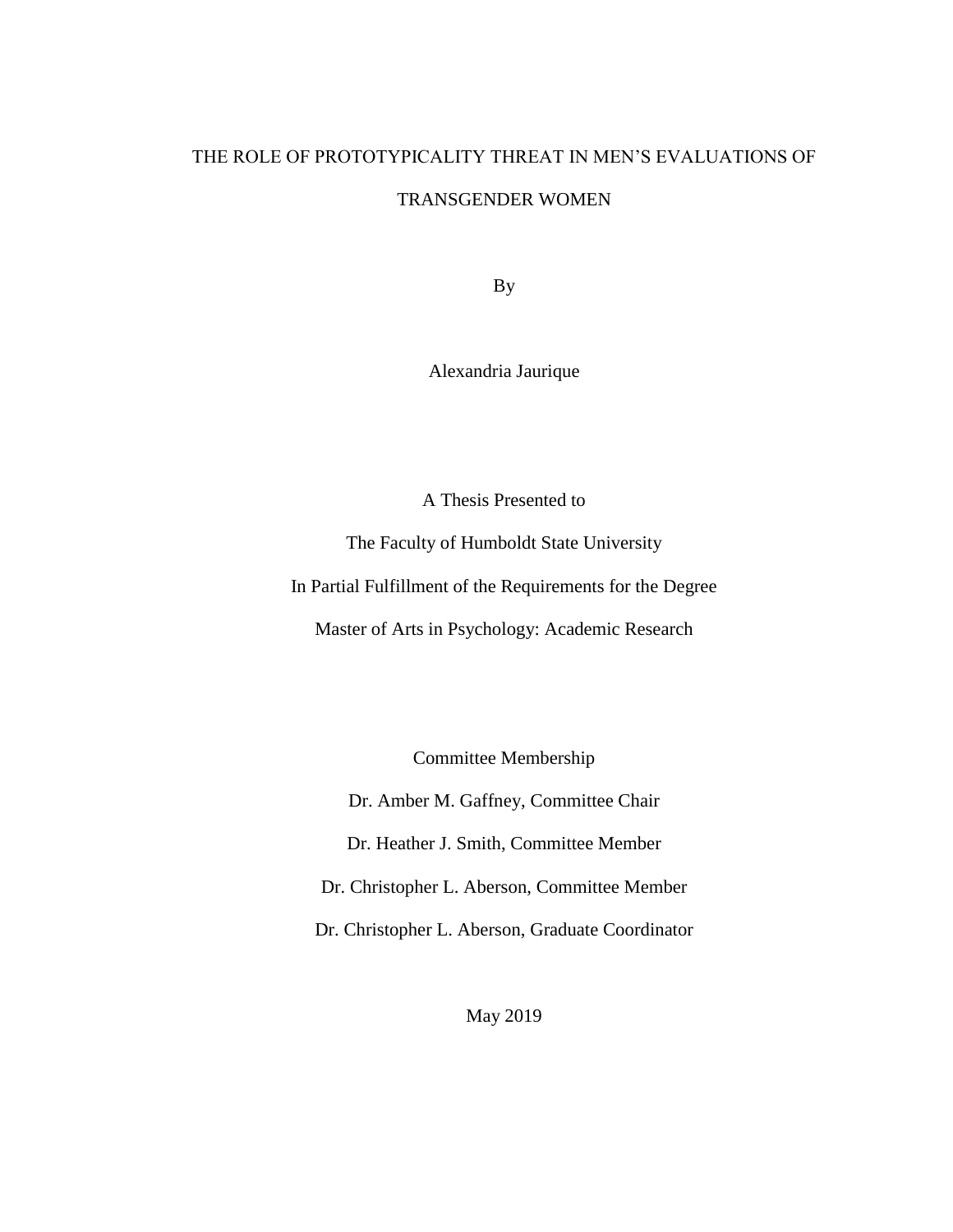## **Abstract**

# <span id="page-1-0"></span>THE ROLE OF PROTOTYPICALITY THREAT IN MEN'S EVALUATIONS OF TRANSGENDER WOMEN

## Alexandria Jaurique

All social groups have a prototype that provides a guideline of behaviors and attitudes that embody what it means to be a member of that group (Hohman et al., 2017). Men as a gender group are no exception to the use of a prototype as a basis for evaluating group members (Marques & Páez, 1994). When a man feels like a non-prototypical group member (i.e., peripheral) he is more likely to derogate deviant ingroup members compared to outgroup members. This is because peripheral group members are more likely to engage in behaviors aimed at achieving and maintaining a positive social value for this group (men) compared to the outgroup (women; Doosje & Ellemers, 1997). Research has found that cisgender men perceive transgender women to be effeminate gay men (Gazzola & Morrison, 2014). Therefore, men should perceive transgender woman as ingroup deviants. As a result, peripheral men should derogate transgender women more than transgender men and other cisgender men compared to prototypical men. The current study  $(N = 181)$  found that men made to feel peripheral who viewed a transgender woman target or a cisgender man target were more likely to negatively evaluate the target than men made to feel prototypical. There was no difference in evaluations of transgender man targets between peripheral and prototypical men. These results have important implications for men's treatment of transgender women such as the negative effects of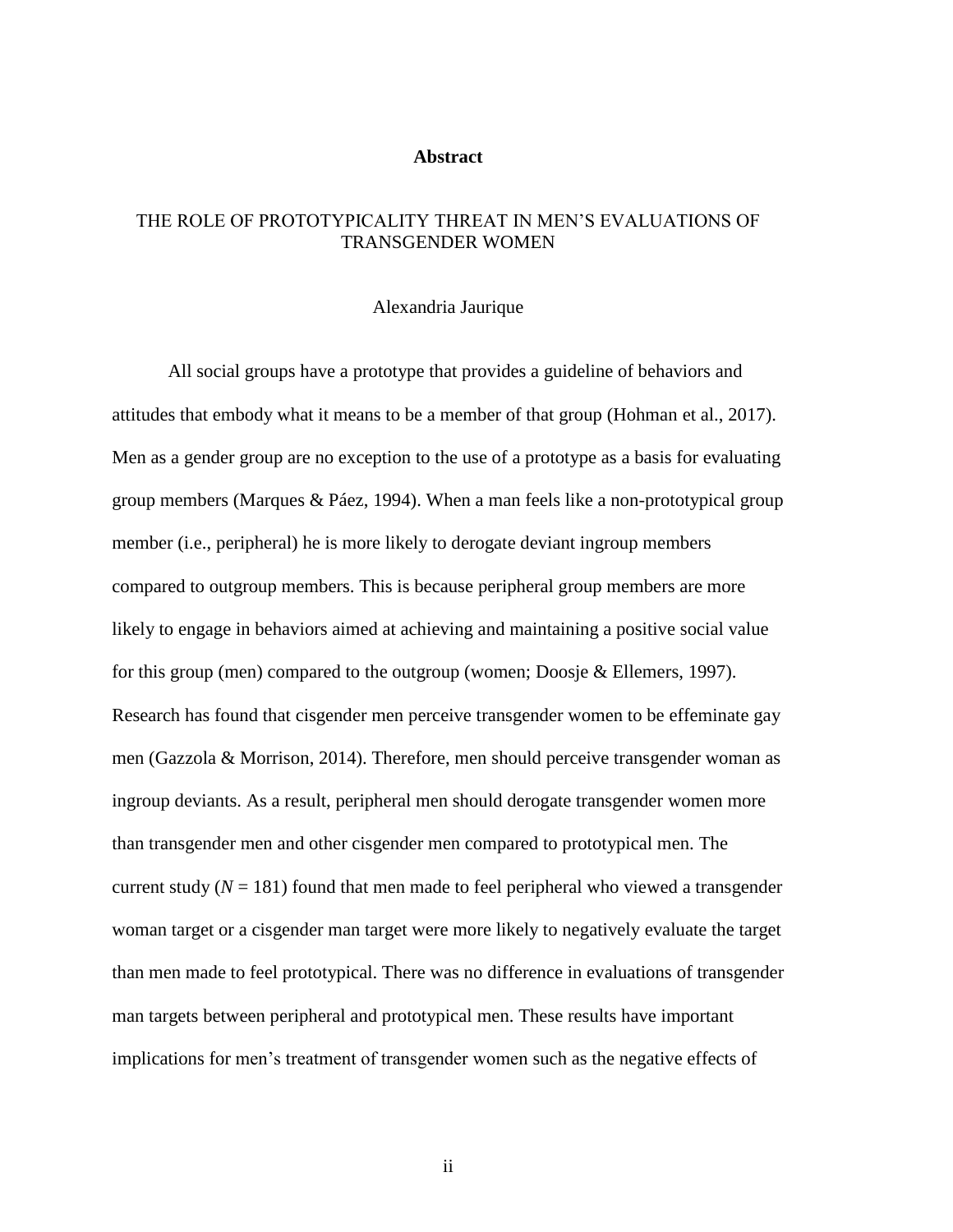stigmatization on transgender women and the potential for more severe outcomes for transgender women in response to men's threatened masculinity.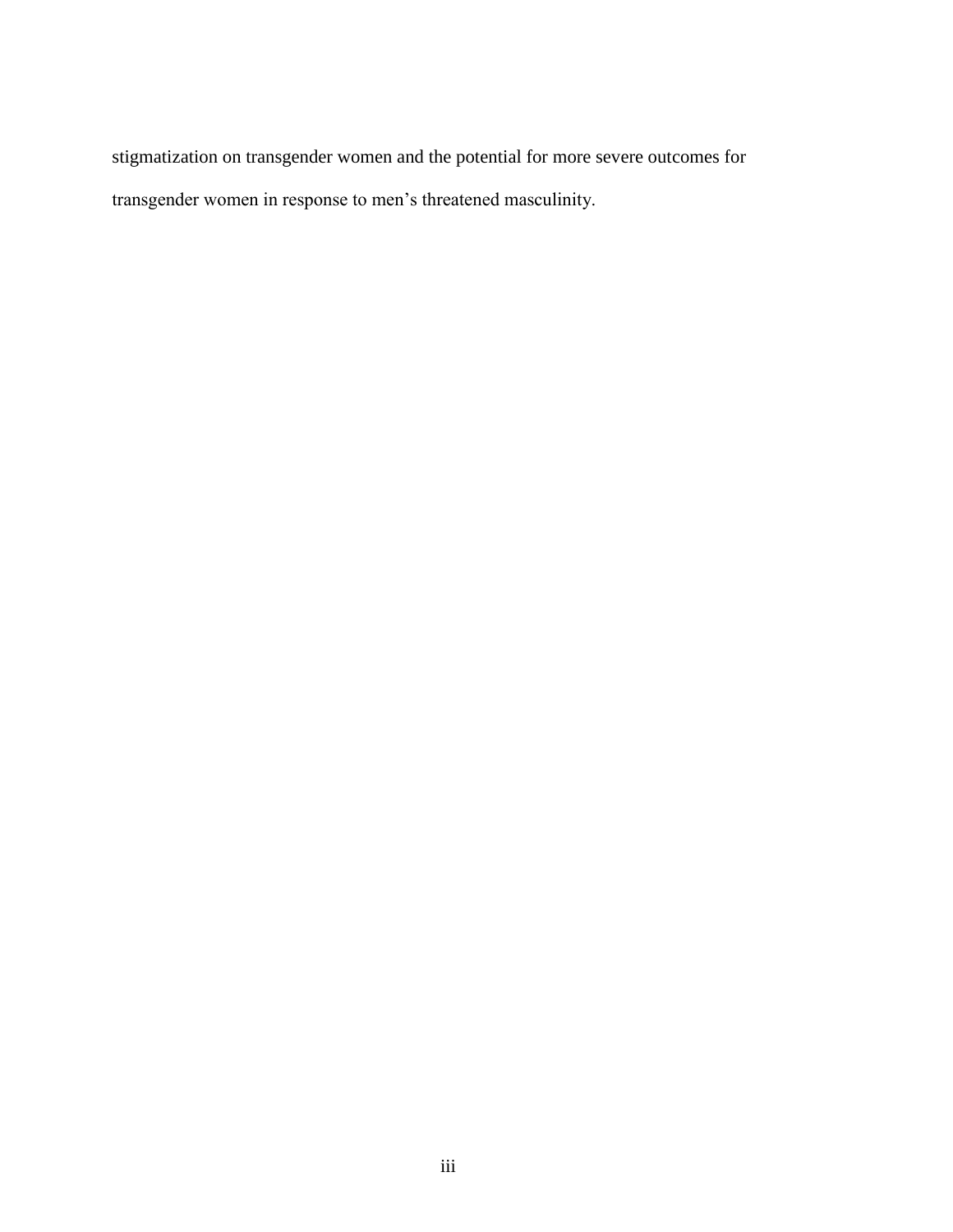# **Table of Contents**

<span id="page-3-0"></span>

| The Role of Prototypicality Threat in Men's Evaluations of Transgender Women 1 |  |
|--------------------------------------------------------------------------------|--|
|                                                                                |  |
|                                                                                |  |
|                                                                                |  |
|                                                                                |  |
|                                                                                |  |
|                                                                                |  |
|                                                                                |  |
|                                                                                |  |
|                                                                                |  |
|                                                                                |  |
|                                                                                |  |
|                                                                                |  |
|                                                                                |  |
|                                                                                |  |
|                                                                                |  |
|                                                                                |  |
|                                                                                |  |
|                                                                                |  |
|                                                                                |  |
|                                                                                |  |
|                                                                                |  |
|                                                                                |  |
|                                                                                |  |
|                                                                                |  |
|                                                                                |  |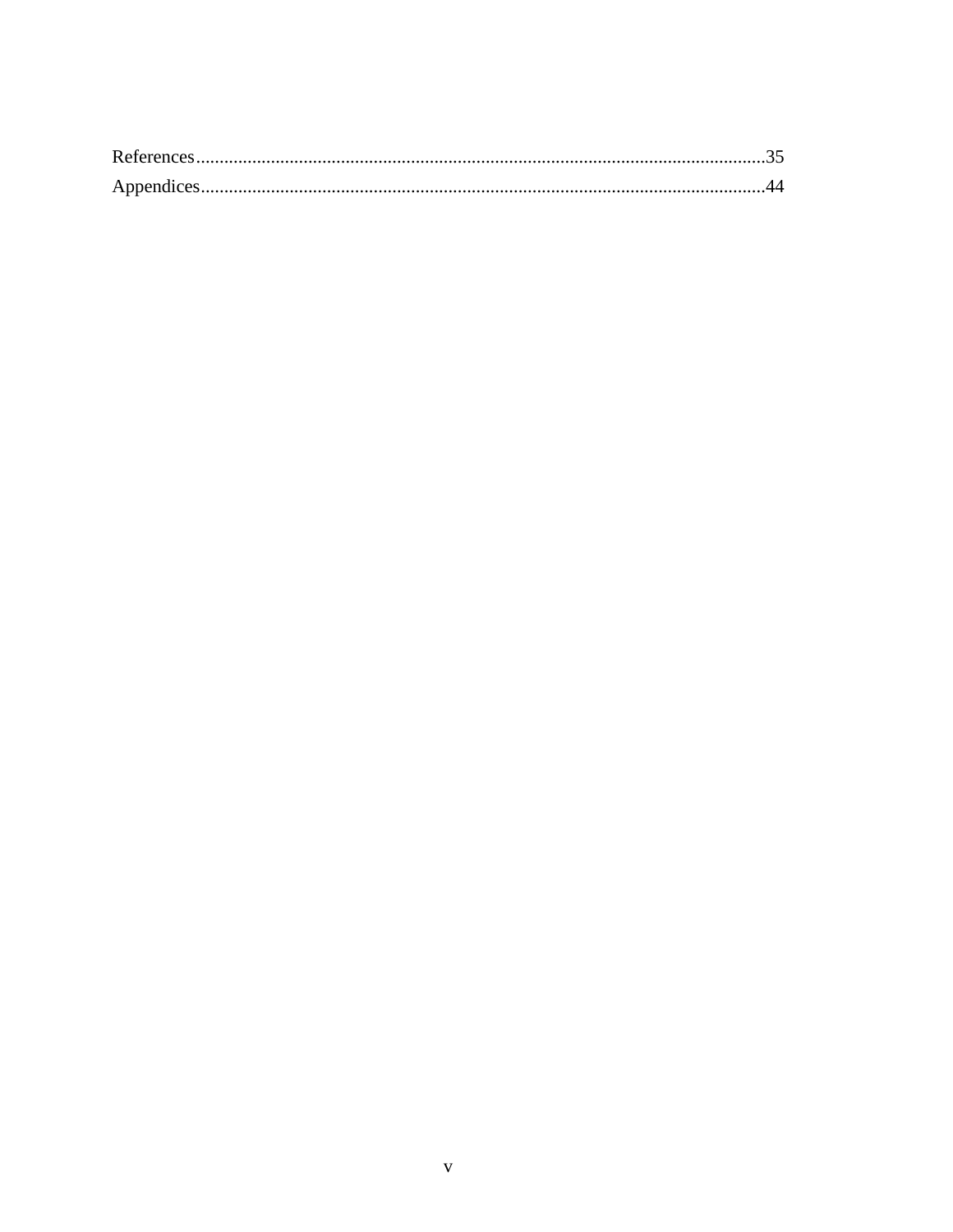# **List of Tables**

<span id="page-5-0"></span>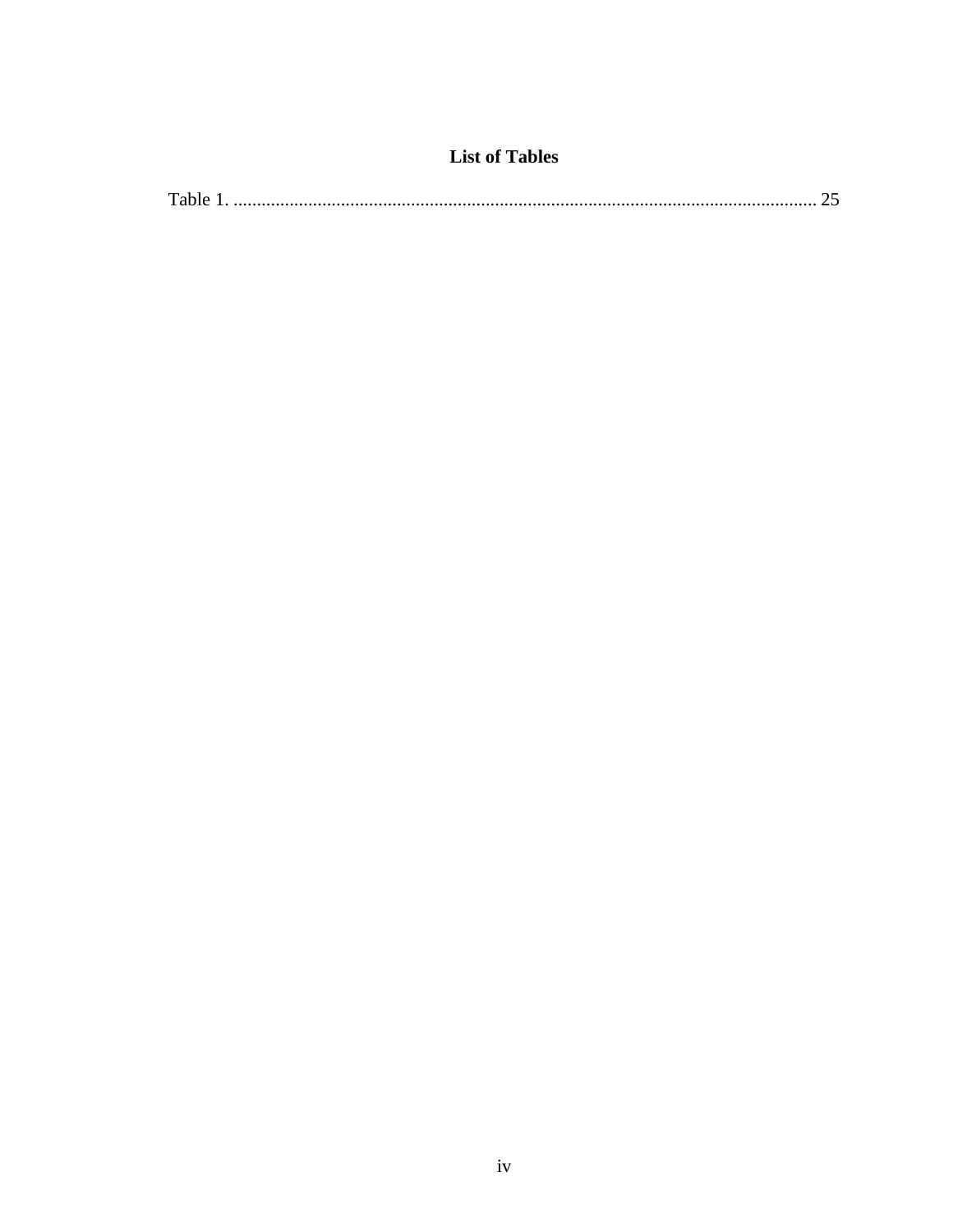# **List of Appendices**

<span id="page-6-0"></span>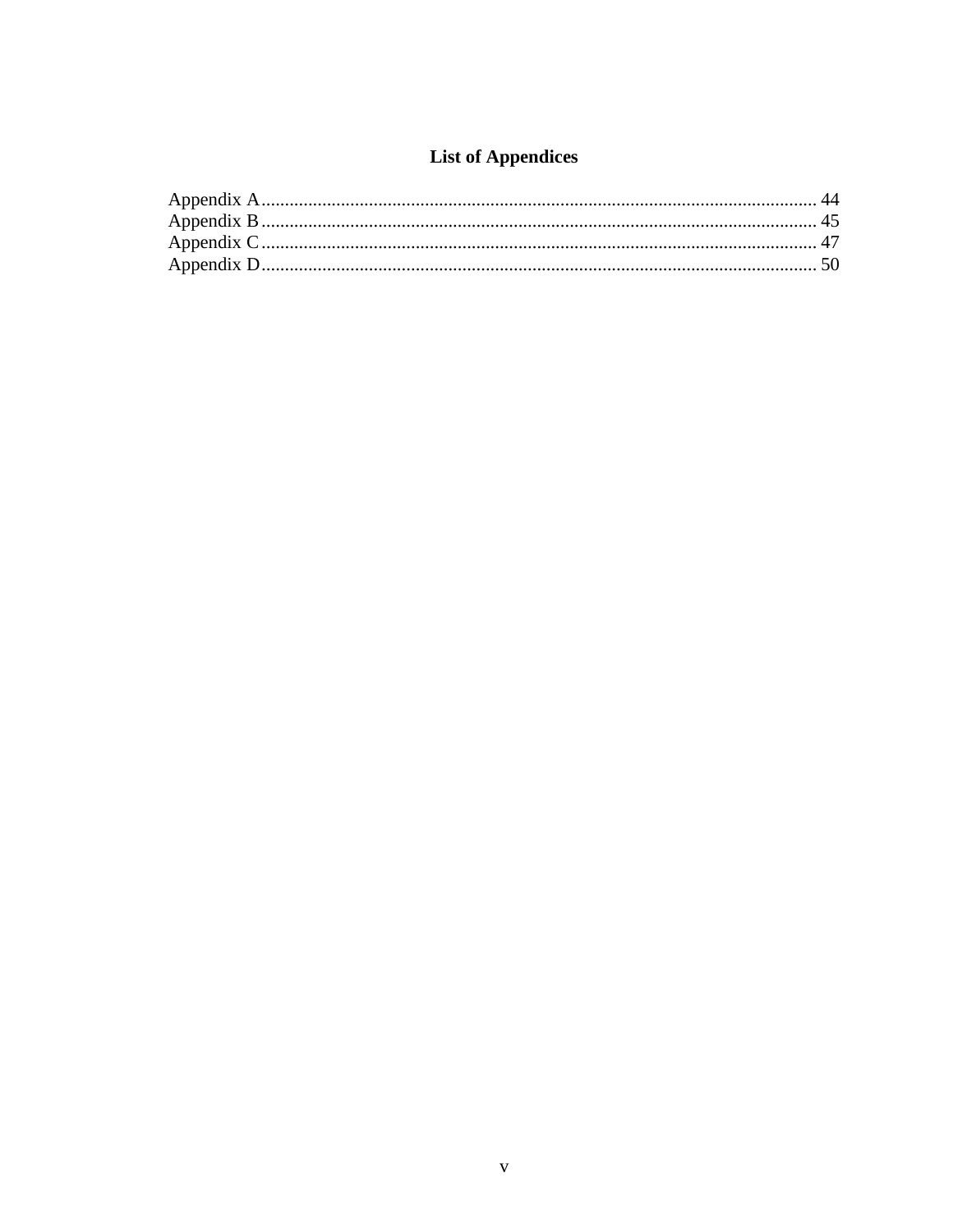#### <span id="page-7-0"></span>**The Role of Prototypicality Threat in Men's Evaluations of Transgender Women**

Violence against transgender people (transpeople) is a public health, social justice, and human rights issue (Lombardi, Wilchins, Priesing, & Malouf, 2001; Wirtz, Poteat, Malik, & Glass, 2018). There are a multitude of ways that transpeople experience disproportionate and systematic discrimination. For example, they are subject to housing discrimination (Grant et al., 2011; Herman, 2013), employment discrimination (Badgett, Lau, Sears, & Ho, 2007; Dietert & Dentice, 2009; Grant et al., 2011), discrimination in health care settings (Stotzer, Silverschanz, & Wilson, 2013), and discrimination in the criminal justice system (Stotzer, 2014). Twenty three percent of transpeople report catastrophic levels of discrimination (i.e., experiencing three or more major lifedisrupting events due to bias and discrimination; Grant et al., 2011). Transwomen report the highest level of discrimination when compared to lesbian, gay, and bisexual people (Grant et al., 2011). Because of the myriad of troubling statistics regarding transpeople's experiences it is first important to understand how a person's gender identity shapes who they are.

Gender is a social identity that comes with its own set of rules and norms. Being a part of a group based on gender gives people information on how they "should" behave and think. Gender identity is a person's perception of their own gender (Wilchins, 2002) while birth-assigned sex is the assignment of infants to binary categories (male or female) based on the appearance of external genitalia and/or chromosomes (Tate, Ledbetter, & Youssef, 2013). Transgender is a term that indicates when a person's gender identity does not match the biological sex doctors assigned them at birth (Norton & Herek, 2013).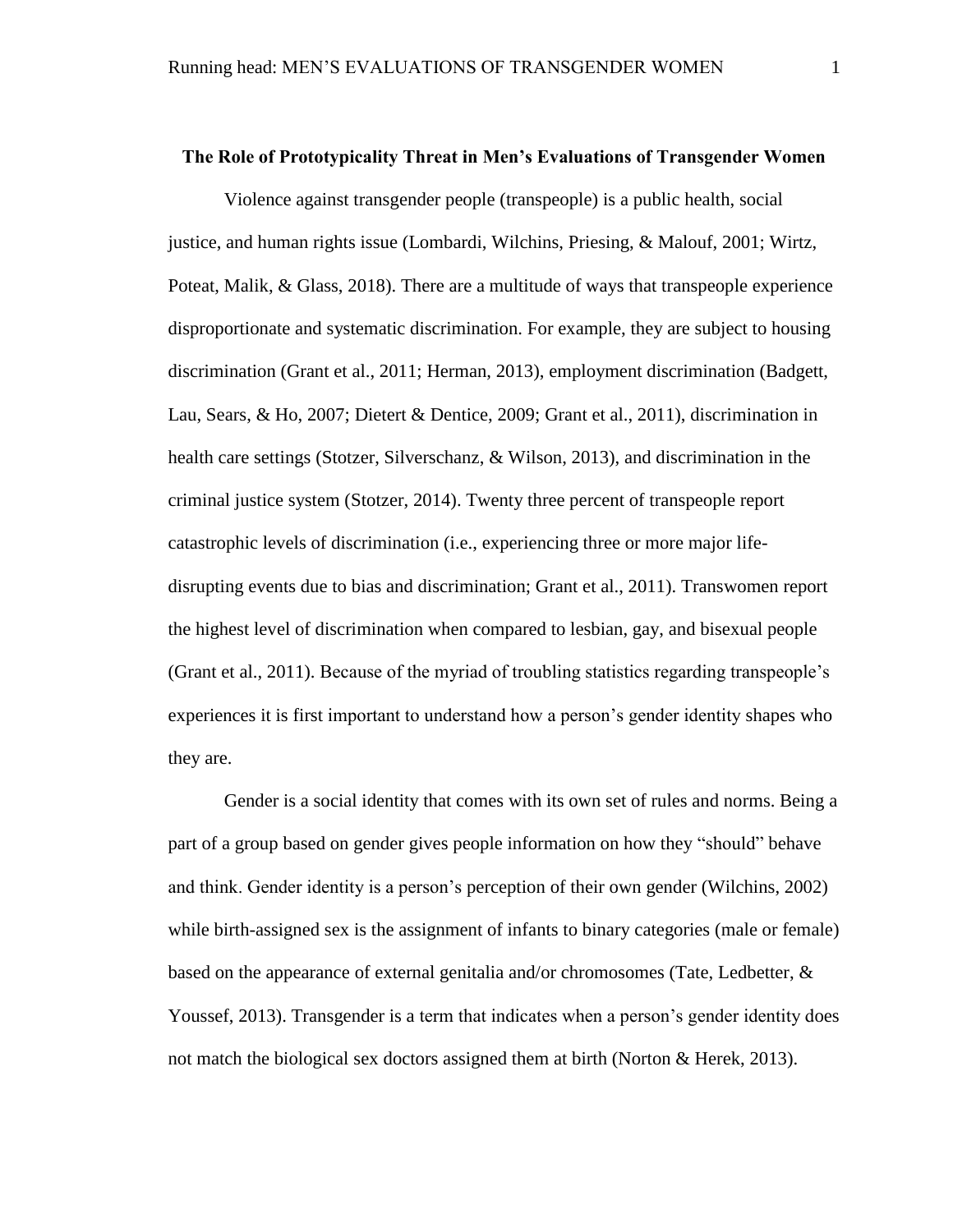People who were assigned male at birth but identify as women are transgender women (transwomen). People who were assigned female at birth but identify as men are transgender men (transmen; American Psychological Association, 2012). Originating from the prefix "cis" meaning "on this side of," cisgender is when a person's gender identity matches their biological sex assigned at birth (American Psychological Association, 2015). Transgender people have often been targets of violence due to their perceived deviation from gender roles (or from gender prototypes).

Prejudice against transpeople (transprejudice) is a "societal discrimination and stigma of individuals who do not conform to traditional norms of sex and gender" (Sugano, Nemoto, & Operario, 2006, p. 217). Current evidence suggests that cisgender men hold more prejudices against transpeople, and in particular against transwomen, than they do toward cisgender women (Hill  $&$  Willoughby, 2005). Other research suggests the role of masculinity predicts prejudice toward gender non-conforming people (Bosson, Weaver, Caswell, & Burnaford, 2012), however, there is a dearth of research on the role of masculinity in prejudice against transgender people. The current work seeks to fill that void by assessing from a social identity approach (Tajfel  $&$  Turner, 1979), how threats to men's masculine prototypicality will affect prejudice against transgender people. More specifically, using subjective group dynamics model (Abrams, Marques, Bown, & Henson, 2000), this research examines if men perceive transgender women as ingroup deviants, and as a result, derogate transgender women as a way to maintain a positive social identity. To better understand the lived experiences of transpeople and the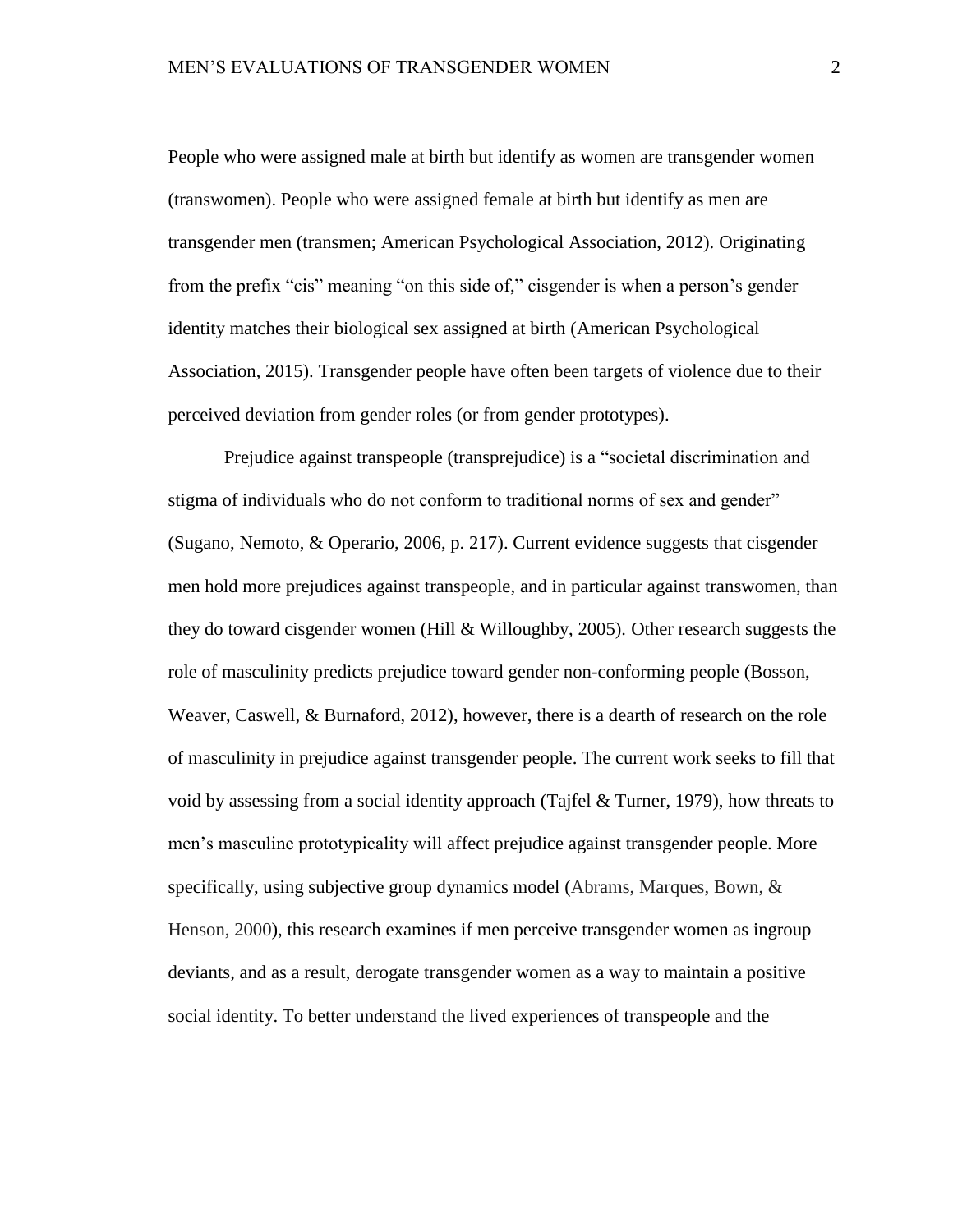prejudice against them, researchers must understand how men's sense of masculinity identity forms and the effects of threats to said identity.

# **Literature Review**

## <span id="page-9-1"></span><span id="page-9-0"></span>**Social Identity**

Social identity and group membership may play key roles in understanding how and why men's masculinity leads to prejudice and derogation of transpeople, specifically transwomen. A psychological group is "a collection of people that share the same social identification or define themselves in terms of the same social category membership" (e.g., men, Republicans; Turner, 1984, p. 530). Social identity research delineates three factors: cognitive, evaluative, and emotional (Tajfel, 1978). The cognitive factor incorporates the people's knowledge that they belong to a specific social category. Selfcategorization theory, which is derived from social identity theory, posits that people classify themselves into ingroups and outgroups (Turner, Hogg, Oakes, Reicher, & Wetherell, 1987). When individuals identify with their ingroup, they feel psychologically attached to being members of that group. Turner (1984) suggests that highly identified group members share emotions, beliefs, and attitudes with other group members and tend to behave uniformly because of their shared social identity. Social categories include internal and external criteria whereby people categorize themselves (internal) as members of social groups and other people categorize them into groups (external). Men's identification with their gender (ingroup), which is the extent to which men believe that they are actually members of the group, is the internal component. The external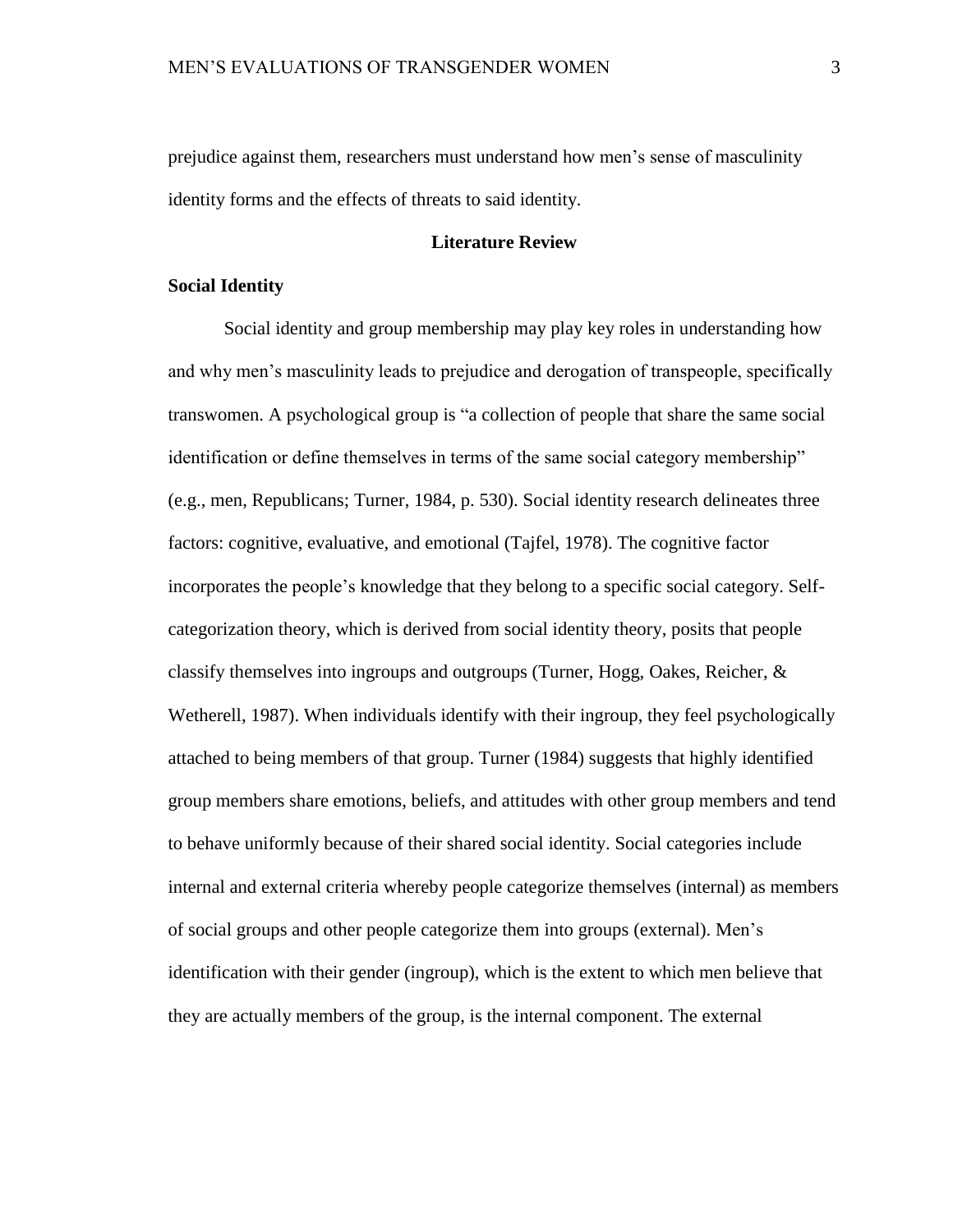component refers to social categorization, which is a societally shared representation that classifies men as a cohesive group (Tajfel, 1978).

The evaluative aspect of social identity gives information about whether that social category is viewed positively or negatively, and in-turn, is related to satisfaction with their social identity. For instance, people who categorize themselves as men will feel satisfied with their social identity because of the positive social value of the group. Lastly, the emotional factor refers to the affective responses that result from the cognitive and evaluative factors. There are many affective responses that result from being in a group with a positive or negative social value. For example, when a person perceives their group as having positive social value their group membership becomes a positive aspect of their self-concept. People part of negative valued groups are more likely to have low self-esteem than those part of positively valued groups (Tajfel, 1978; Turner & Brown, 1978; Tajfel & Turner, 1986). However, members of devalued groups do not always have lower self-esteem. If group members perceive the negative social value to be unjust, they will begin to question the social structures that devalue their group (Tajfel, 1978; Tajfel & Turner, 1986; Turner & Brown, 1978).

According to Tajfel (1978), social interactions are on a continuum of interpersonal to intergroup. Interpersonal interactions are based on personal characteristics while intergroup situations are based on people's group memberships (Tajfel, 1978; Tajfel & Turner, 1986). Identification with a group occurs when group memberships are salient. For example, men (the ingroup) can easily distinguish the boundaries of their group when women (the outgroup) become salient. This clear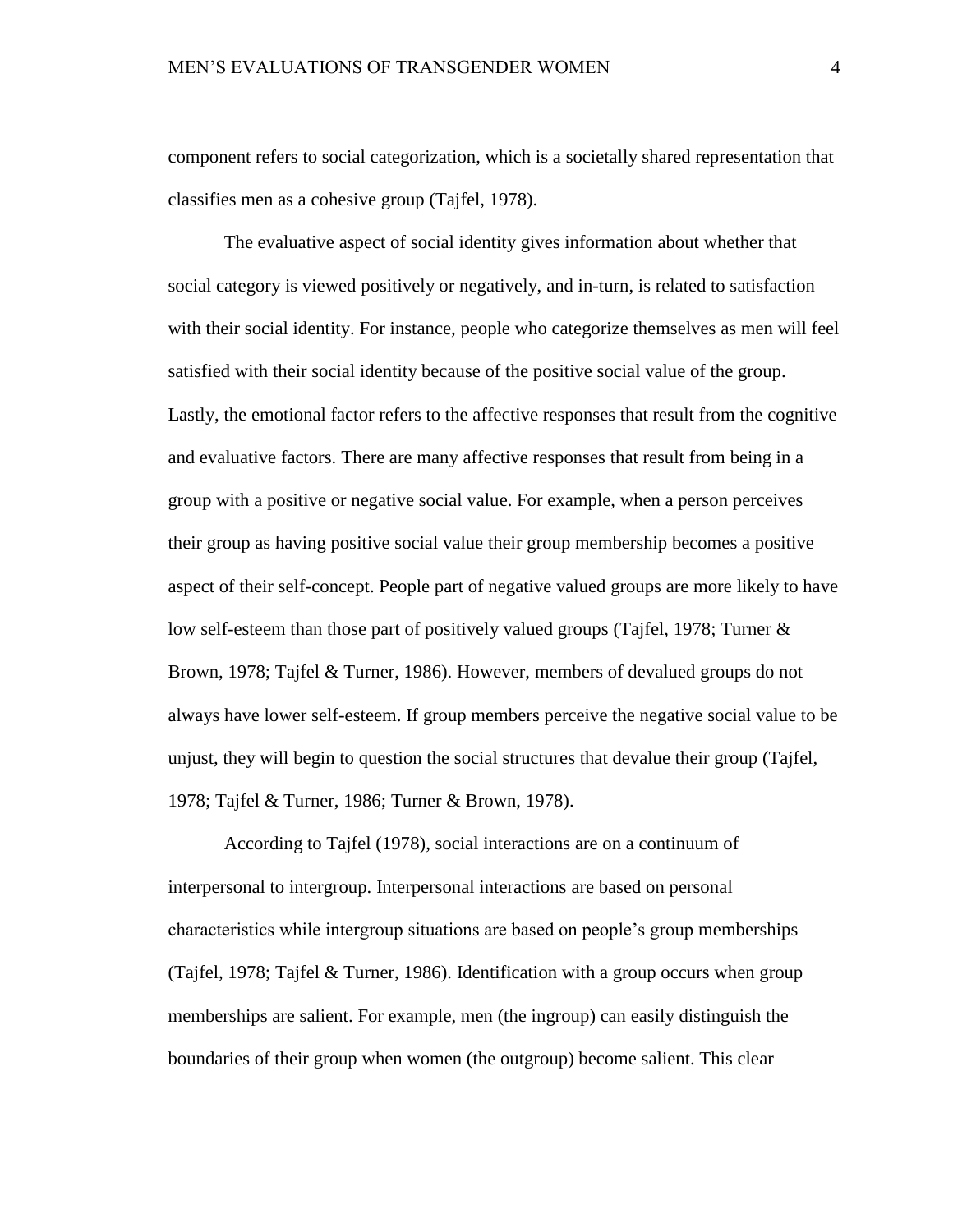understanding of group boundaries leads to group identification, in this case men would identify more with their group when women as a group are salient (Tajfel, 1978). The intergroup context determines the social value of the in-group and outgroup (Tajfel, 1978; Tajfel & Turner, 1986). When women are cognitively salient, men have an outgroup to which they compare themselves. This comparison allows men to determine their in-group's social value. This highlights the comparative nature of the cognitive and evaluative aspects of social identity. When women are salient men who identify with their group will be likely to take on the attributes most closely associated with "men."

# <span id="page-11-0"></span>**Prototypicality**

Prototypes are "a collection of attributes that define both what representative group members have in common and what distinguishes the ingroup from relevant outgroups" and are essential in understanding how men's status within a group can affect their attitudes and behaviors (e.g., attitudes towards transwomen; Hohman et al., 2017, p. 125). Group prototypes describe and prescribe group members' beliefs, opinions, and behaviors. Social norms are a part of the group prototype and therefore people look to group norms as a guide for their behavior (Terry  $\&$  Hogg, 2001; Terry, Hogg,  $\&$  White, 2000). Terry et al., (2000) argue that people construct group norms with the goal of establishing intergroup distinctiveness. The metacontrast principle outlines criteria for the categorization of people into a group. That is, the differences between the people of the potential group are smaller than the differences between other non-group people (Turner et al., 1987). For example, some men are closer to the prototype (e.g., masculine men) and some are further away from the prototype (e.g., gay men; Turner et al., 1987). Each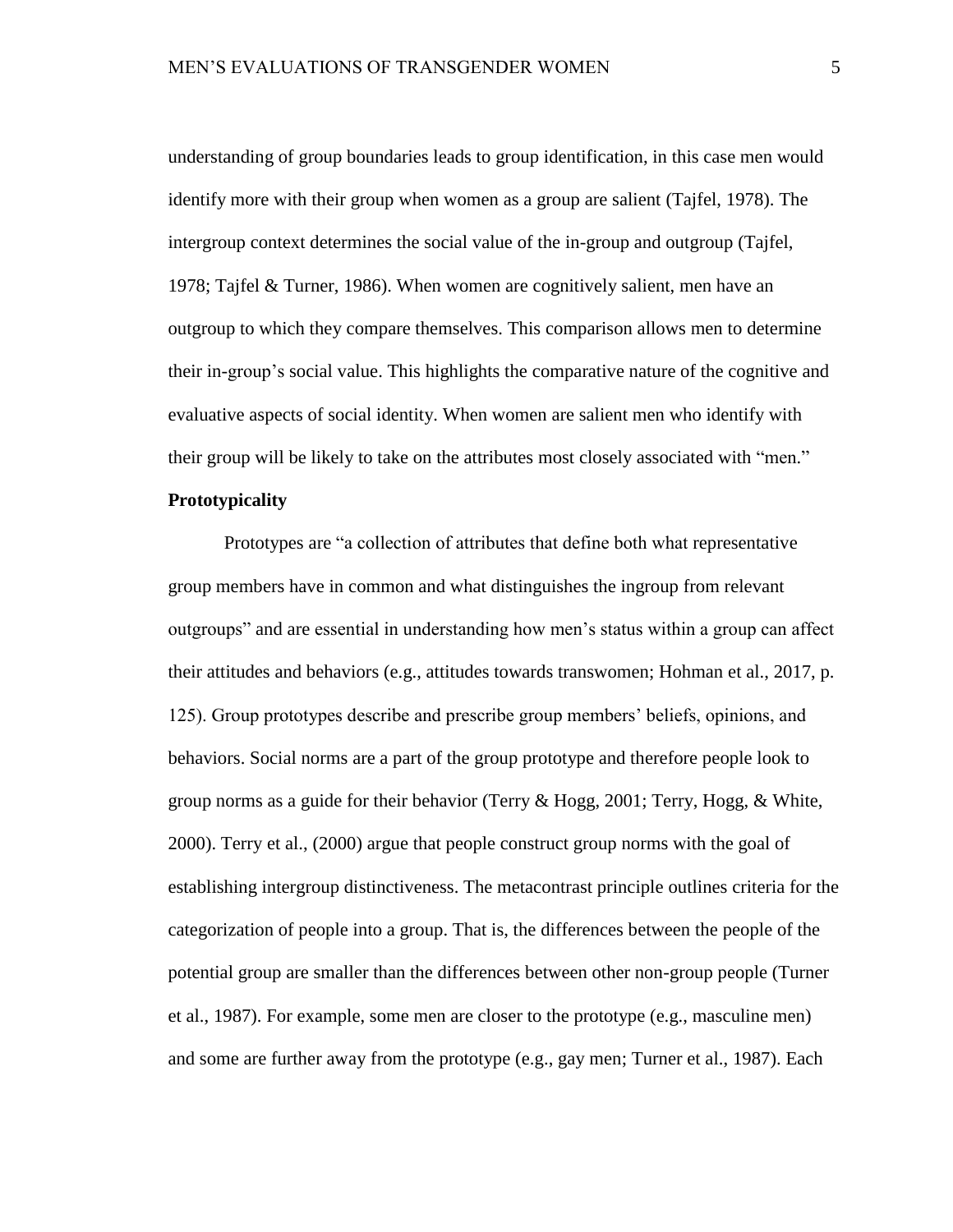group has a prototype that allows for this comparison and leads to groups having prototypical and peripheral members.

Depersonalization is a process wherein a person identifies with a salient group and takes on the attributes of their group (Turner et al., 1987). Group members engage in behaviors and base their beliefs on the social norms associated with that group. This process creates a drive to decrease the differences within the group and increase the differences between the ingroup and the outgroup (Turner et al., 1987). For example, when women are salient, men will behave in a uniform way in an effort to differentiate their behavior from women (the outgroup; Tajfel, 1978; Turner et al., 1987). Hogg and Turner (1987) found that when a person's gender group membership is salient, stereotypically gendered attributes become salient to their self-image. Researchers also found that under the same conditions, people are more likely to endorse traditional sexroles (Abrams & Hogg, 1990).

When depersonalization happens, the group prototype is the basis of positive feelings about the self as a group member and positive judgements of other group members (Hogg, 2000). Strongly identified group members are more likely to engage in behaviors to protect the group identity and those low in group identification are more likely to protect individual identities (Doosje & Ellemers, 1997). Group members' prototypicality can be threatened in a variety of ways including feedback from other people about one's prototypicality and changes in the group identity and prototype (Turner et al., 1987). In order for the person to resolve the threat, they will increase support for the group identity, become more likely to conform to group norms, and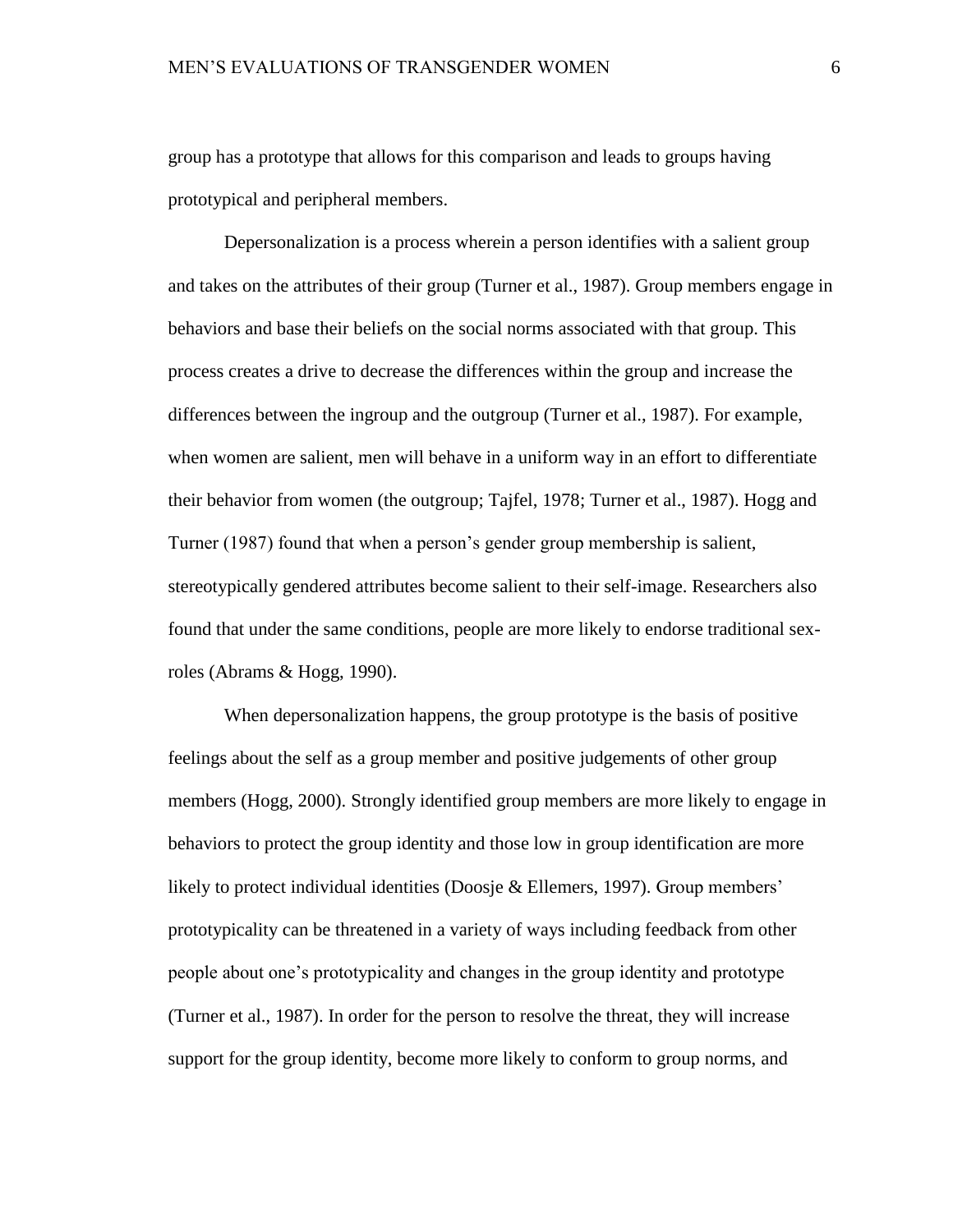engage in the "policing" of other group members to ensure the maintenance of the group's positive social value (Noel, Wann, & Branscombe, 1995). Therefore, when peripheral group members strongly identify with their group, they are more likely to derogate deviant ingroup members than outgroup members as a way to increase the positive value of their social group and show loyalty to the group and its norms (Schmitt & Branscombe, 2001). This is because deviant ingroup members are more of a threat to the positive distinctiveness of the group than outgroup members.

Research by Schmitt and Branscombe (2001) exemplifies this process whereby peripheral group members derogate deviant ingroup members (versus being more likely to derogate any outgroup member). In this experiment, the researchers first manipulated participants' prototypicality within their gender group (i.e., made them feel either like a prototypical or a peripheral group member) and then manipulated whether participants read a vignette about either a masculine gay man (prototypical ingroup member) or effeminate gay man (deviant ingroup member). Participants were then asked to report their general liking of the person in the vignette. Results indicated that men made to feel like peripheral group members were more likely than men made to feel prototypical to derogate the effeminate gay man than the masculine gay man than men who feel prototypical (Schmitt  $\&$  Branscombe, 2001). This shows that ingroup deviants are more likely to be derogated in an effort to reestablish men's prototypicality than prototypical group members. Researchers from other psychological perspectives (i.e., the precarious manhood literature) have also studied this process (Vandello, Bosson, Cohen, Burnaford, & Weaver, 2008). The two literatures use different foundational theories, but the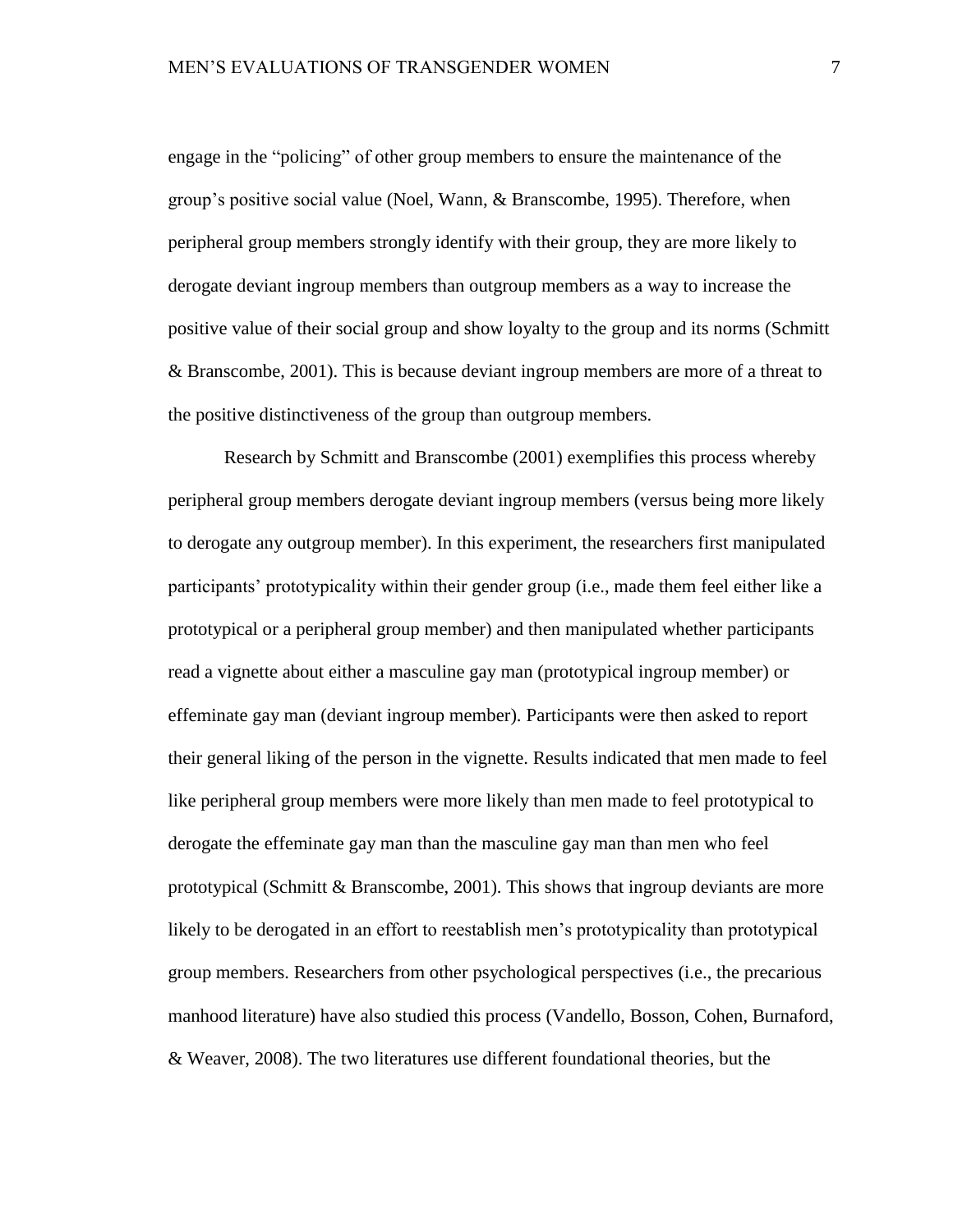manipulations are similar, with masculinity threat conditions and control conditions of the precarious manhood literature being interchangeable with the peripheral conditions and prototypical conditions of the prototypicality literature, respectively.

# <span id="page-14-0"></span>**Precarious Manhood**

The precarious manhood line of research complements the prototypicality research by providing more evidence for the outcomes related to men feeling like peripheral group members. Manhood is a social status that men must earn through displays of continuous displays of public proof (e.g., physical aggression; Vandello et al., 2008). In some non-western cultures, the path to manhood does not ambiguously come about at some point during a boy's maturation, instead the culture has very specific feats of bravery or pain tolerance that the boy must complete or endure to gain their manhood status(e.g., killing a lion, enduring circumcision without anesthesia; Saitoti, 1986; Spencer, 1965; Vandello et al., 2008). In western cultures, men can easily lose their social status (at least temporarily) and when men lose that status they are no longer prototypical members of that group.

According to the precarious manhood thesis, manhood consists of three tenets (Vandello & Bosson, 2013). First, men earn their manhood through engaging in social milestones (e.g., being able to financially support a family). Second, once earned, men can easily lose their manhood status. Third, maintaining the status of manhood requires public demonstrations that reaffirm one's masculinity (Vandello & Bosson, 2013). In contrast, the rites of passage that girls must achieve to reach womanhood are biological and physical rather than social (Vandello et al., 2008). Vandello and his colleagues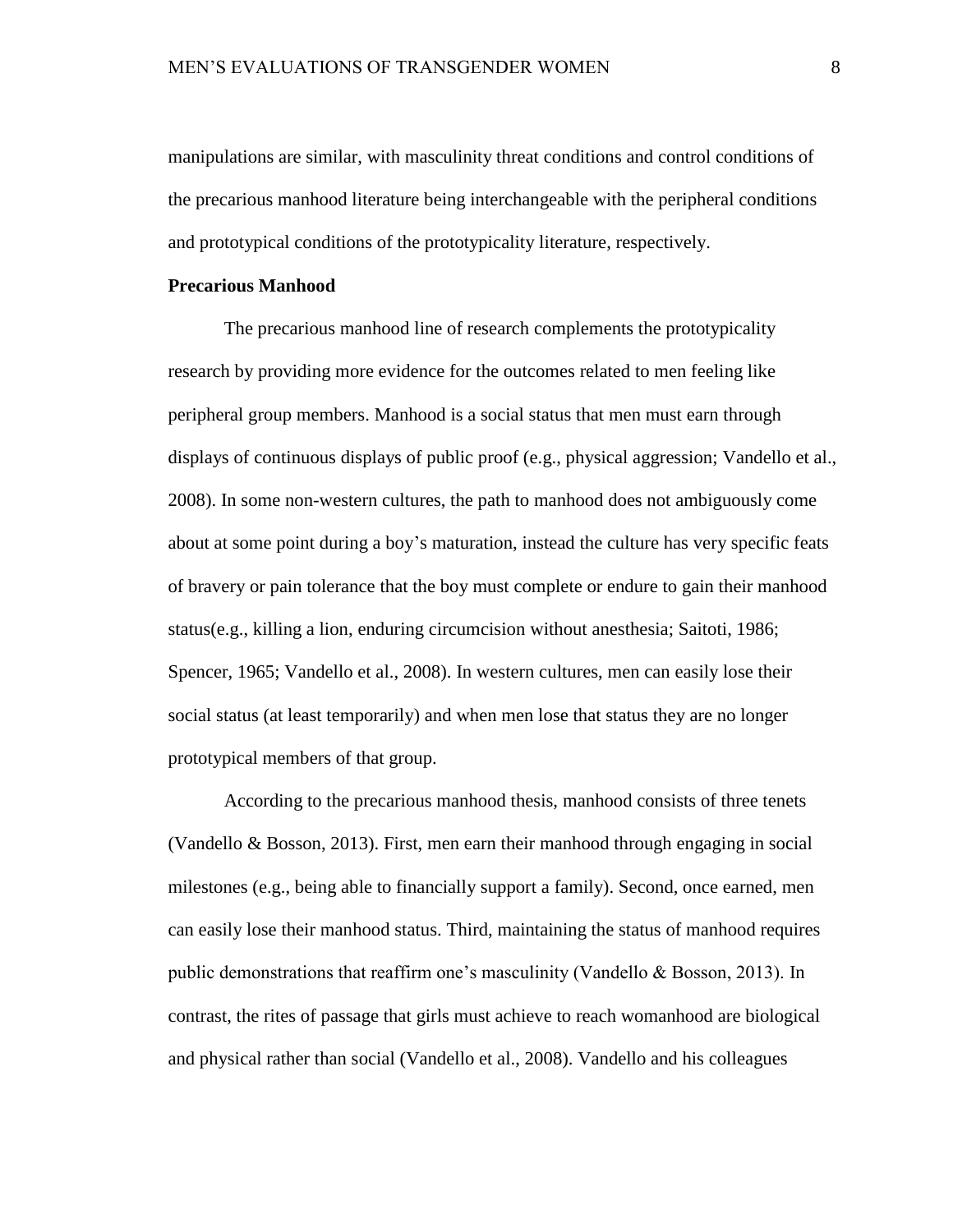(2008) asked university students to explain how one might lose their womanhood and manhood. They found that reasons for a loss of womanhood were more difficult for students to generate and were more closely related to physical factors (e.g., having a hysterectomy or mastectomy) rather than social factors. Contrarily, a loss of manhood status relates to social shortcomings such as an inability to provide for his family or how feminine his behaviors and attitudes are. Whereas a woman who engages in social or physical transgressions can damage her reputation, these transgressions are less likely to threaten her status as a woman in the same way that men lose their social status (Bosson, Vandello, Burnaford, Weaver, & Wasti, 2009). Because of the ease at which men's masculinity can be threatened, much of the literature has focused on the effects of this threat on men's behaviors, attitudes, and emotions.

Researchers have used a variety of manipulations to experimentally test the effects of men losing their manhood status. To maintain their masculine status, men must avoid behaviors associated with women and femininity (e.g., caregiving; Bosson et al., 2009). One common manipulation of masculinity threat includes assigning men to either braid hair (threat condition) or braid ropes (control condition). Bosson et al. (2009) found that men who had their masculinity threatened were not only more likely to choose a physically aggressive punching task rather than a puzzle task but also found that threatened men's punches were significantly harder than that of non-threatened men. This suggests that threatened men are more likely to engage in physical aggression than nonthreatened men.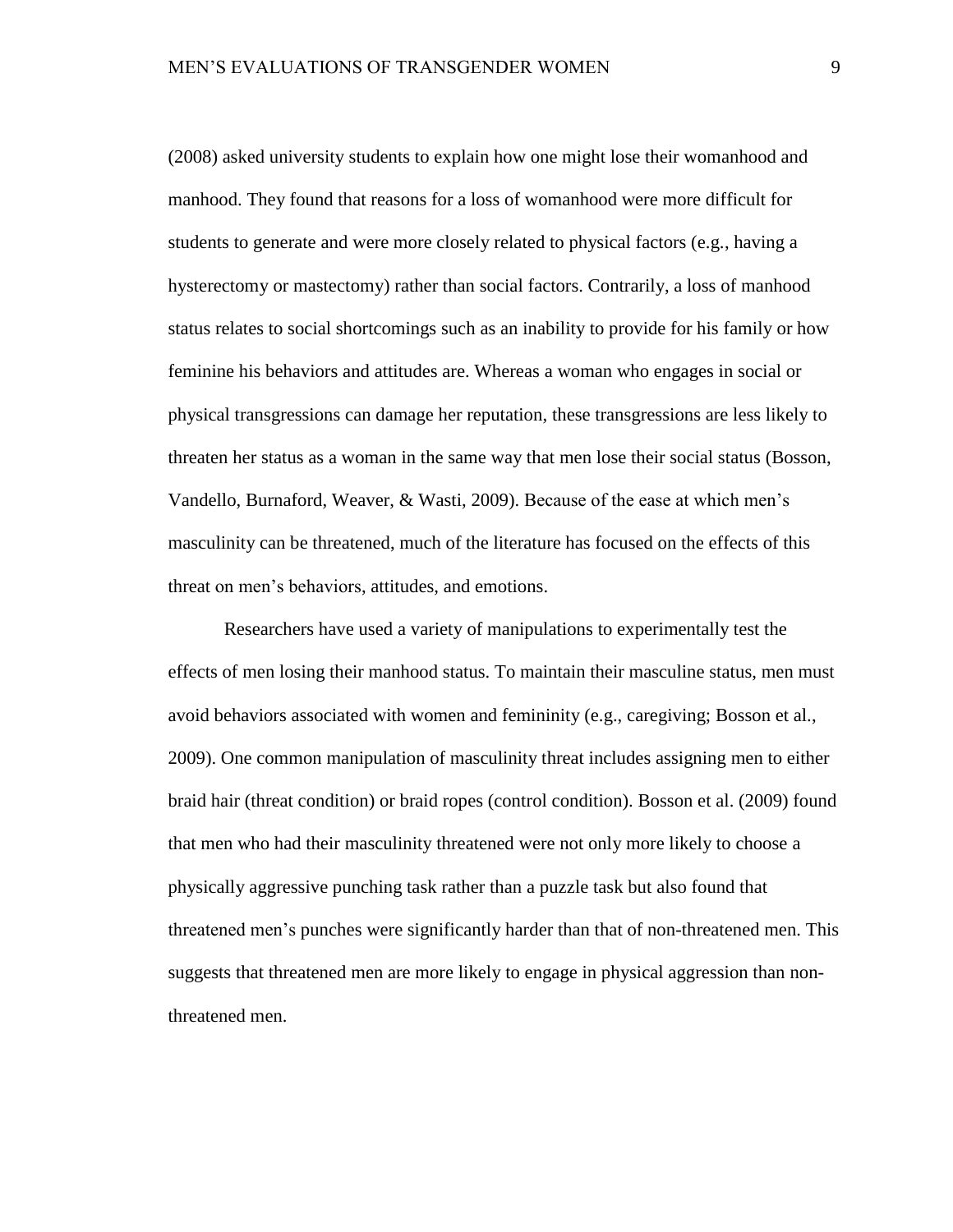Another common manipulation of masculinity threat is having men answer a gender knowledge inventory that consists of stereotypical feminine (e.g., childcare, fashion) and masculine (e.g., sports, home repair) topics. After the test, the men receive false feedback that either places them in the  $27<sup>th</sup>$  percentile (masculinity threat) or  $83<sup>rd</sup>$ percentile (control condition) compared to other men (Bosson et al., 2012). Schmitt and Branscombe (2001) employed a similar gender threat manipulation though in the context of group member prototypicality. To make students feel that they are either prototypical men or peripheral men, researchers told them to respond to questions that would measure their level of gender prototypicality (Schmitt & Branscombe, 2001). The men then received false feedback that indicated that they were either low (peripheral condition) or high (prototypical condition) in masculinity (Schmitt & Branscombe, 2001). The feedback men received in the low masculinity condition (e.g., masculinity threat condition, peripheral condition) indicated that their gender identity (based on the gender knowledge inventory) was closer to the responses of women (27<sup>th</sup> percentile). This feedback tells them that they are further away from the prototype and closer to the relevant outgroup (women) and therefore threatens their masculinity and makes them feel like a peripheral group member. On the other hand, the high masculinity condition provides men with feedback indicating that their responses were closer to those of a prototypical man (83rd percentile).

There are two primary outcomes resulting from men's threatened masculinity: negative attitudes toward groups associated with femininity (e.g., gay men) and public reaffirmation of masculinity. When threatened men are more likely to report negative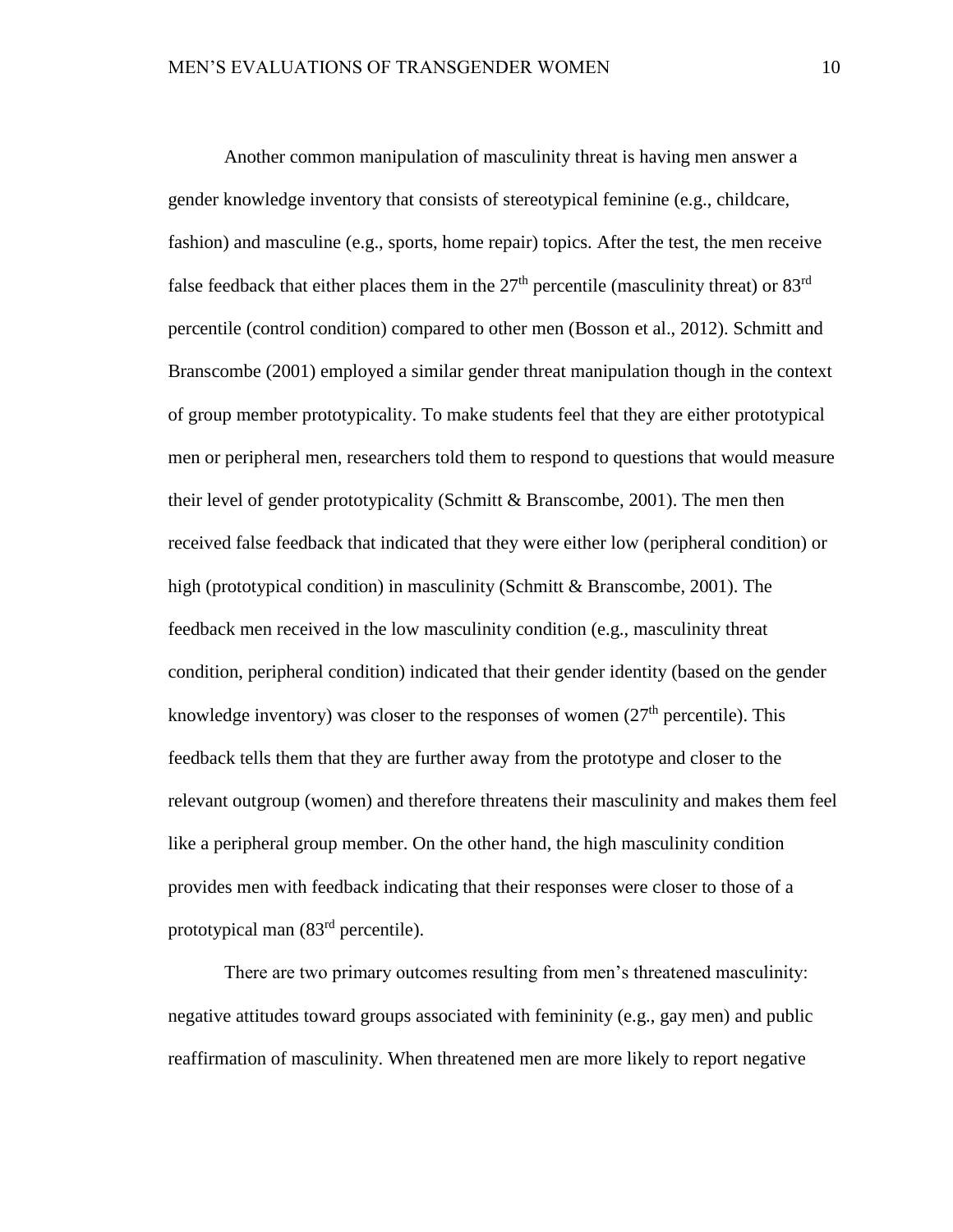attitudes and affect toward groups that threaten their masculinity (e.g., gay men, Dahl, Vescio, & Weaver, 2015). Heterosexuality is a core part of men's masculine sense of self (Glick, Gangl, Gibb, Klumpner, & Weinberg, 2007) and research shows that threatened men report more negative affect toward gay men and more homophobic attitudes than non-threatened men (Dahl et al., 2015; Willer, Rogalin, Conlon, & Wojnowicz, 2013). Men attempted to distance themselves from effeminate gay man (compared to masculine gay men) more when their masculinity was threatened than when it was not threatened (Dahl et al., 2015). These outcomes coincide with the goal of maintaining heterosexuality and distancing themselves from femininity.

Threatened men also engage in public reaffirmation of their masculinity in an attempt to regain their social status. Threatened men are not only more likely to choose physically aggressive tasks but during those tasks, they also demonstrate more aggressive behavior than non-threatened men (Bosson et al., 2009). Threatened men were more likely to sexually harass women co-workers (i.e., sending pornographic material) than non-threatened men (Maass, Cadinu, Guarnieri, & Grasselli, 2003). Interestingly, they found that there was an increase in post-test gender identification for those men that sexually harassed co-workers following a gender threat (Maass et al., 2003). This arguably supports both the precarious manhood thesis and the prototypicality threat approach in that after a threat to masculinity (prototypicality threat) men engage in masculinity affirming behaviors as a way to regain their manhood (their status as a prototypical group member).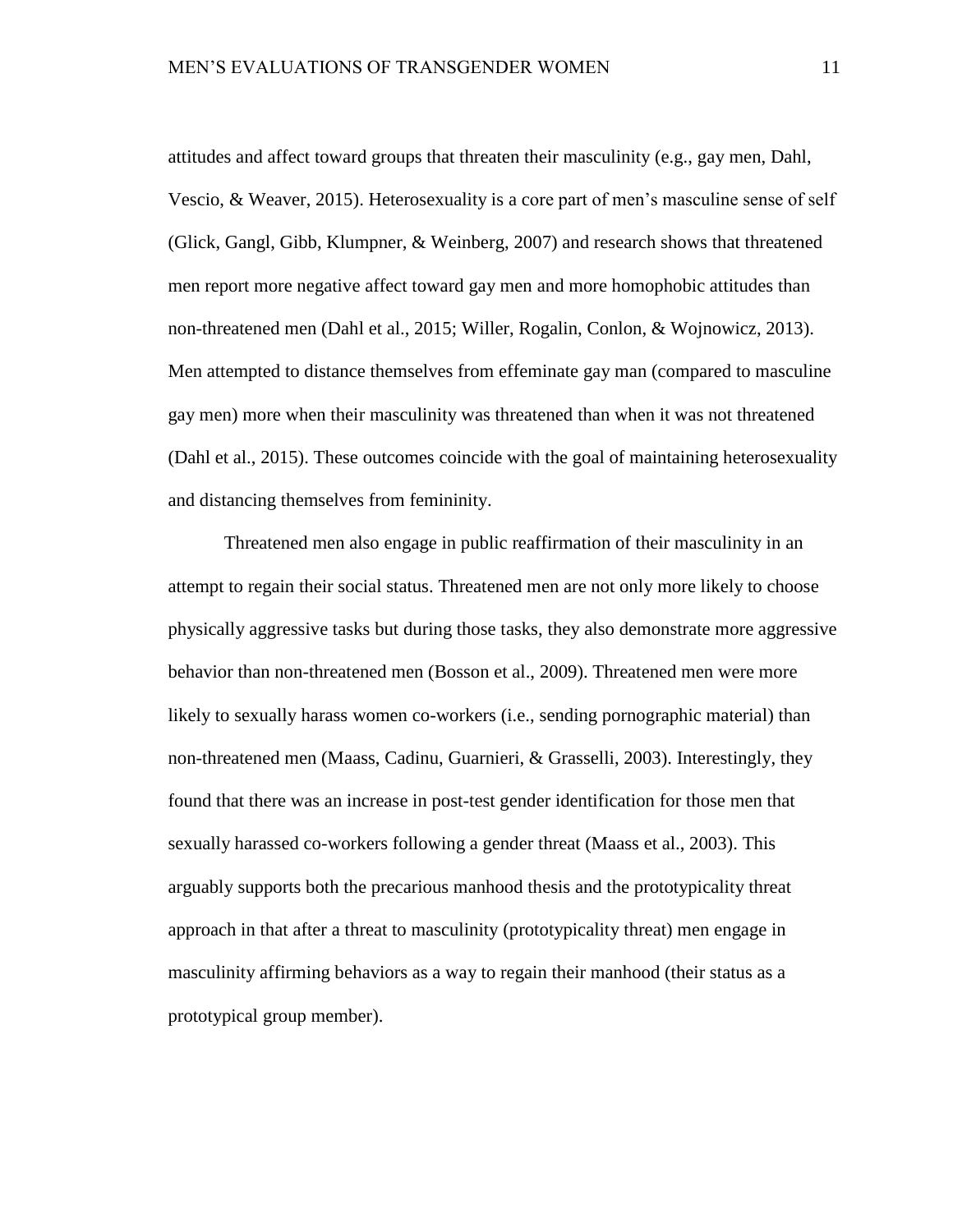## <span id="page-18-0"></span>**Subjective Group Dynamics**

Subjective group dynamics (Marques, Abrams, Páez, & Hogg, 2001; Marques & Páez, 1994; Marques, Páez, & Abrams, 1998) is based on aspects of social identity theory and self-categorization theory. As social identity theory posits, people strive for a positive social identity. Subjective group dynamics theorizes that people can only attain a positive social identity if their subjective representation of the group's norms help them achieve positive distinctiveness (Marques & Páez, 1994). Thus, for a man to achieve a positive social identity, his representation of the norms associated with men (the ingroup) have to coincide with what he perceives will help men achieve positive distinctiveness relative to a relevant outgroup (women).

Having a deviant ingroup member threatens the positive value placed on the salient social identity. Therefore, group members derogate deviant ingroup members (Marques et al., 2001; Marques & Páez, 1994). As previously discussed, group members depersonalize and take on the group's prototype and this is one way for them to positively differentiate the ingroup from the outgroup. However, in some circumstances a prominent ingroup member will embody characteristics that go against the goal of positively differentiating the ingroup from the outgroup. For example, people categorize gay men as men but because they deviate from the prototype (heterosexuality) their categorization as a man hinders positive differentiation between men and women (the outgroup) and threatens the goal of achieving and maintaining a positive social identity (Glick et al., 2007; Marques et al., 2001). Group members will derogate other group members that threaten positive social identity (Marques & Páez, 1994). However,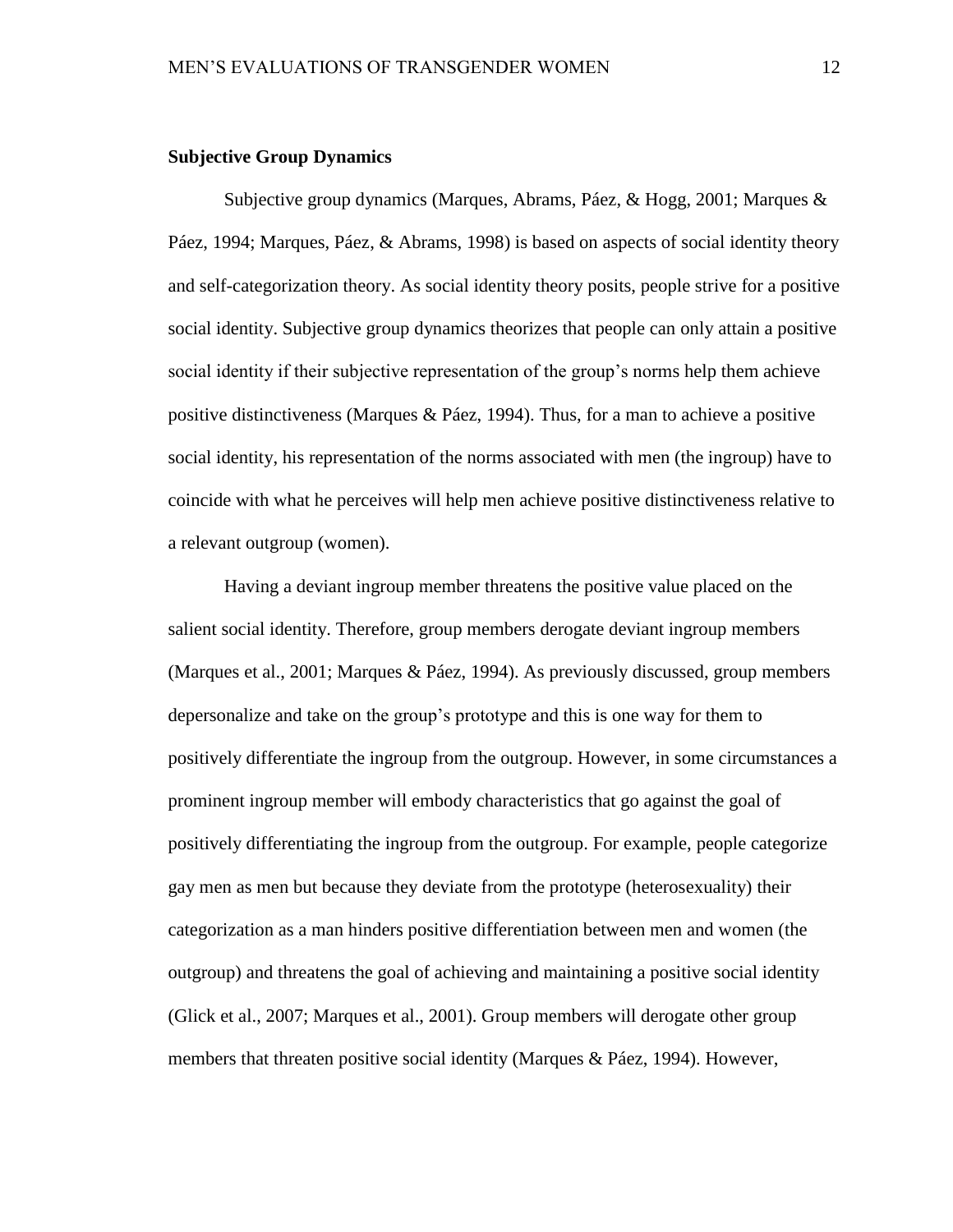peripheral group members are more likely than prototypical group members to engage in behaviors to protect the group identity and maintain a positive social identity. Therefore, peripheral group members are more likely to derogate ingroup deviants (Glick et al., 2007).

Research shows that men report general negative affect toward gay men because of gay men's deviation from the group prototype in two ways: sexual orientation (homosexuality) and personality (degree of effeminacy). While sexual orientation would remain constant for self-reported gay men, personality and external presentation varies (Glick et al., 2007). Glick and colleagues (2007) found that men who feel peripheral are more likely to derogate effeminate gay men compared to masculine gay men. This distinction is important because of the close relationship between perceptions of effeminate gay men and perceptions of transwomen.

Gazzola and Morrison (2014) found that cisgender people perceive transwoman to be gay men. This means that while transwoman self-identify as women, others are categorizing them as men. Cisgender people often endorsed the belief that transwomen were gay men who were "dressing in women's clothes" - in other words, cisgender people perceive transwomen as effeminate gay men (Gazzola & Morrison, 2014). Given the evidence regarding peripheral group members' derogation of effeminate gay men, it follows that we will observe a similar process with respect to transwoman targets. Cisgender men who feel like peripheral group members will be more likely to derogate transwomen compared to prototypical men. This is because their peripheral status makes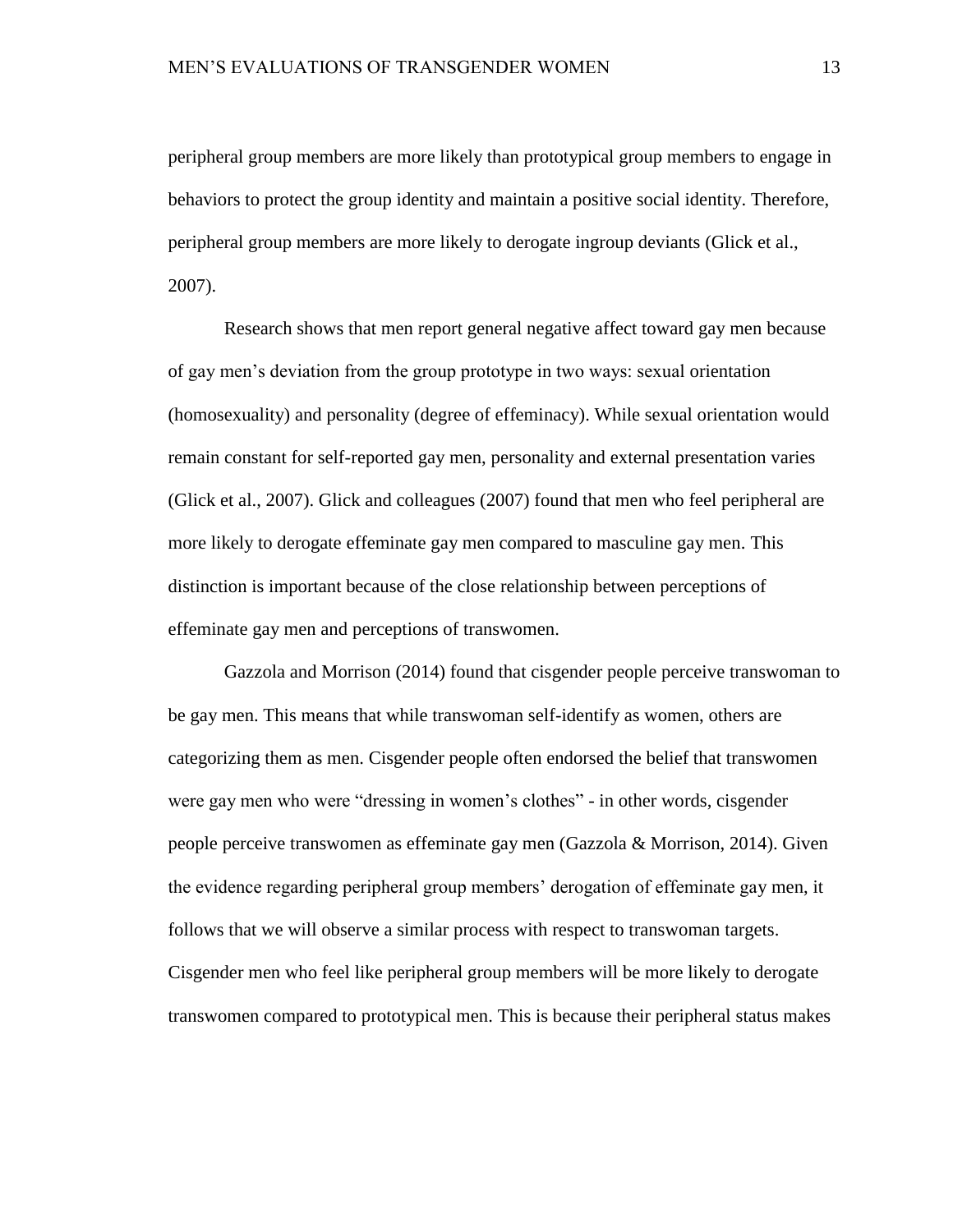them more likely to derogate perceived deviant ingroup members (transwomen) to maintain a positive and distinct social identity.

Another potential reason for the perception of transwomen as deviant ingroup members is the negative connotations associated with being a woman. Research shows that cisgender men perceive transwomen to be men (specifically gay men) therefore cisgender men would consider transwomen to be "men" that want to become women. The perception that transwomen have decided to identify with a group that has a lower social status than the sex they were assigned at birth could be a reason that cisgender men see them as deviant. Regardless of whether cisgender men perceive transwomen as deviant because they consider them to be transitioning to a lower status group (but, in essence, still perceiving them as men) or because they perceive them to be gay men, the process and the result remains the same. In both situations, cisgender men continue to perceive transwomen as men that have deviated from the norms of the group and therefore men should consider transwomen to be deviant ingroup members. The categorization of transwomen as deviant ingroup members will likely lead to peripheral cisgender men being more likely to derogate transwomen than transmen because they are more likely to police the boundaries of the group than prototypical group members. This process has more support because of the reported gender differences in transprejudice and perceptions of transwomen.

## <span id="page-20-0"></span>**Gender Differences in Transgender Prejudice**

Cisgender men are more prejudiced against transpeople than cisgender women. National probability samples show gendered differences both in the United States and in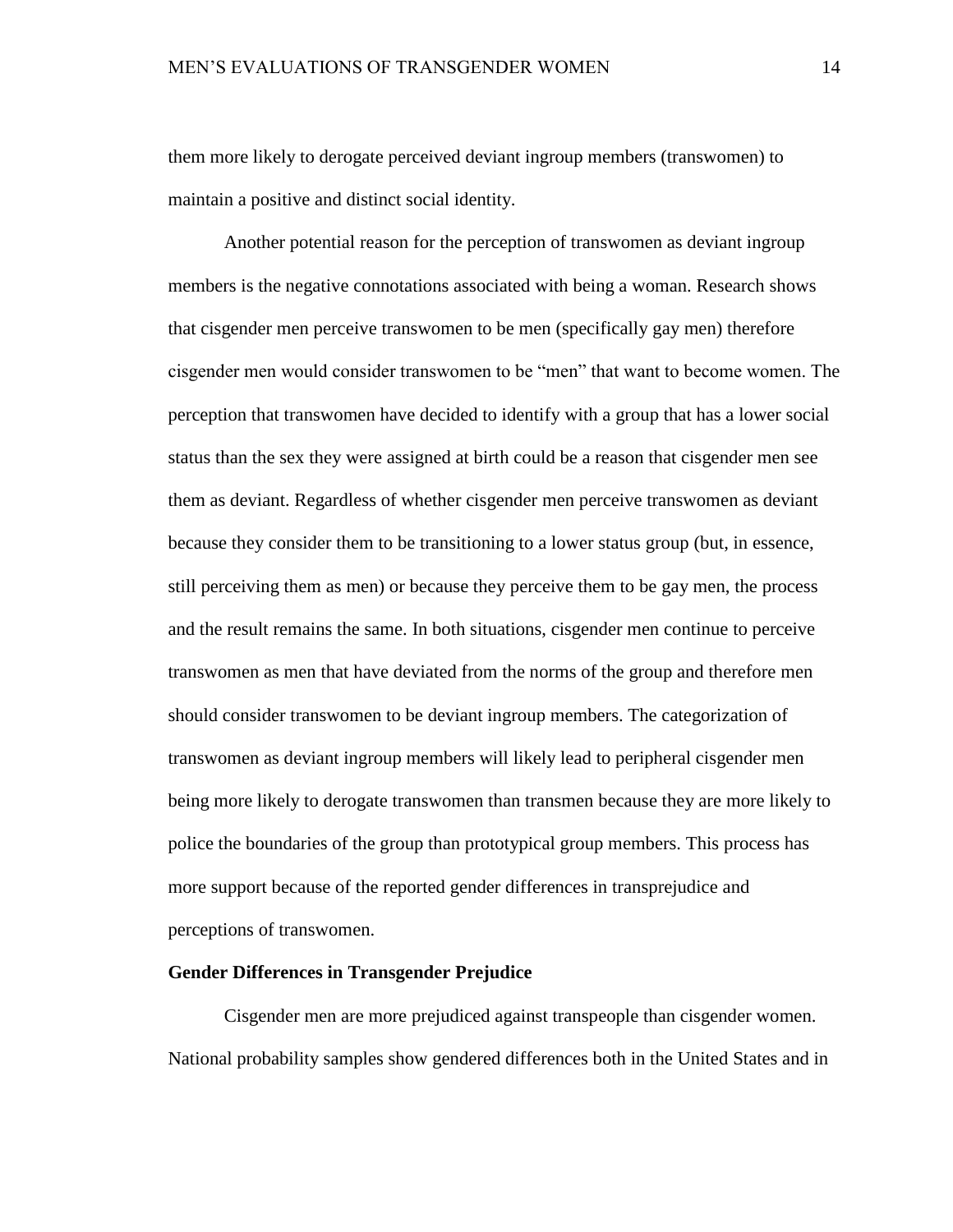Sweden (Landén & Innala, 2000; Norton & Herek, 2013). However, results from a probability sample in Hong Kong found no significant difference between men and women indicating that cultural context might play a role in attitudes toward transpeople (King, Winter, & Webster, 2009).

Convenience samples support the findings that men report more transprejudice than women. Researchers in the United Kingdom found that men were more against granting transpeople rights (e.g., ability to get a new birth certificate with the appropriate gender indicator) than women (Tee & Hegarty, 2006). A sample that included participants from China, Malaysia, Singapore, Thailand, Philippines, United Kingdom, and United States found that men were more prejudiced toward transwomen across each of the countries (Winter et al., 2009).

In North America, male undergraduates from the United States and Canada reported more prejudice toward transpeople than female undergraduates (Hill & Willoughby, 2005; Nagoshi et al., 2008). A sample of Canadian parents provided similar findings (Hill & Willoughby, 2005). These findings corroborate results from national probability samples and provide considerable evidence that cisgender men have higher rates of prejudice toward transpeople than cisgender women. This clear gender difference in prejudice is the reason that the current work focuses solely on how threats to men's masculinity effects transpeople. While men report more prejudice toward transpeople in general, research shows that men's reactions differ when the target is a transwoman rather than a transman.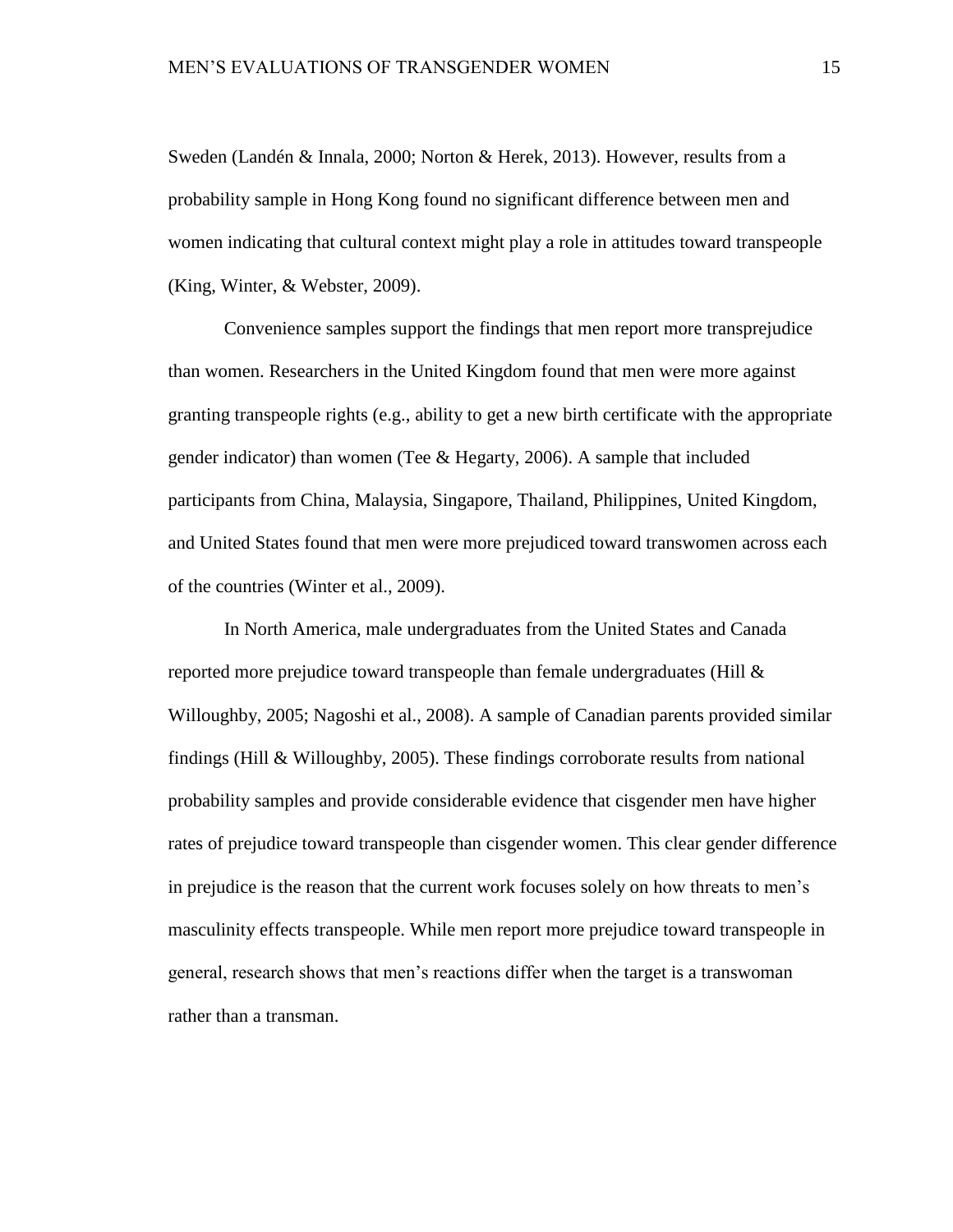### <span id="page-22-0"></span>**Perceptions of Transwomen**

Overall transphobia is higher in cisgender men than women, yet cisgender men also perceive transwomen as threats in a different way than they perceive transmen (Norton & Herek, 2013). There are three aspects of masculinity that associate the perceived gender deviation of transwomen with threats to masculinity: hypermasculinity, feelings of threatened heterosexuality, and renouncement of femininity.

Nagoshi and colleagues (2008) define hypermasculinity as physical aggression and aggression proneness. While this definition is limiting, it is consistent with the literature on hypermasculinity and corresponds to the outcomes recorded in the precarious manhood literature (Bosson et al., 2009). Bosson et al. (2009) found that men resolve the feelings of loss of social power associated with threatened masculinity by engaging in displays of physical aggression (in other words hypermasculinity). When researchers controlled for authoritarianism and religious fundamentalism, hypermasculinity predicted transprejudice in men but not in women. There is a positive relationship between hypermasculinity and anti-gay prejudice. Moreover, there is a positive relationship between anti-gay prejudice and transprejudice (Nagoshi et al., 2008).

A similar reason for transprejudice is the possibility of transwomen threatening heterosexual men's masculinity (Nagoshi et al., 2008; Winter et al., 2009). Cisgender people often perceive transpeople as the gender assigned to them at birth; in this case, people perceive transwomen as men (Gazzola & Morrison, 2014). Not only are transwomen perceived as men, but more specifically people perceive them as gay men. A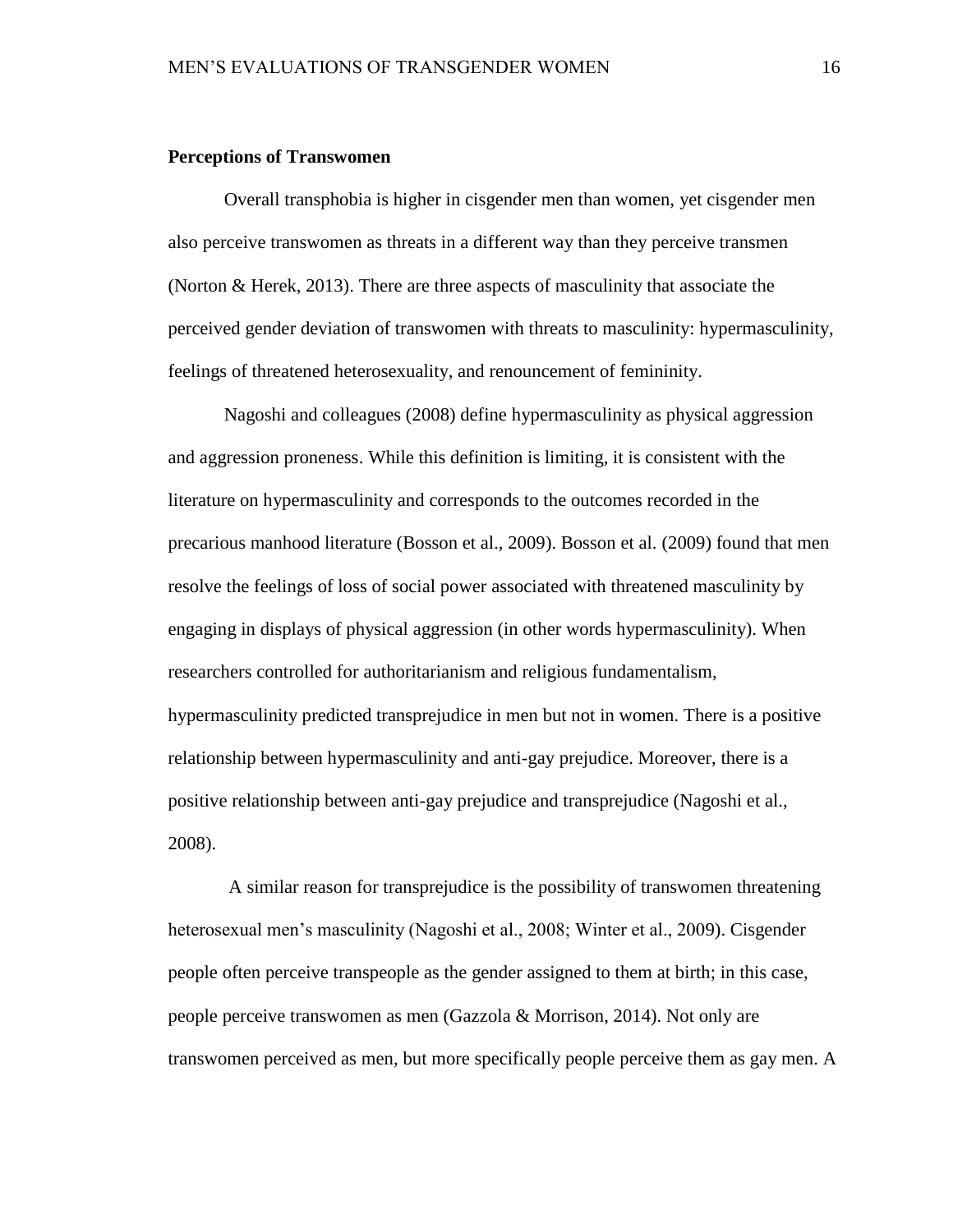convenience sample of Canadian undergraduates reported that a common stereotype associated with transpeople is that they are gay (Gazzola & Morrison, 2014). Interestingly, cisgender people were more likely to report that they believe transwomen were gay men (28%) than they were to report the belief that transmen were gay women (19%; Gazzola & Morrison, 2014). These findings provide some evidence that people perceive transwomen as gay men. The perception that transwomen are gay men threatens heterosexual men's sexual orientation (Nagoshi et al., 2008; Winter et al., 2009). Because heterosexuality is a core facet of masculinity, men should consider a threat to their heterosexuality as a threat to men's masculine prototype (Glick et al., 2007; Pascoe, 2011). In turn, research shows that masculinity threat relates to negative affect and prejudice toward the relevant outgroup (Glick et al., 2007; Bosson et al., 2009).

The final aspect of masculinity is the requirement of men to distance themselves from actions, feelings, things, or people that are feminine or gender non-conforming (Bosson, Prewitt-Freilino, & Taylor, 2005; Pascoe, 2011). Because of the perception that transwomen are men, if transwomen display conventionally feminine behaviors then men will consider them a threat to their masculinity. Therefore, cisgender men would be likely to distance themselves from transwomen to maintain the positive social identity of their group and reaffirm their masculinity.

## <span id="page-23-0"></span>**Overview of the Current Research**

The current study assesses the role of prototypicality threat in the evaluations of ingroup deviants. Specifically, this study seeks to clarify the process behind men's negative evaluations of transwomen. When men feel that they are peripheral (i.e, non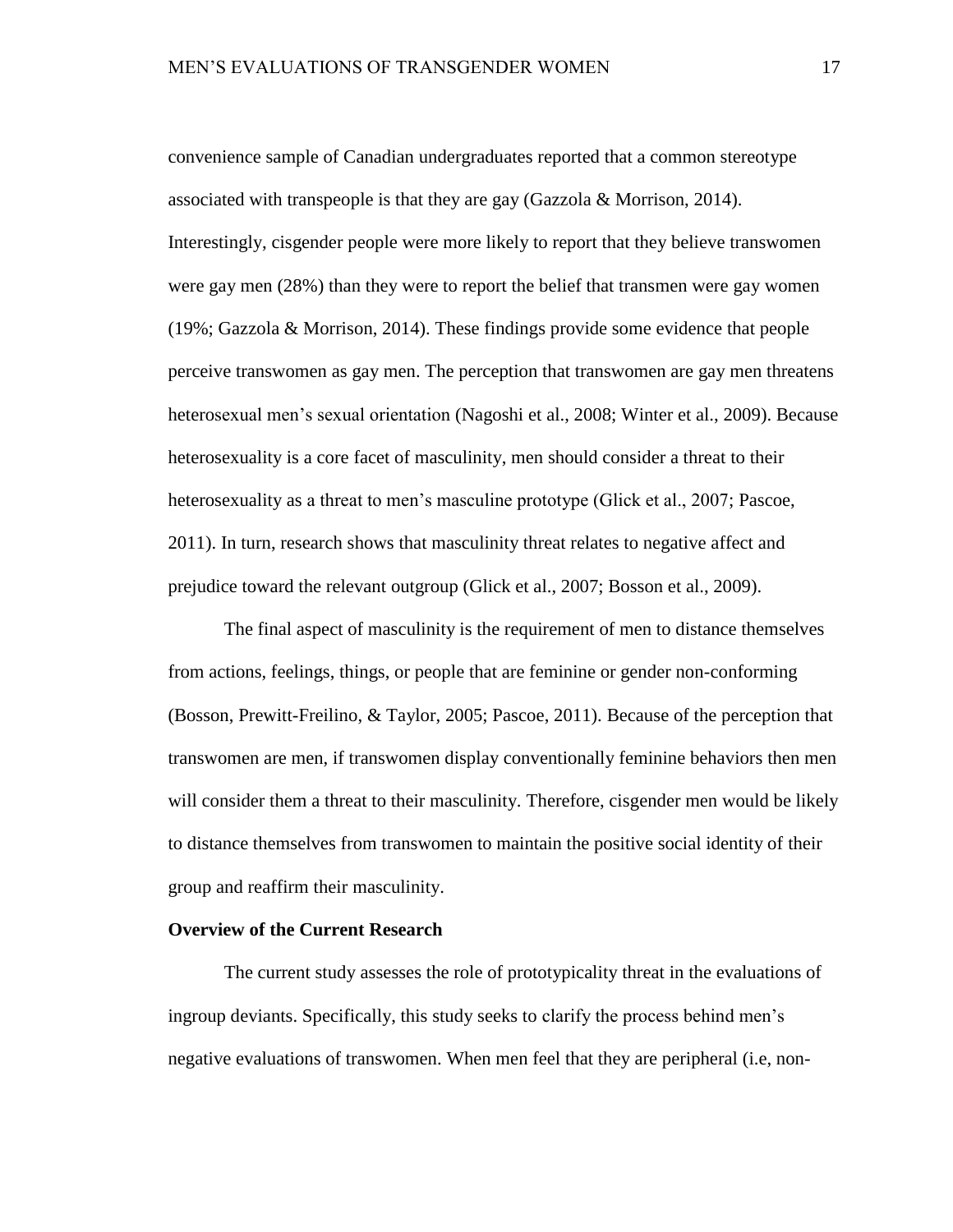prototypical) group members, they are more likely to engage in behaviors that will maintain the positive social value of the group than prototypical men (Noel et al., 1995). One such way is to derogate ingroup deviants because they are especially threatening to the positive social value of the group compared to outgroup members (Marques & Páez, 1994). In the case of transwomen, cisgender people often perceive them as gay men (Gazzola & Morrison, 2014). Therefore, I hypothesize that men who feel peripheral in their masculine identity will be more likely to derogate a transwomen than will prototypical men. On the other hand, peripheral and prototypical men will not differ in their evaluations of transmen targets and cisgender men targets.

# **Hypotheses**

<span id="page-24-1"></span><span id="page-24-0"></span>**Hypothesis 1a.** Those made to feel peripheral will be more likely to negatively evaluate the target than those made to feel prototypical.

<span id="page-24-2"></span>**Hypothesis 1b.** Those who view the transwoman target will more negatively evaluate the target than those that view the transman or cisman target.

<span id="page-24-3"></span>**Hypothesis 1c.** There will be an interaction between prototypicality and target gender on target evaluations. In the transwoman target condition, those who feel peripheral will more negatively evaluate the target than those who feel prototypical. In the transman and cisman conditions, there will not be a difference in evaluations of the target between peripheral and prototypical participants.

<span id="page-24-4"></span>**Hypothesis 2a.** Those made to feel peripheral will report more negative attitudes toward transpeople than those made to feel peripheral.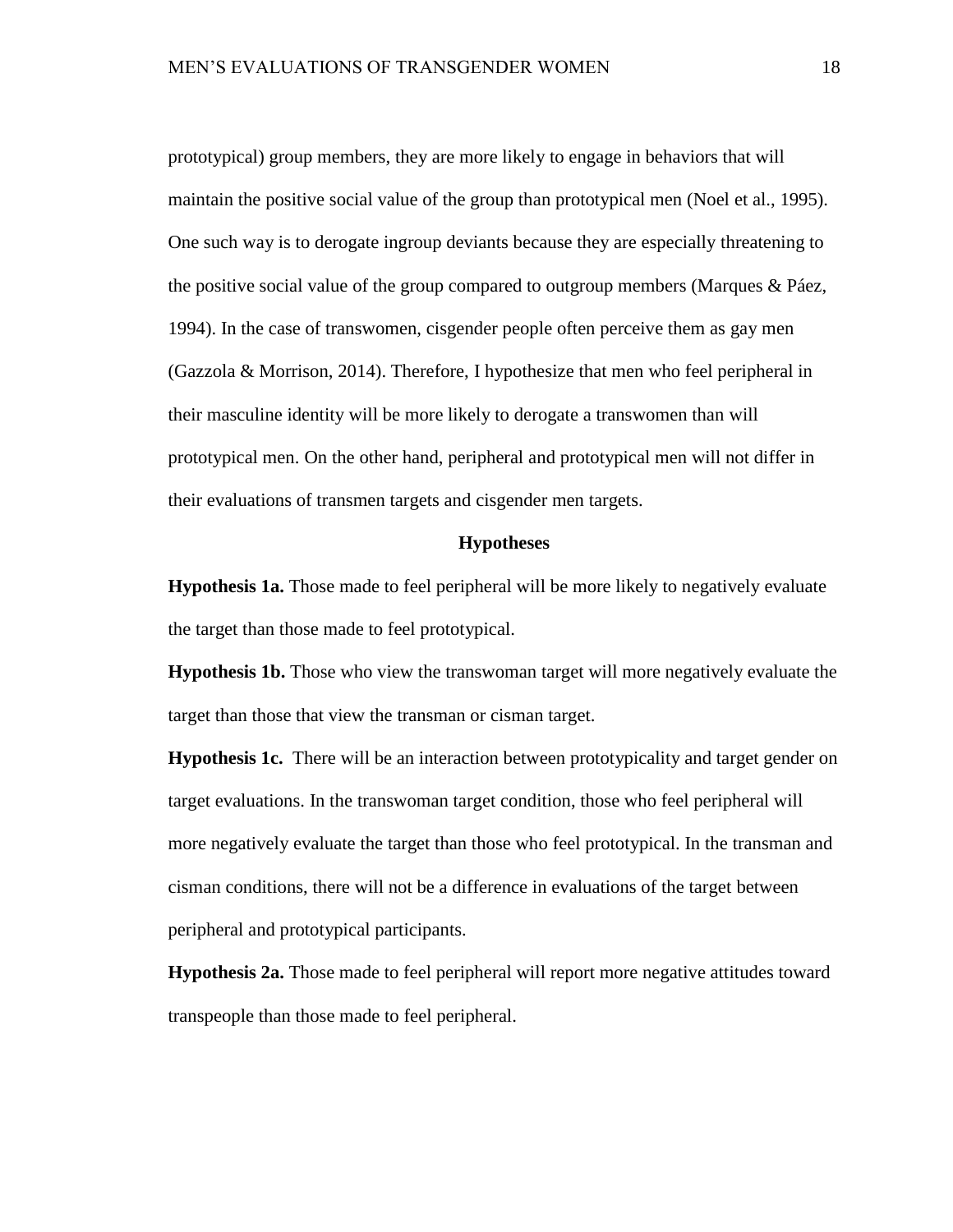<span id="page-25-1"></span><span id="page-25-0"></span>**Hypothesis 2b.** Those who view the transwoman target will report more negative attitudes toward transpeople than those that view the transman target or cisman target. **Hypothesis 2c.** There will be an interaction between prototypicality and target gender on attitudes toward transpeople. In the transwoman target condition, those who feel peripheral will report more negative attitudes toward transpeople. In the transman and cisman target conditions, there will not be a difference in the reported attitudes toward transpeople.

### **Method**

## <span id="page-25-3"></span><span id="page-25-2"></span>**Design**

The current experiment is a 2 x 3 between-groups experimental design. The independent variables are prototypicality (prototypical group member vs. peripheral group member) and target gender identity (transgender woman vs. transgender man vs. cisgender man).

# <span id="page-25-4"></span>**Participants**

The full sample included 281 participants from Amazon's Mechanical Turk. Each participant received \$0.45. Of the 281 participants that started the survey, 225 consented to the use of their data. Participants were removed if they did not indicate that they identify as heterosexual or as a cisgender man. I removed participants if they spent less five minute or more than one hour to complete the survey. It is not possible for them to have read everything in under five minutes and if the participant spent more than one hour it is likely that the prime was no longer salient.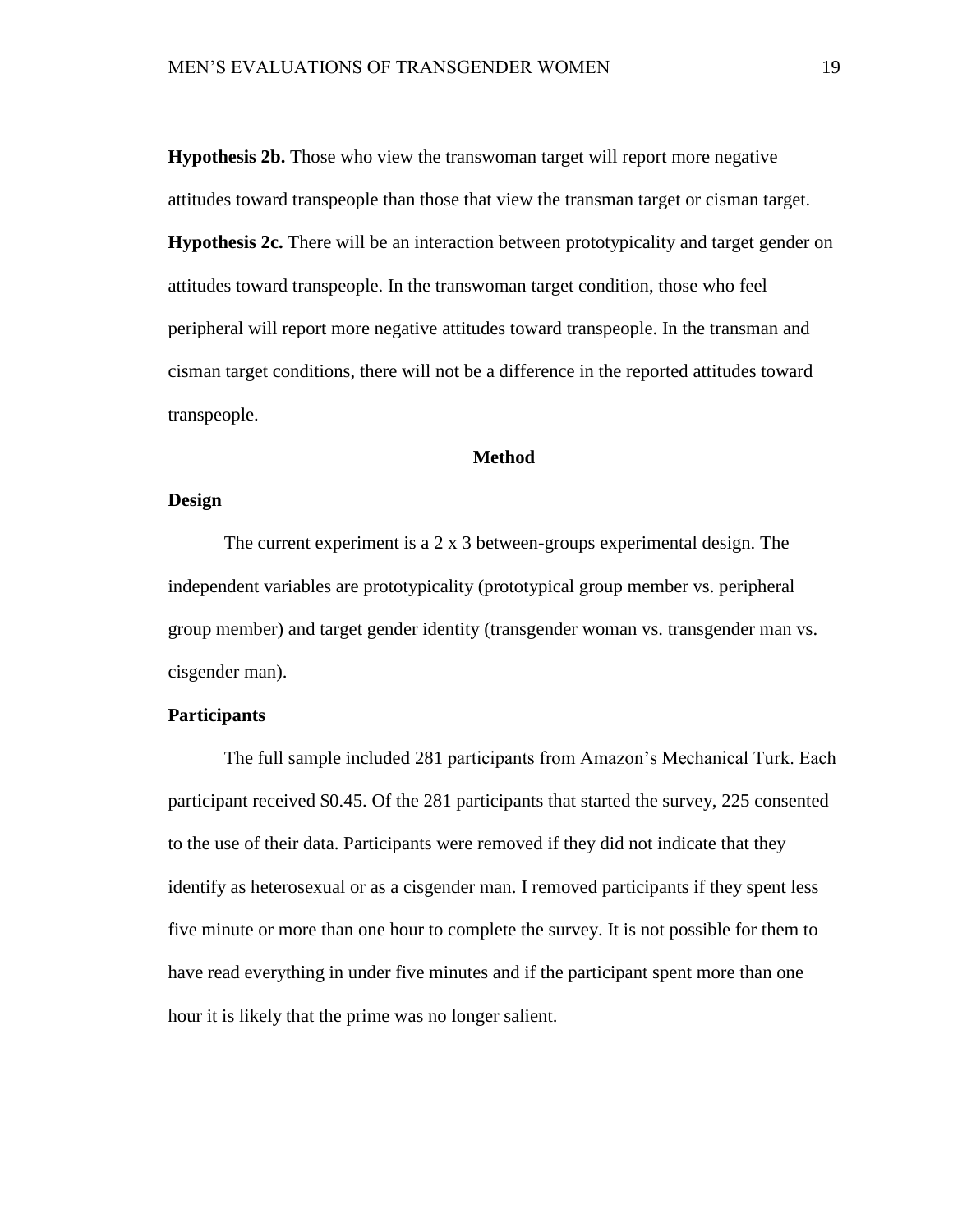Finally, after participants finished the prototypicality manipulation in which they receive false feedback about the Gender Knowledge Inventory they completed two attention checks. The first attention check asked "did you score closer to the feminine or masculine gender identity?" For the peripheral condition, the correct answer is feminine and for the prototypical condition the correct answer is masculine. I removed participants if they did not answer correctly. The second attention check asked the participants to indicate what percent of the masculine and feminine questions they got correct. For the peripheral condition they should have indicated 27% masculine and 83% feminine. For the prototypical condition they should have indicated 83% masculine and 27% feminine. If they accurately remembered that the lower percent was between 20-29 and the upper percent was between 80-89, then I included them in the analyses. After removing participants that did not meet the criteria explained above, the final sample was 181.

**Demographics.** Every participant included in the sample identified as heterosexual and as a cisgender man. In addition, the sample was 75.1% White, 45.3% middle class, 42.5% received a bachelor's degree, and 35.4% Democrats, 30.5% Independents, and 26.5% Republican. The average age of the participants was 40 with a range of 18-71.

#### <span id="page-26-0"></span>**Measures**

**Target evaluations.** Participants evaluated one target, either a transwoman, transman, or cisgender man. For the target, participants were presented with a Facebook "About You" section to read and then will be asked to rate 12 traits of the target on a 1 (*strongly disagree*) to 9 (*strongly agree*) Likert-type scale. It was a reliable scale ( $\alpha$  =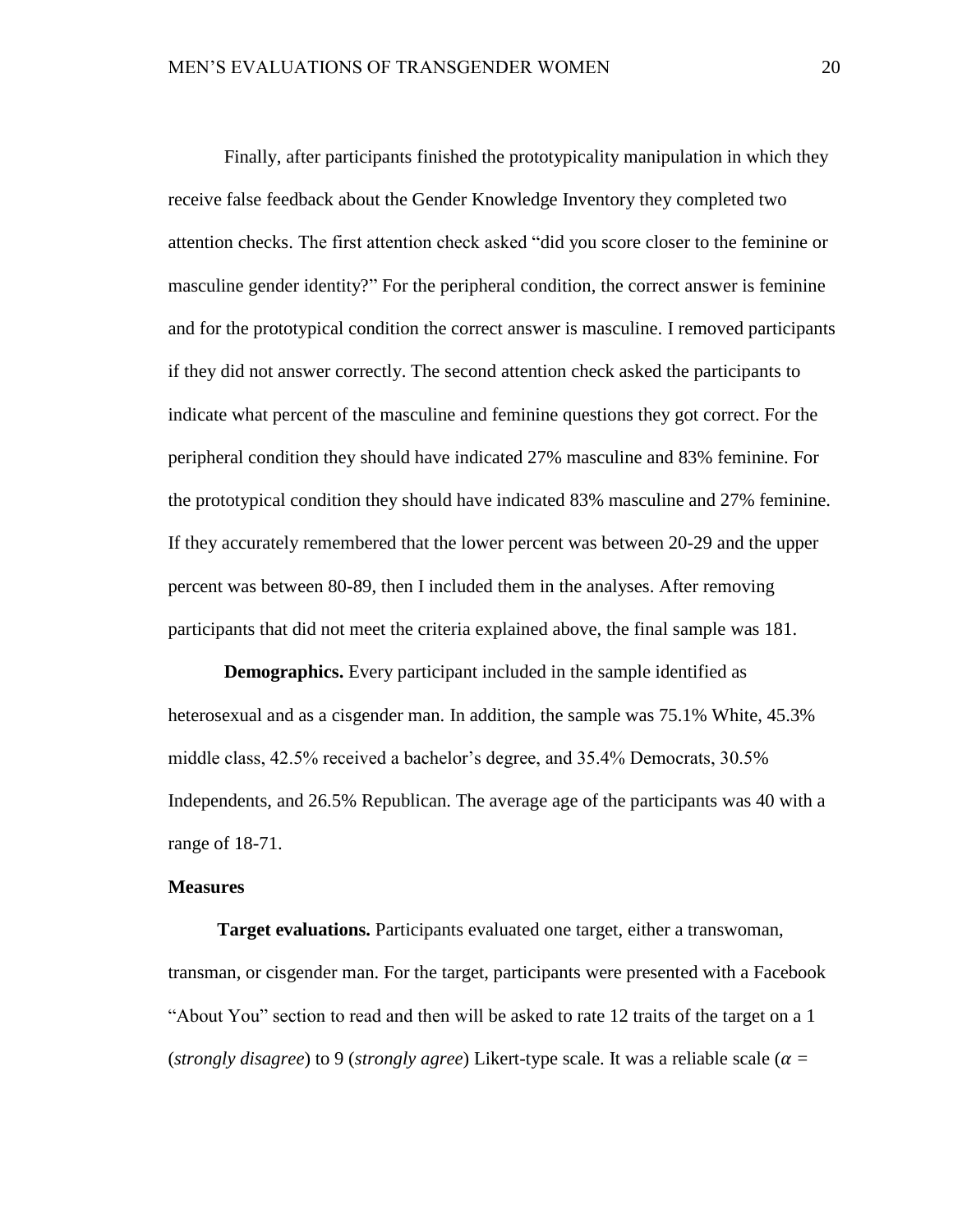.92). The traits included eight positive traits (friendly, kind, helpful, honest, intelligent, good, warm, and considerate), four negative traits (cold, bad, self-centered, and selfish), and one item assessing global liking ("*Overall, I like this person*"; Eidelman & Biernat, 2003). See Appendix A.

**Attitudes toward transgender people.** Participants reported their attitudes toward transgender people using a 20-item scale (Walch, Ngamake, Francisco, Stitt, & Shingler, 2012). Example items include "I avoid transgender individuals whenever possible" and "I would feel comfortable working closely with a transgender individual." Participants respond on a 1 (*strongly disagree*) to 7 (*strongly agree*) Likert scale. It was a reliable scale ( $\alpha$  = .96). See Appendix B.

**Demographics.** Participants reported their race/ethnicity, socioeconomic status, education level, and age. See Appendix E.

# <span id="page-27-0"></span>**Procedure**

Participants accessed the study using Amazon's Mechanical Turk. The link directed participants to the survey on Qualtrics and they first completed the informed consent. If they chose to continue, they reported their gender to ensure that only cisgender men complete the survey. The participants received instructions indicating that they would complete a bundle of three surveys, the first one is about how men's memory of gender relevant information is related to gender identity. In this section participants responded to a gender identification scale (See Appendix C), then completed the gender knowledge inventory (See Appendix D) and once completed they received their "scores" (false feedback). If they were in the peripheral condition, their results indicated that the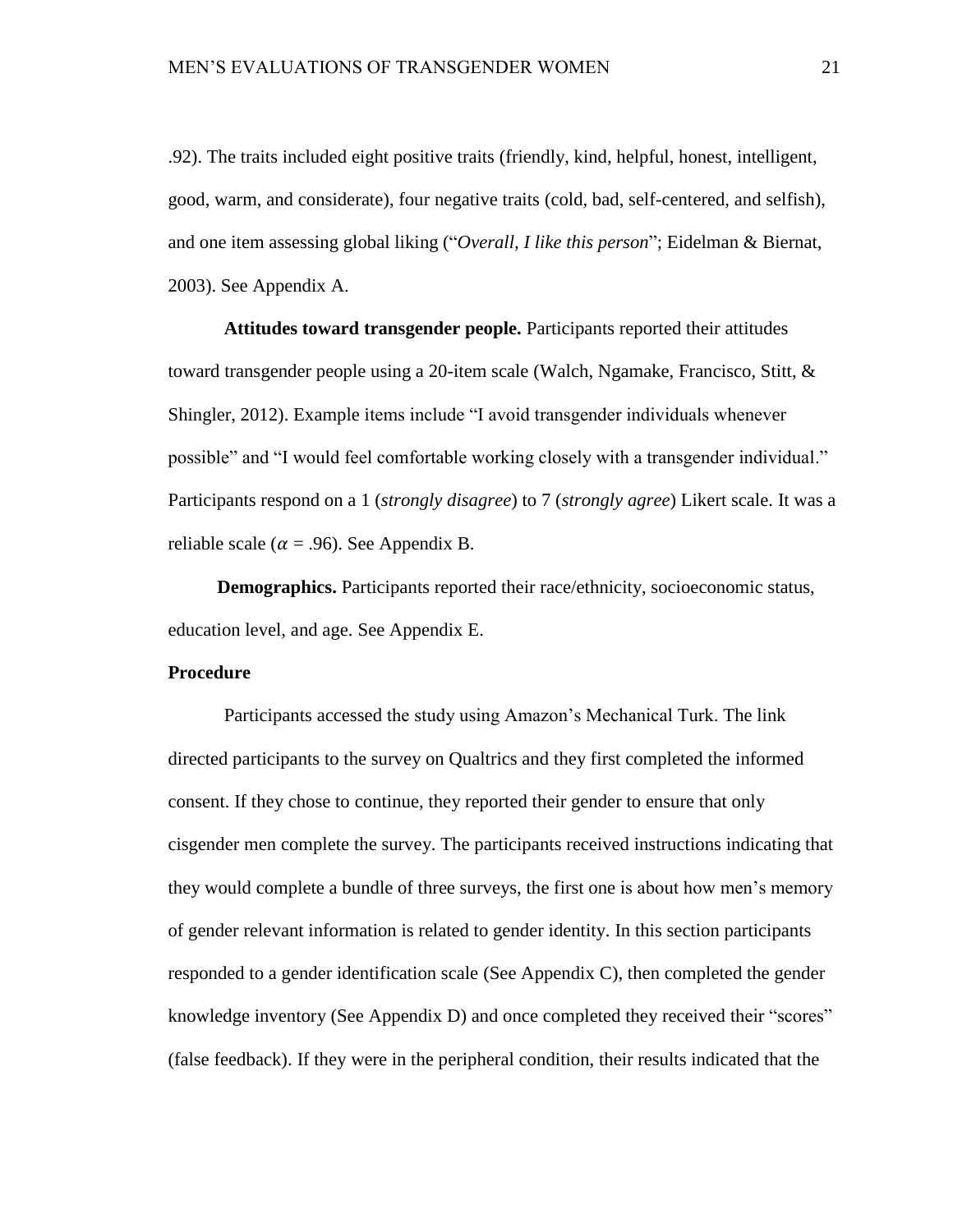questions related to masculine identity were 27% correct and that questions related to feminine identity were 83% correct. Whereas, the results for the prototypical condition indicated that questions related to masculine identity were 83% correct and questions related to feminine identity were 27% correct. After they received their feedback, as an attention check they answered whether they scored closer to feminine or masculine gender identity. As an additional attention check, participants answered what percent correct they received for the feminine/masculine questions.

Participants then went on to the second "study" in which the cover story was about how people present themselves on social media. Each participant was randomly assigned to see one Facebook "About You" section. For each one, the target was either a transwoman, transman, or cisgender man. After viewing the Facebook page, they completed a target evaluation (See Appendix A). The third "study" was about measuring individual differences on a variety of attitudes. Participants then completed the Attitudes toward Transgender People Scale (See Appendix B). Finally, they viewed the debriefing form and received instructions on how to collect their compensation through Amazon Mechanical Turk.

## **Results**

#### <span id="page-28-1"></span><span id="page-28-0"></span>**Assumptions for Primary Hypotheses**

**Target evaluation.** I examined normality visually using a histogram and QQ-plot and statistically using a 99% CI around the skew and kurtosis statistics. The confidence interval around the skew statistic is 99% CI [-0.17, 0.56] and around the kurtosis statistic is 99% CI [-0.81, 0.31]. All indicated that the target evaluation variable is normally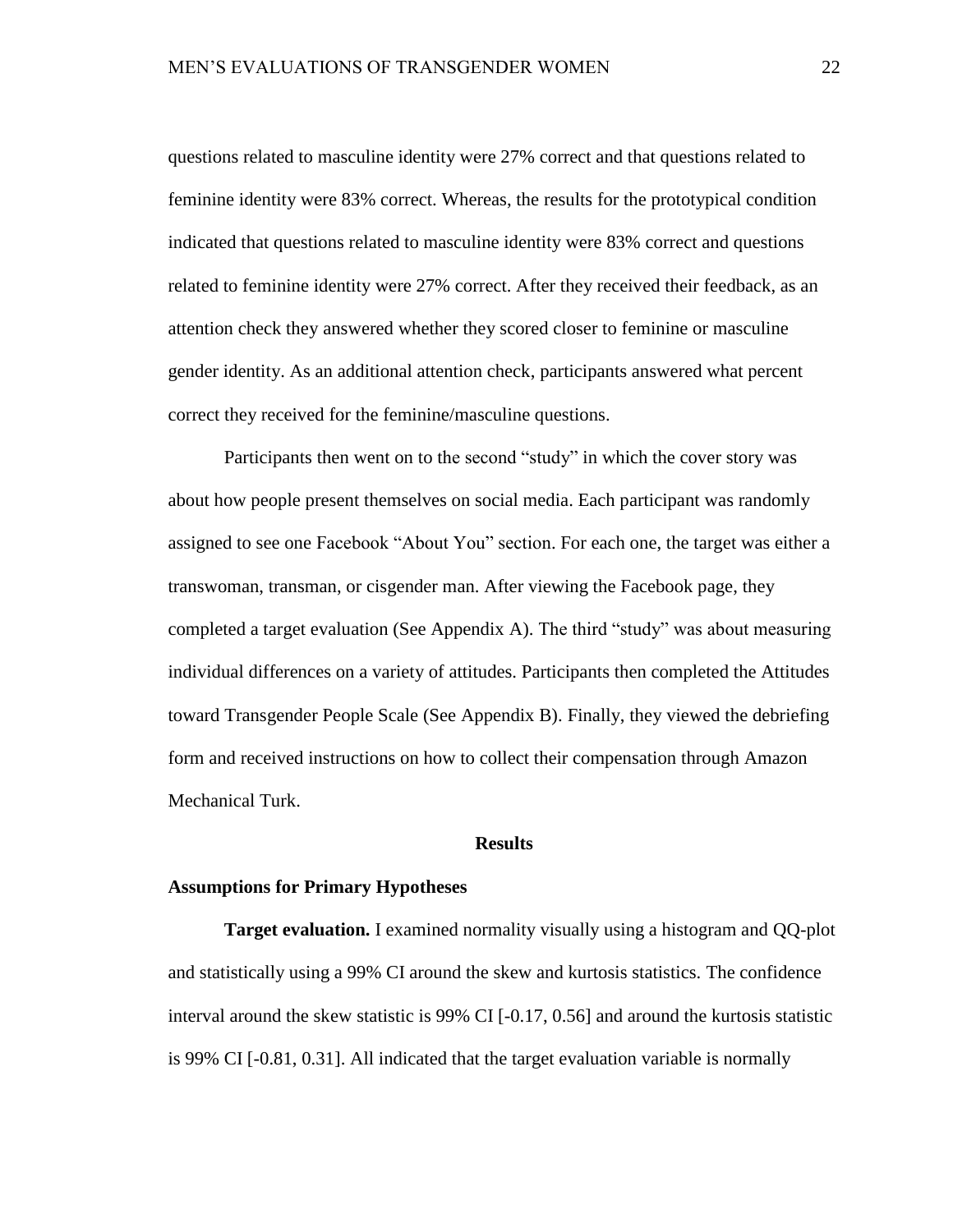distributed. I tested homogeneity of variance by examining the sample size ratio and variance ratio. The largest to smallest sample size ratio (36:23) has a 1.5:1 ratio which is under the maximum 2:1 for sample size. The largest to smallest variance ratio (1.01:0.45) has a 2.24:1 ratio which is under the maximum for variance. This shows that the target evaluation dependent variable meets all the assumptions to test Hypothesis 1 with no transformations.

**Attitudes toward transpeople.** The 99% CI interval around the skew statistic is [0.08, 0.66] and the confidence interval around the kurtosis statistic is [-0.87, 0.45]. To visually examine the normality, I used a histogram and a QQ-plot. The visual and statistical assessments indicated an issue with normality. To correct for this, I used the square root transformation on the variable. The confidence interval around the skew statistic for the transformed variable is  $99\%$  CI [-0.23, 0.32] and around the kurtosis statistic is 99% CI [-1.03, -0.31]. While the kurtosis of the transformed variable is still problematic, the normality of the transformed variable is better than the original variable, the log transformation, or the inverse transformation. I assessed the homogeneity of variance using the transformed variable. The sample size ratio is 1.5:1 (36:23) which is under the maximum 2:1 ratio. The variance ratio 2.3:1 (0.16:0.07) is under the maximum 4:1. I used the square root transformed variable for Hypothesis 2.

#### <span id="page-29-0"></span>**Hypothesis 1**

I conducted a two-way analysis of variance to assess the effect of prototypicality and target gender on evaluations of the target. There was partial support for hypothesis one. Results indicate there is a main effect for prototypicality,  $F(1, 175) = 6.19$ ,  $p = .014$ ,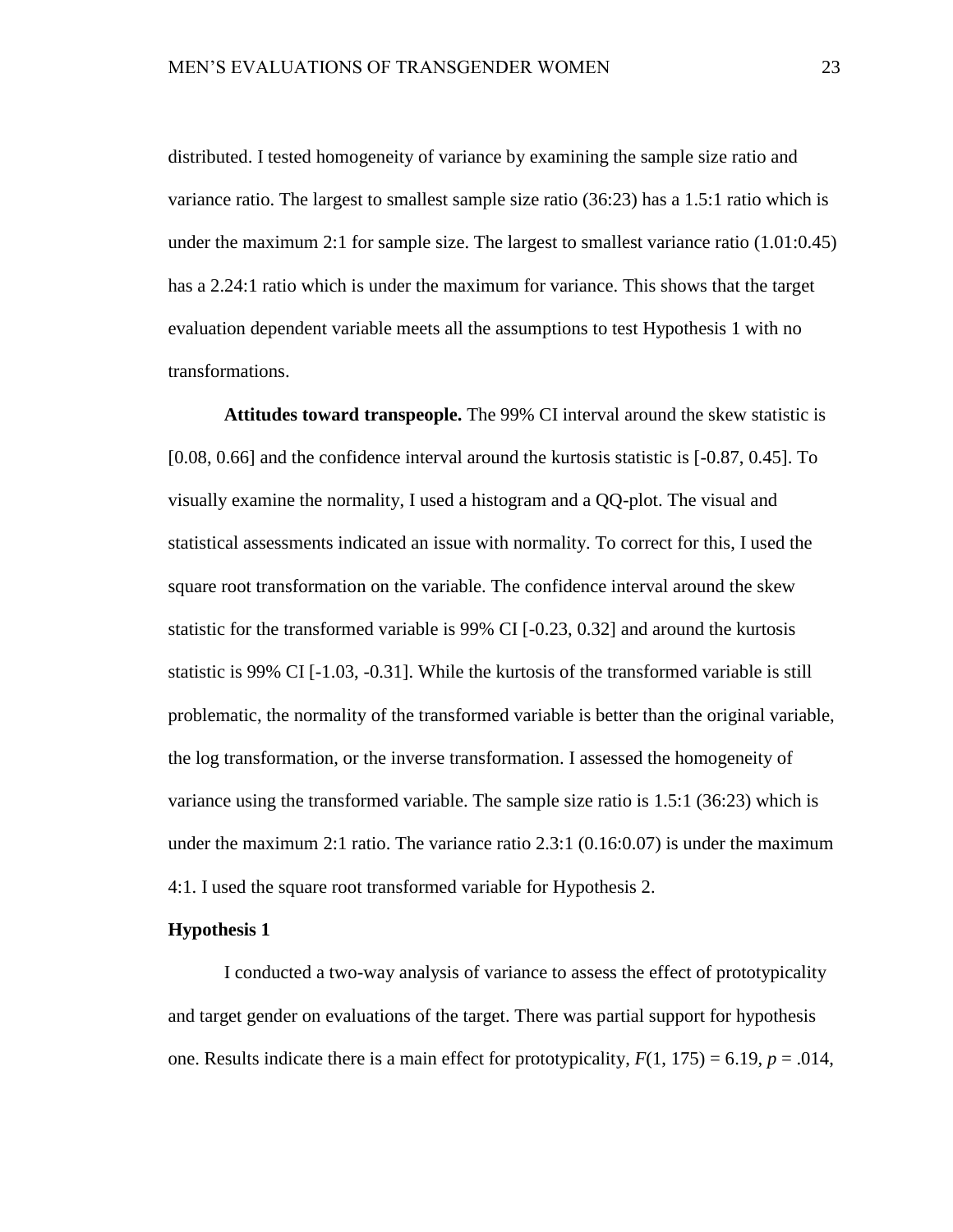$\eta^2$  = .03. Those who feel peripheral (*M* = 4.9, *SD* = 0.73) evaluate the target more negatively than those that feel prototypical ( $M = 5.22$ ,  $SD = 0.89$ ). This finding supports hypothesis 1a. There is no main effect for target gender,  $F(2, 175) = 0.67$ ,  $p = .511$ ,  $\eta^2 =$ .007. There is no difference in evaluations of the target depending on whether the participant viewed a transwoman target ( $M = 5.08$ ,  $SD = 0.85$ ), a transman target ( $M =$ 4.98,  $SD = 0.82$ ) or a cisgender man target ( $M = 5.15$ ,  $SD = 0.81$ ). This finding does not support hypothesis 1b. These results are qualified by an interaction between prototypicality and target gender,  $F(2, 175) = 3.32, p = .038, \eta^2 = .036$ .

A simple effects test clarifies the interaction to show that when viewing the transwoman target, those who feel peripheral more negatively evaluate the target than prototypical participants,  $F(1, 113.5) = 6.39$ ,  $p = .012$ ,  $\eta^2 = .032$ . For participants who viewed the transman target, those in the peripheral condition did not significantly differ from those in the prototypical condition in their evaluations of the target,  $F(1, 113.5) =$ 0.44,  $p = .506$ ,  $\eta^2 = .002$ . When viewing the cisgender man target, those who feel peripheral more negatively evaluate the target than those that feel prototypical  $F(1, \cdot)$ 113.5) = 5.99,  $p = .015$ ,  $\eta^2 = .034$ . See Table 1 for the cell means and standard deviations. These results provide partial support for hypothesis 1c. Overall, men who felt peripheral more negatively evaluated the target than men who felt prototypical, but only when the target was a transwoman or a cisgender man. However, peripheral men and prototypical men had no difference in evaluations when the target was a transman.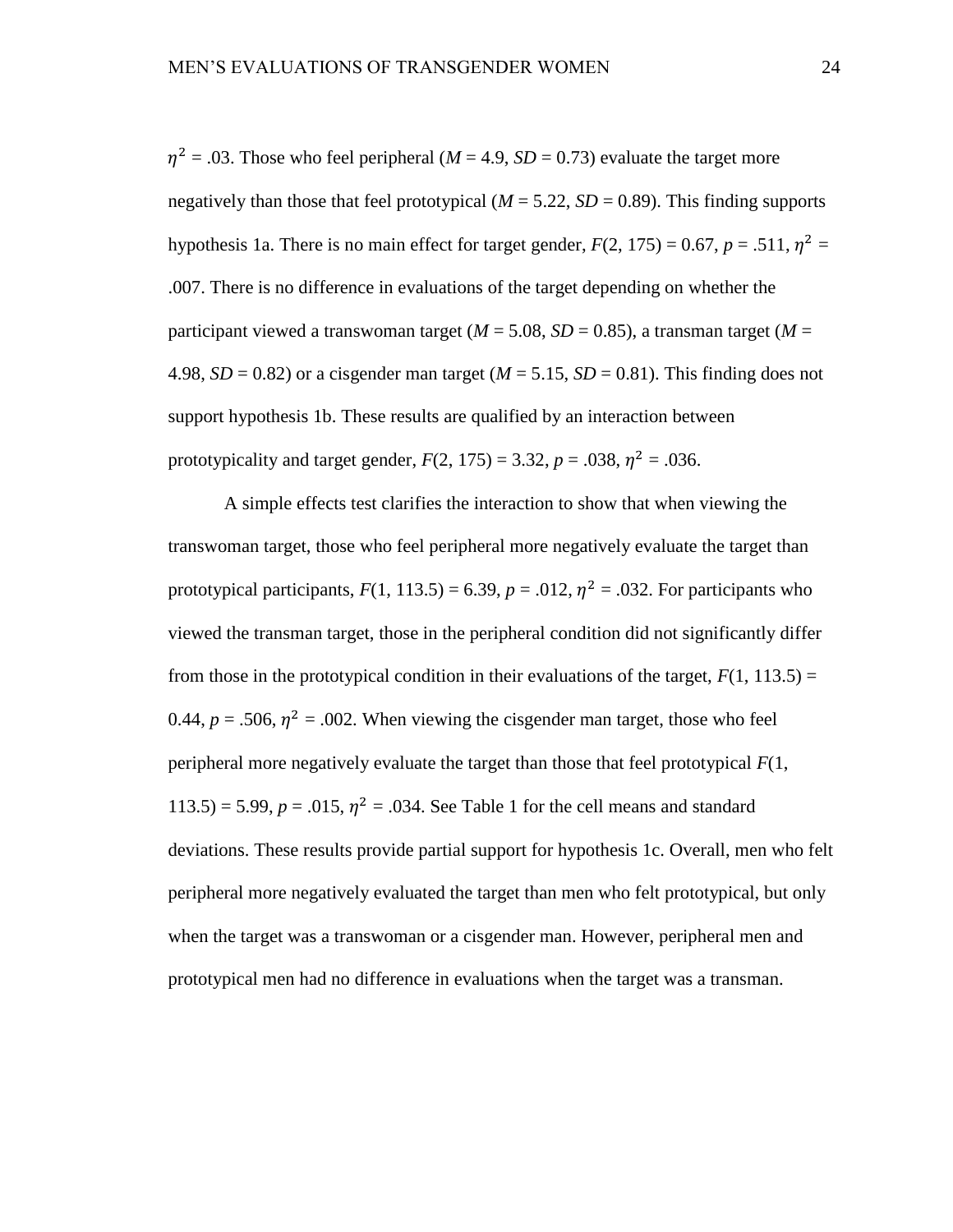# <span id="page-31-0"></span>Table 1.

# *Means and standard deviations for cells*

|            | Peripheral |      | Prototypical |      |  |
|------------|------------|------|--------------|------|--|
|            | Mean       | SD   | Mean         | SD   |  |
| Transwoman | 4.86       | 0.67 | 5.41         | 1.01 |  |
| Transman   | 5.05       | 0.79 | 4.92         | 0.84 |  |
| Cisman     | 4.89       | 0.74 | 5.39         | 0.81 |  |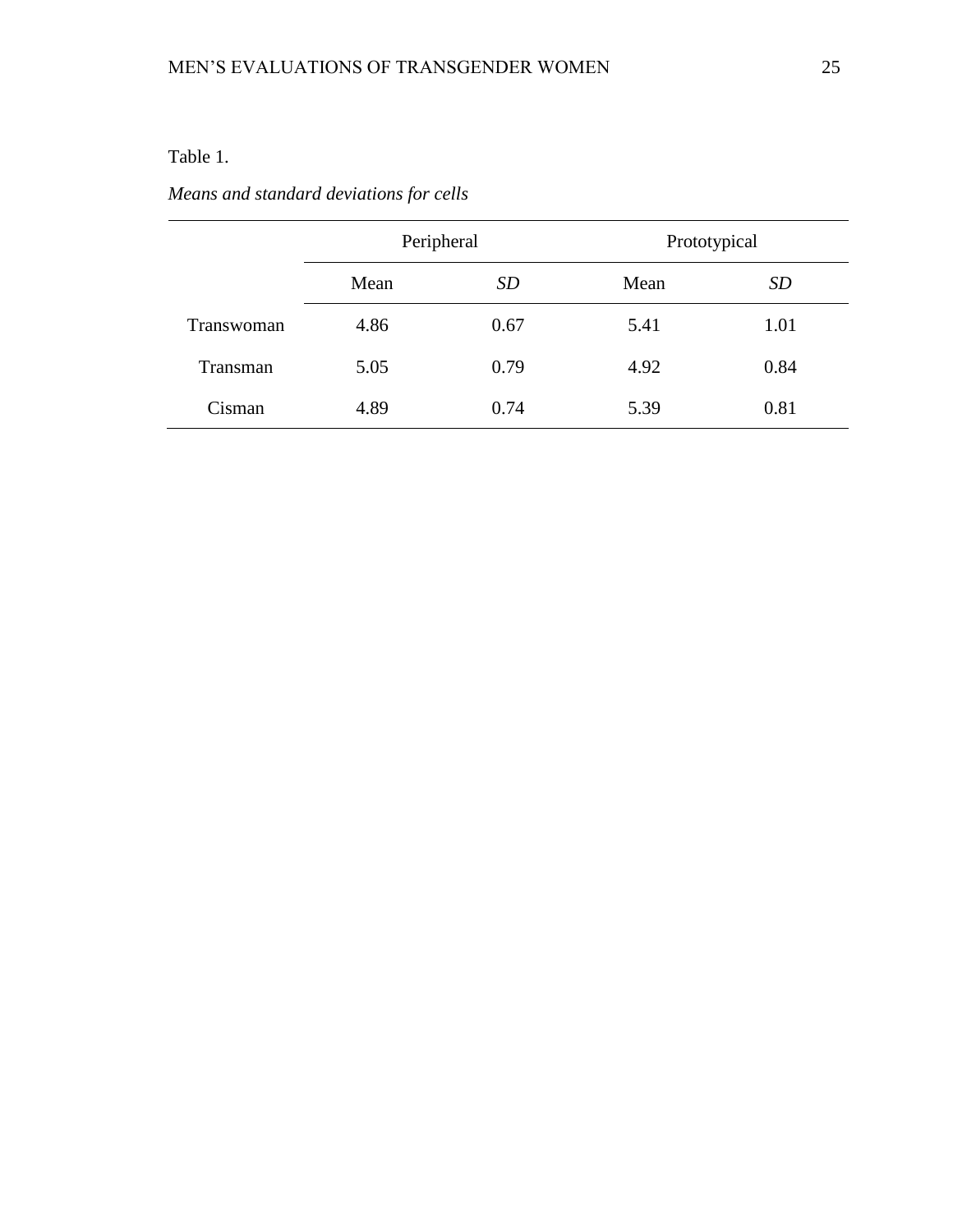# <span id="page-32-0"></span>**Hypothesis 2**

I conducted a two-way analysis of variance to analyze the effect of prototypicality and target gender on attitudes toward transpeople. There was no support for hypothesis two. Results indicated that there was no main effect for prototypicality  $F(1, 175) = 0.002$ ,  $p = .966$ ,  $\eta^2 = .00$ . There are no differences between those who feel peripheral (*M* = 3.17,  $SD = 1.33$ ) and those who feel prototypical ( $M = 3.18$ ,  $SD = 1.49$ ) in their attitudes toward transpeople. There was also no main effect for target gender  $F(2, 175) = 0.432$ , *p*  $=$  .650,  $\eta^2$  = .004 where there were no differences in attitudes toward transpeople between participants who viewed the transwoman target ( $M = 3.25$ ,  $SD = 1.28$ ), the transman target ( $M = 3.04$ ,  $SD = 1.32$ ), and the cisgender man target ( $M = 3.23$ ,  $SD =$ 1.41). There was no interaction between prototypicality and target gender,  $F(2, 175) =$ 0.829,  $p = 0.438$ ,  $\eta^2 = 0.009$ . Overall, men who felt peripheral reported no difference in their attitudes toward transpeople compared to men who felt prototypical, regardless of whether they viewed a transwoman, transman, or cisgender man target.

# **Discussion**

<span id="page-32-1"></span>Based on previous literature, I expected that men who were made to feel peripheral (i.e., less masculine than other men in their gender identity group therefore placing them in the margins of their gender group) would be more likely to negatively evaluate transwomen than would men who felt prototypical (i.e., having the "proper level" of masculine traits, making them representative of their gender). However, I did not expect peripheral and prototypical men to differ in their evaluations of transmen or differ in their evaluations of cisgender men. I intended for the cisgender man portrayed in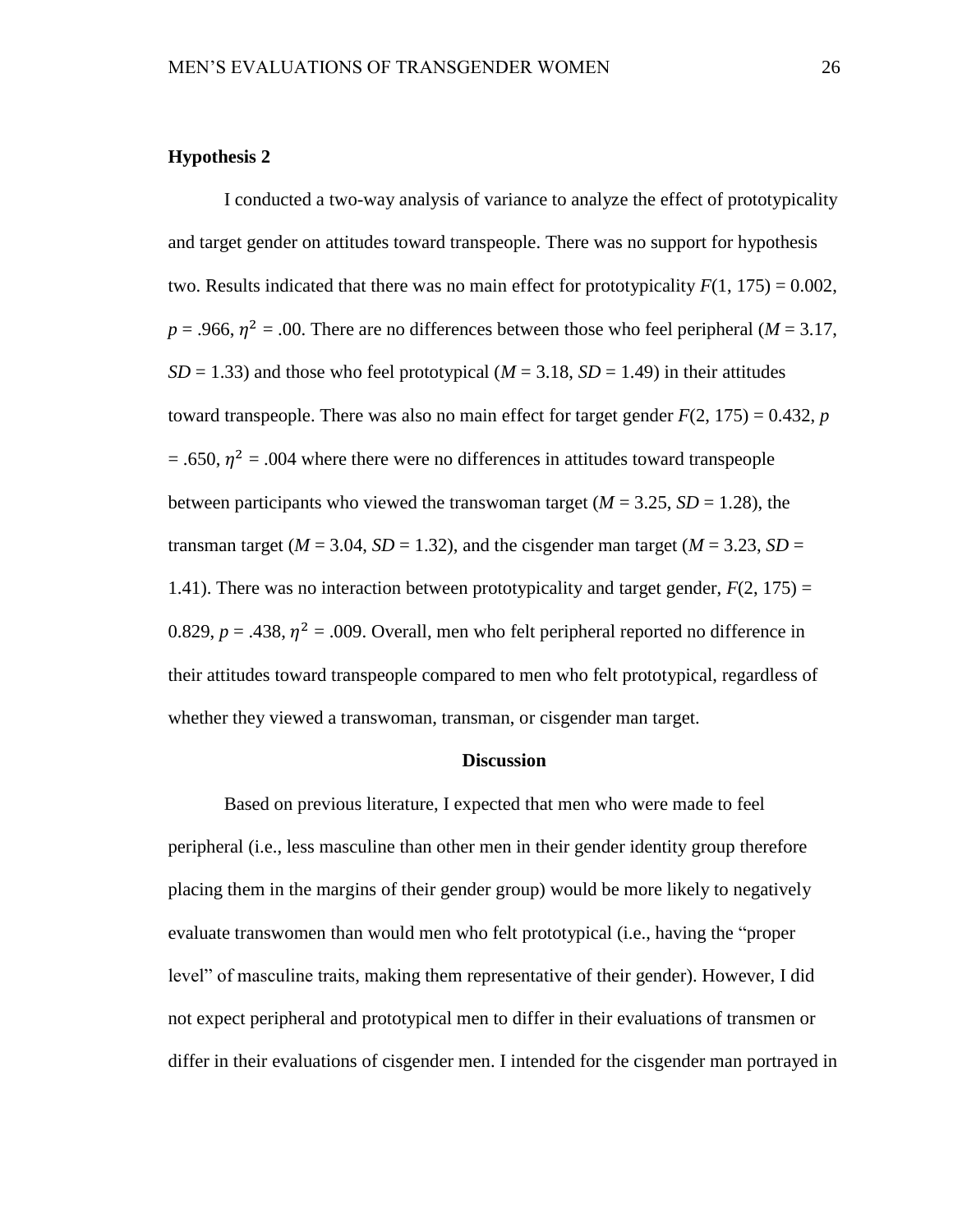the current study to be a neutral descriptor (not a deviant group member) and therefore negatively evaluating him should not increase for peripheral group members compared to prototypical group members. As for transmen, research shows that cisgender people often perceive transpeople as their sex assigned at birth (female sex assigned at birth in the case of transmen; Gazzola & Morrison, 2014). Therefore, cisgender men should perceive transmen as outgroup members. Peripheral men should thus not negatively evaluate them more than prototypical men (Abrams et al., 2000). The data partially supports this hypothesis.

Peripheral men, indeed, more negatively evaluated transwomen than did prototypical men. Although, unexpectedly, peripheral men were also more likely to negatively evaluate other cisgender men than were prototypical men. A few methodological limitations could have led to this finding. First, the sample size was not ideal. For adequate (.80) power the sample should be 200 men; however, we fell short of this number, reaching only 181 participants. It is plausible that with an adequate number of participants, this finding might change. Second, participants could have perceived information in the cisgender man target description charged that I deemed neutral or innocuous, leading peripheral men to also negatively evaluate the target. The goal was for the Facebook "About You" sections to be as identical as possible while maintaining believability. To ensure that believability, instead of including a sentence about their gender transition similar to the transwoman and transman target description, the cisgender man's final sentence was about his employment. This could be the aspect of the description that was not as neutral as intended.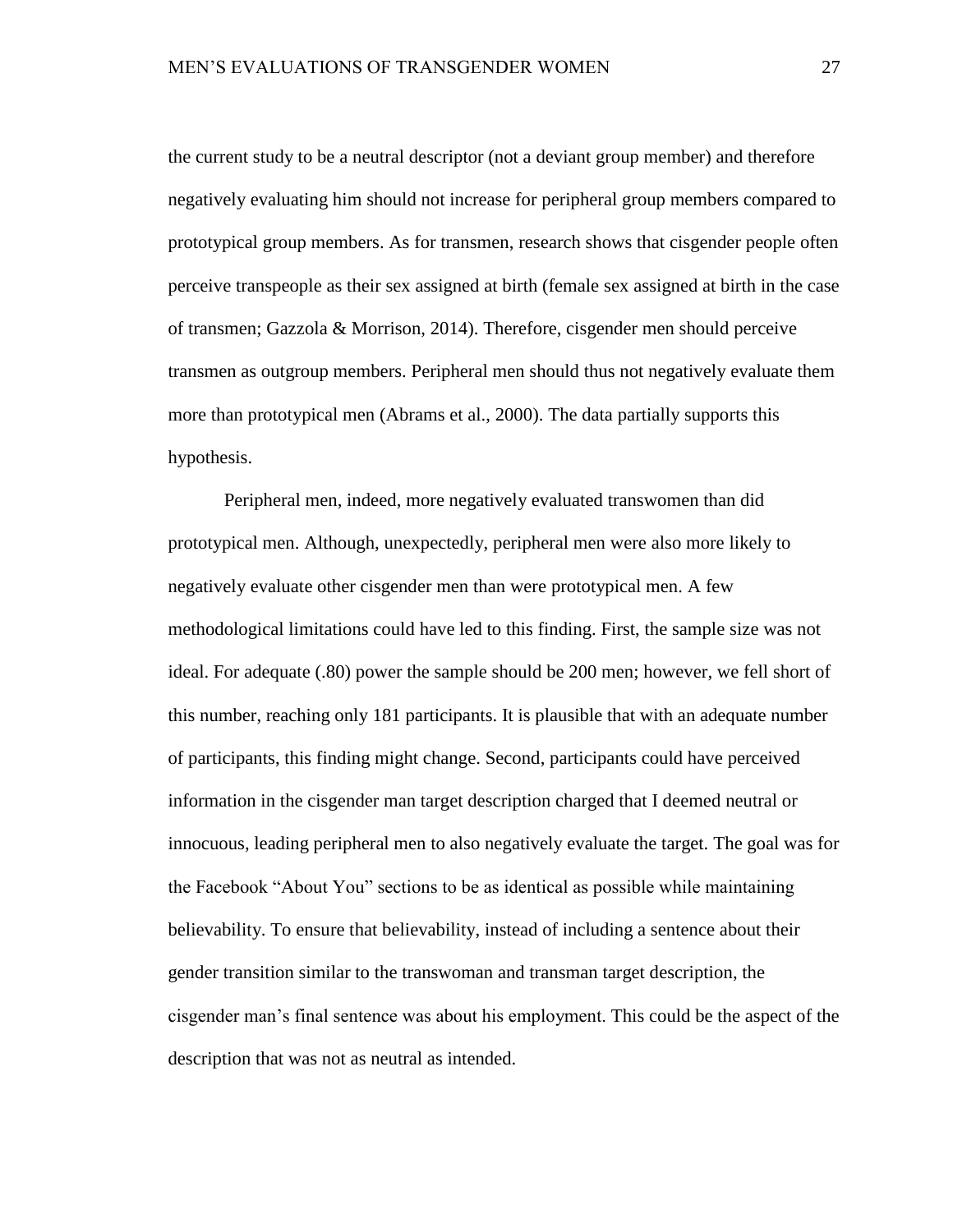In addition to methodological limitations, peripheral men could have perceived the cisgender man target as a threat. According to the precarious manhood literature, men with threatened masculinity are more likely to engage in behaviors to rectify their perceived lost status (Vandello et al., 2008). One such behavior might be the negative evaluation of any other men as a way to elevate themselves. Particularly, in this case where the status of the target was not explicitly clear. I did not use language in the target description that clearly indicated the status of the cisgender man target within the larger gender group therefore leaving that up to the interpretation of the participant. Future studies should be explicit about the target's status to ensure it is constant across participants. Including a measure of perceived prototypicality of the target would also allow for future researchers to more fully understand the process that could explain this result. While results regarding cisgender man targets did not follow the hypothesized outcome, the findings regarding transwomen were consistent with the literature.

Theoretically, the finding that peripheral men are more likely to negatively evaluate transwomen follows the pattern of expected results. Research shows that cisgender men perceive transwomen as men (Gazzola & Morrison, 2014), however, cisgender men are likely to consider transwomen to be deviant ingroup members because of their perceived gender deviation (Norton & Herek, 2013; Schmitt & Branscombe, 2001). The current study found the same pattern of results for transwomen and cisgender men wherein peripheral men more negatively evaluate them than prototypical men. Whereas there was no difference in evaluations between peripheral and prototypical men when the target was a transman. The similar findings for transwomen and cisgender men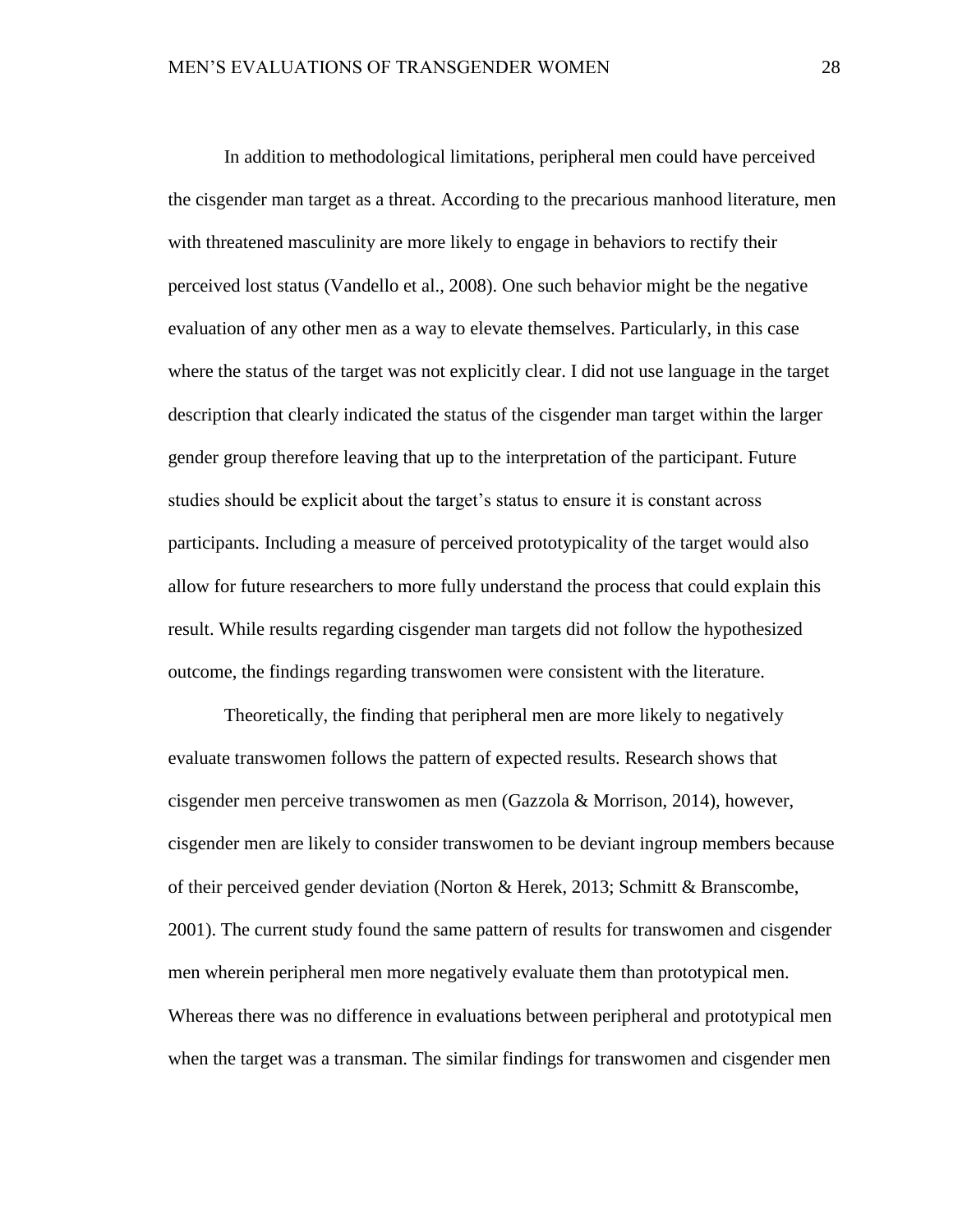provides evidence that men perceive transwomen in a similar way to their perceptions of ingroup members (the cisgender male target). The lack of difference in evaluations of transmen between peripheral and prototypical men might indicate that cisgender men perceive transmen as outgroup members and therefore men who feel peripheral in their gender group are not able to rectify their status by derogating transmen. The subjective group dynamics literature supports the finding that when a person feels peripheral in their group, they are more likely to derogate ingroup deviant (compared to outgroup members) than prototypical group members (Abrams et al., 2000). Below, I outline the far-reaching implications of this finding, all of which impact the well-being of transwomen.

First, the negative effects of stigmatization are prevalent in the literature surrounding experiences of transpeople (Brewster, Velez, DeBlaere, & Moradi, 2012; Grant et al., 2011; McLemore, 2018; McLemore, 2015). One such act that can induce feelings of stigmatization is misclassification of the transperson's identity (i.e., misgendering; McLemore, 2015). Generally, identity misclassification occurs when others do not accurately recognize a person's social identity (Bosson et al., 2005; Prewitt-Freilino & Bosson, 2008). Specifically, misgendering a transperson can manifest in ways such as incorrect pronoun use (intentionally or unintentionally; McLemore, 2018). McLemore (2015), found that the misgendering of a transperson relates to increased feelings of stigma, perceptions of discrimination, and psychological distress in transgender people. Men's perceptions of transwomen as ingroup deviants (i.e., gender deviant men) is not only incorrect but can be deeply harmful to transwomen's life experiences and psychological well-being.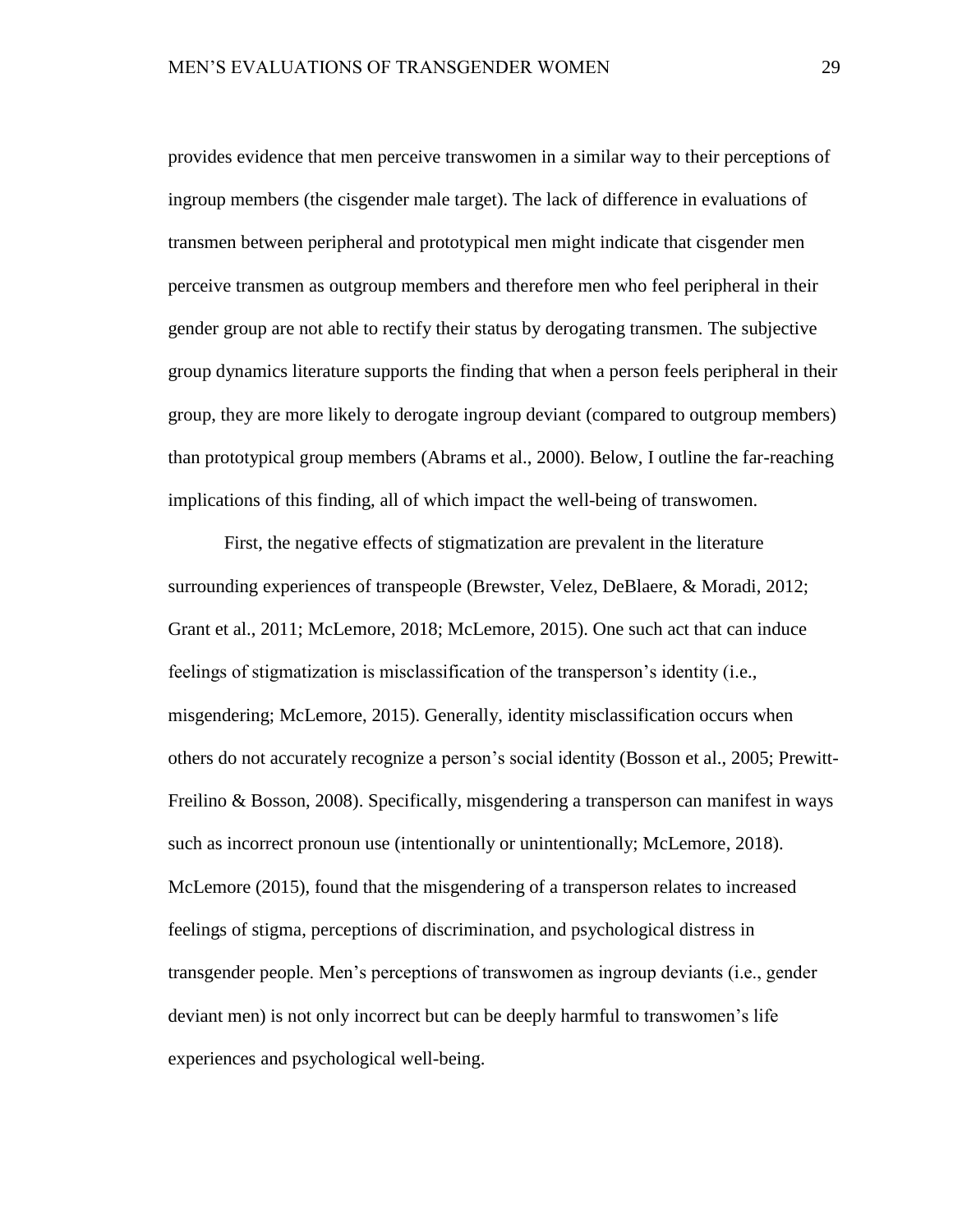Second, derogating transwomen allows threatened men to police the boundaries of their group to regain their status. While this would theoretically happen for any perceived ingroup deviant this is particularly concerning for transwomen due to the heightened level of transphobia and violence against them that occurs (Wirtz et al., 2018). Transwomen not only experience the most discrimination and harassment compared to other members of the LGBT community, but they also are disproportionately the victims of murder compared to other transgender and gender-non-conforming people (Grant et al., 2011; Transrespect versus Transphobia, 2019). While negative target evaluations seem relatively harmless, the precarious manhood literature has also outlined concerning negative outcomes in response to threatened masculinity such as sexual harassment and physical aggression (Bosson et al., 2009; Maass et al., 2003). The current study only measured target evaluations, but future studies should examine peripheral men's willingness to engage in more directly harmful actions against transwomen as a way to maintain the positive social value of their group and to regain their standing within the group.

While the results found that peripheral men more negatively evaluated transwomen targets than did prototypical men, this finding in conjunction with the same result for a cisgender man targets, indicates a need for future studies to clarify the psychological process at play. While the results of the current study show that men who feel peripheral derogate transwomen and cisgender men more than men who feel prototypical, these results do not provide an empirical explanation as to *why* this is the case. There are potentially two ways to examine this, 1) assessing the target in the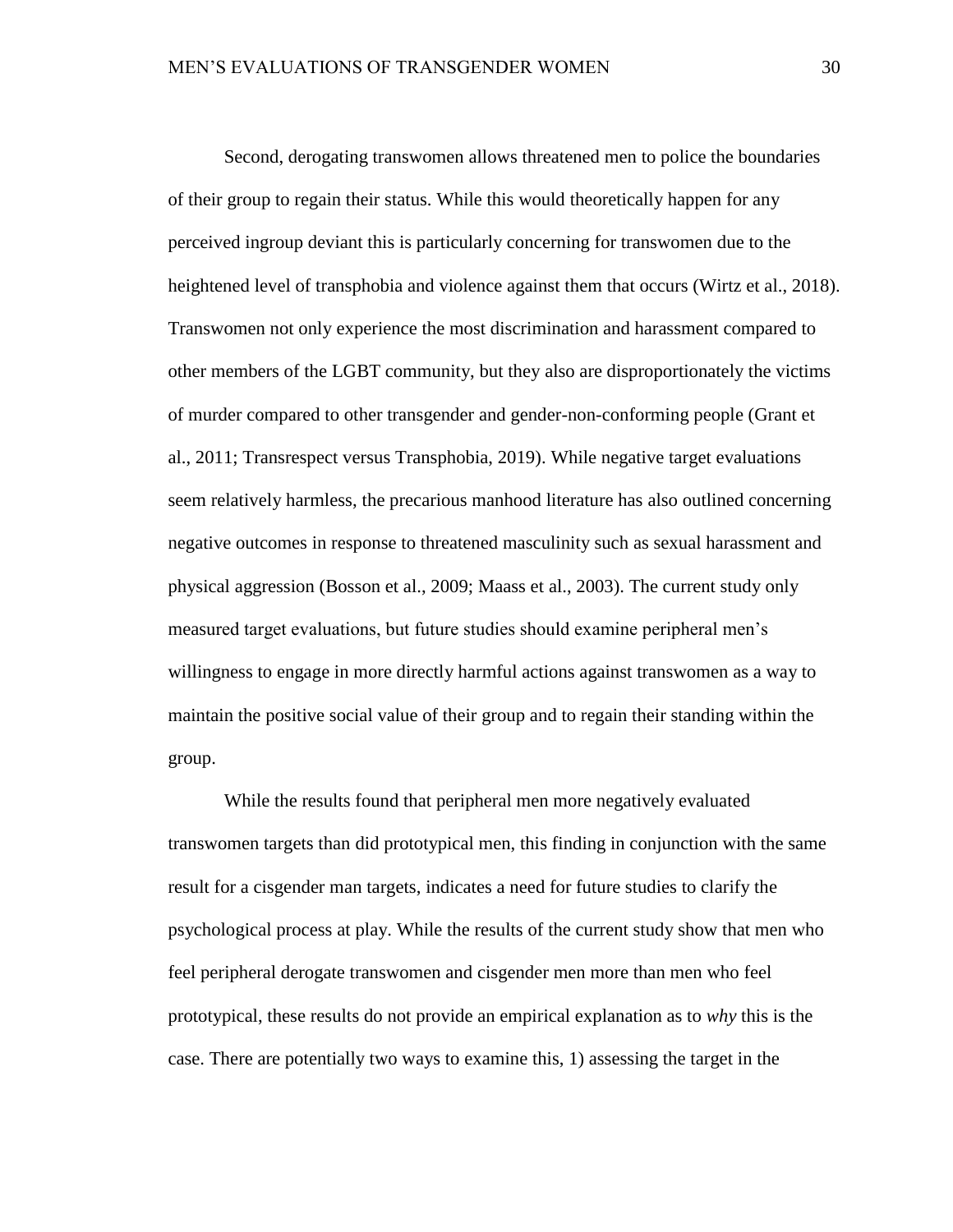vignette's closeness with men as a group or 2) measuring how similar participants feel transwomen as a group are to men as a group.

The Inclusion of Other in Self (IOS; Aron, Aron, & Smollan, 1992) could be one solution to elucidating this process. Researchers could include the IOS with one circle representing "Men" and the other as representing the name of the target (i.e., Jack). Another option would be to have one circle as "Self" and the other as the name of the target. Both would provide information about how the participants who are cisgender heterosexual men perceive the closeness of the target and men. Researchers would then be able to determine if men perceive the transwomen target to be closer to men than transmen. Measuring this would allow researchers to examine the mediating role of men's perceptions of that specific target's group membership.

Another potential way to examine the underlying process is to pre-test measure (before the manipulations) men's perceptions of transwomen and transmen's group membership. This allows researchers to see if men perceive transwomen (as a group) to be similar to men (as a group) and also examine this for transmen. This gets at men's perceptions of transwomen as an entire group rather than using the target evaluated in the study as a proxy for the entire group. It would allow for an understanding of whether the cisgender men in the study perceive transwomen as men, and therefore ingroup deviants. Research supports that cisgender men do, in fact, perceive transwomen as men (Gazzola & Morrison, 2014). And by the subjective group dynamics literature that provides evidence for peripheral group members derogating ingroup deviants more than outgroup members (Abrams et al., 2000). This variable would then be a participant variable that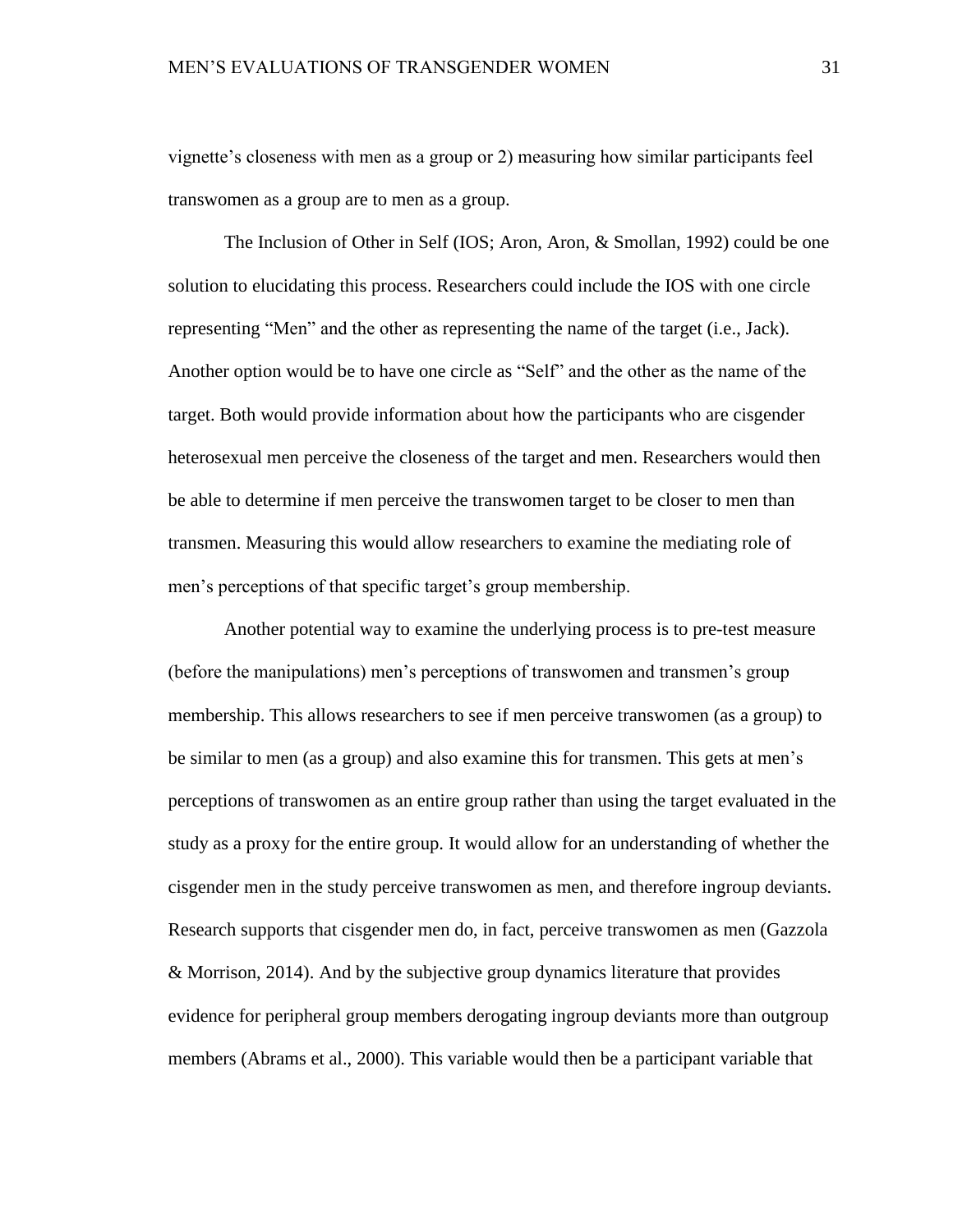allows for a different understanding of the process behind men's perceptions of transwomen than using the IOS.

The IOS allows for a clearer causal path because the completion of the IOS would be after the viewing and evaluation of the target and therefore clearly usable as a mediating variable. On the other hand, evaluating men's preconceived perceptions of transwomen and transmen's group membership might provide a fuller explanation of the process by which peripheral men derogate transwomen more than prototypical men. Both avenues provide valuable information, should be pursued, and would be supported by the literature.

Future studies should also consider group identification. Much of the literature argues that group identification is a crucial aspect of this process (Doosje  $\&$  Ellemers, 1997). As a moderator, men who identify strongly with their gender and who are made to feel peripheral will be more likely to derogate transwomen (compared to transmen and cisgender men) than men who are made to feel prototypical (Schmitt & Branscombe, 2001). This process would not occur if the participant does not identify strongly with his gender. Group identification could be measured as a participant variable and included as how much cisgender genuinely identify with their gender or could be manipulated and included as a third independent variable.

In addition to examining target evaluations, the current study examined how prototypicality and target gender interact to affect attitudes toward transpeople. Following the same pattern as the previous hypothesis, I expected men who feel peripheral to report more negative attitudes when viewing a transwoman target compared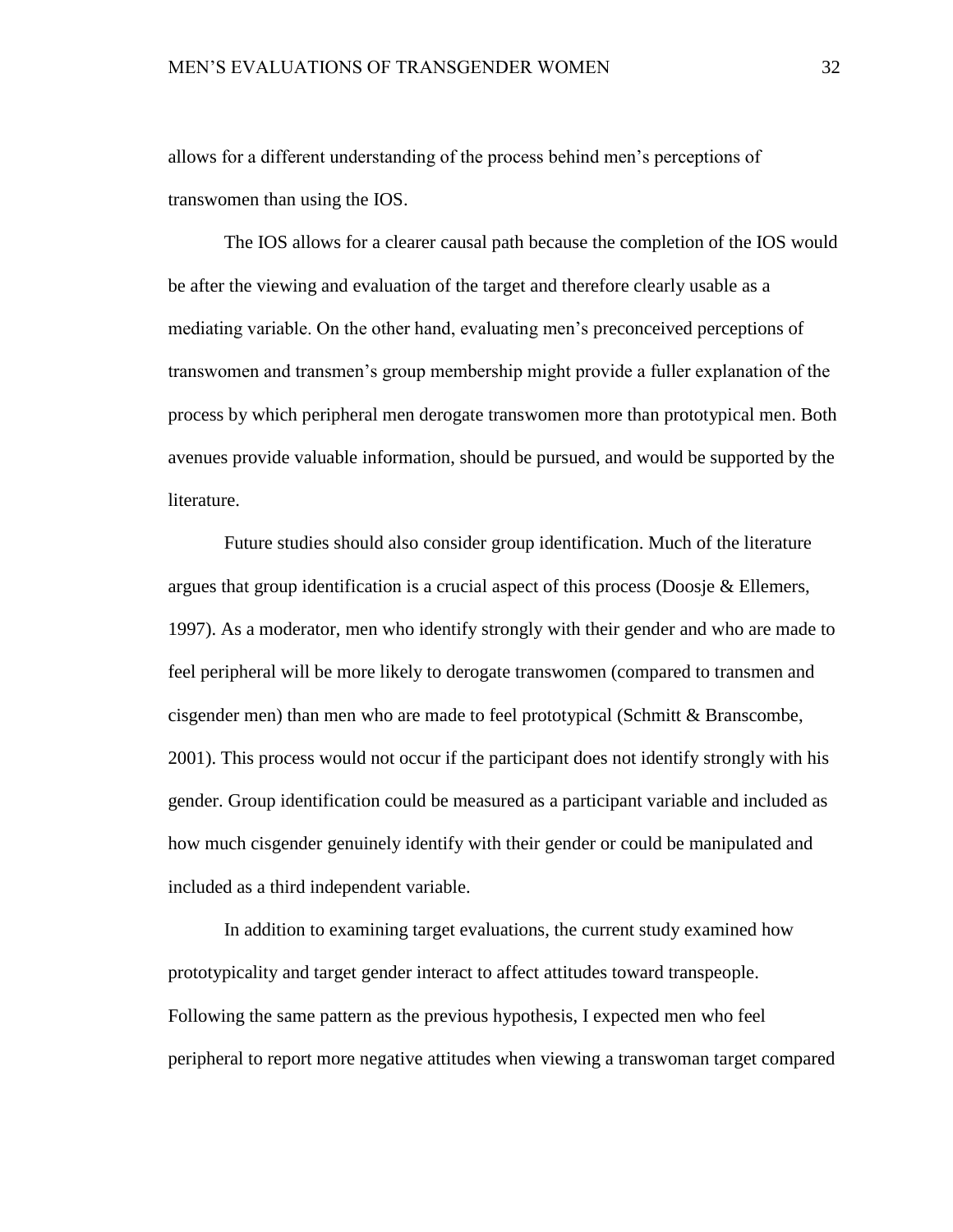to a transman or cisgender man target and for this difference to be nonexistent when the participant felt prototypical. Research provides evidence that peripheral men report more negative attitudes toward non-masculine groups or groups related to femininity (Dahl et al., 2015). Cisgender men perceive transwomen as gay men and/or gender deviant men, which are groups that people consider related to femininity (Gazzola & Morrison, 2014). Therefore, it follows that peripheral men should report more negative attitudes toward transpeople than when viewing a transwoman target, but the current study did not support this hypothesis. In addition to the methodological limitations outlined for the previous hypothesis, there might be other explanations as to why there was not a significant interaction for attitudes toward transpeople, including social desirability, believability, and a genuine lack of effect.

One explanation for the non-significant result is social desirability. Participants could be concealing their true attitudes because of an understanding that prejudicial attitudes are not acceptable to outwardly display. This could encourage peripheral group members to choose more positive responses and therefore negate any significant differences in attitudes toward transpeople between peripheral and prototypical men. Another potential issue is the believability of the study. It might appear suspicious to participants who viewed a transgender target and then receive a scale measuring attitudes toward transpeople and this suspicion could have affected their responses. Future studies should attempt to increase the believability of the study by adapting the cover story.

While statistical power, social desirability, and/or believability could all be factors that are impeding the ability to detect a significant effect, the more convincing answer is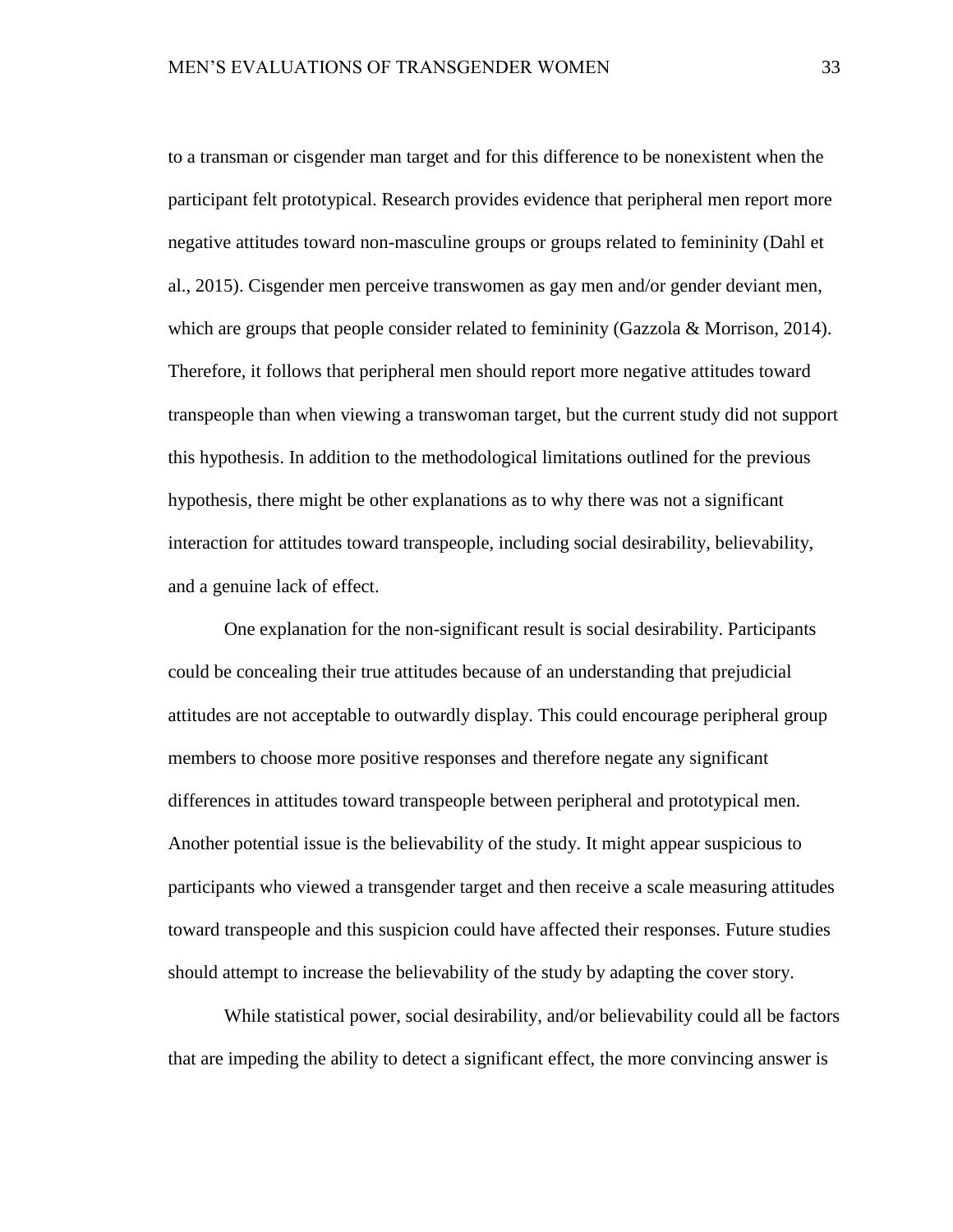that there is simply no effect to detect. Research has shown that peripheral men report more negative attitudes toward feminine-associated groups than prototypical men, but researchers have only found that effect for groups such as gay men (Dahl et al., 2015). I hypothesized that the same pattern would hold for transwomen because of evidence supporting the notion that men perceive transwomen as gay men (Gazzola & Morrison, 2014). While cisgender men often perceive transwomen to be gay men there are other prejudices such as transphobia that might be affecting the hypothesized relationship.

Although the current study has limitations, it is an important starting point for understanding how threatened masculinity plays a role in negative outcomes surrounding transwomen. The partial support for the first hypothesis provides an interesting first step in understanding how men who feel peripheral evaluate and perceive transgender targets. It was unexpected to find the same result for transwomen and cisgender men targets; however, this finding allows researchers the future opportunity to parse out the true process that is happening. While the second hypothesis was not supported, it helped clarify that the same process is not happening for gay men and transwomen as targets and provides incentive for future studies to examine a more nuanced understanding of men's attitudes toward transpeople. It is important to continue to examine this process to understand more fully why threatened men derogate transwomen and begin to work toward mitigating the negative effects on transwomen.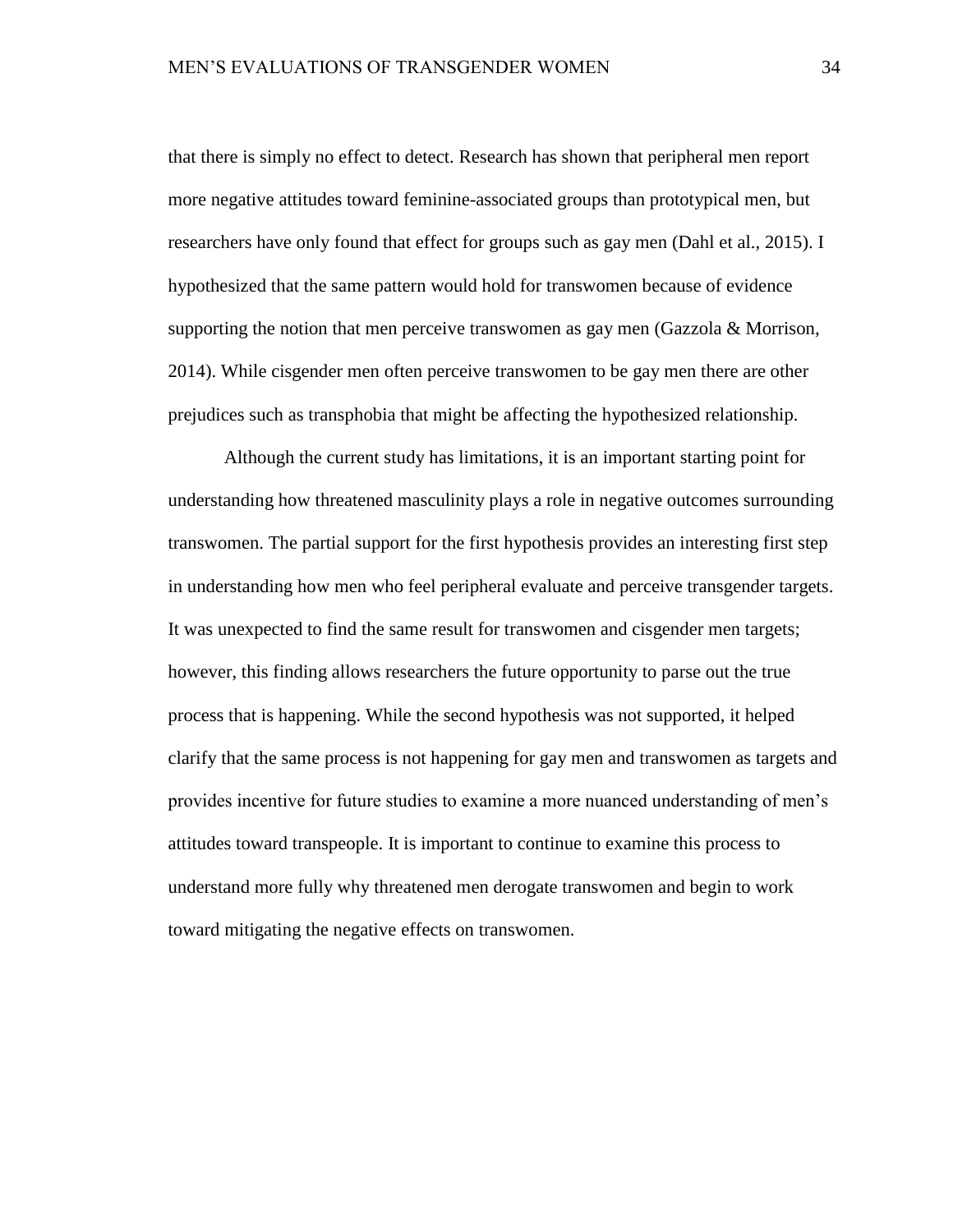#### **References**

- <span id="page-41-0"></span>Abrams, D., & Hogg, M. A. (Eds.). (1990). *Social identity theory: Constructive and critical advances.* New York, NY: Springer-Verlag Publishing.
- Abrams, D., Marques, J. M., Bown, N., & Henson, M. (2000). Pro-norm and anti-norm deviance within and between groups. *Journal of Personality and Social Psychology*, *78*, 906-912. doi: 10.1037/0022-3514.78.5.906
- American Psychological Association. (2012). Guidelines for psychological practice with lesbian, gay, and bisexual clients. *American Psychologist*, *67*, 10-42. doi: 10.1037/a0024659
- American Psychological Association. (2015). *APA dictionary of psychology* (2nd ed.). American Psychological Association: Washington, DC.
- Aron, A., Aron, E. N., & Smollan, D. (1992). Inclusion of other in the self scale and the structure of interpersonal closeness. *Journal of Personality and Social Psychology, 63*, 596-612. doi: 10.1037/0022-3514.63.4.596
- Badgett, M. V., Lau, H., Sears, B., & Ho, D. (2007). *Bias in the workplace: Consistent evidence of sexual orientation and gender identity discrimination*. Retrieved from https://williamsinstitute.law.ucla.edu/wp-content/uploads/Badgett-Sears-Lau-Ho-Bias-in-the-Workplace-Jun-2007.pdf
- Bosson, J. K., Prewitt-Freilino, J. L., & Taylor, J. N. (2005). Role rigidity: A problem of identity misclassification? *Journal of Personality and Social Psychology*, *89*, 552- 565. doi: 10.1037/0022-3514.89.4.552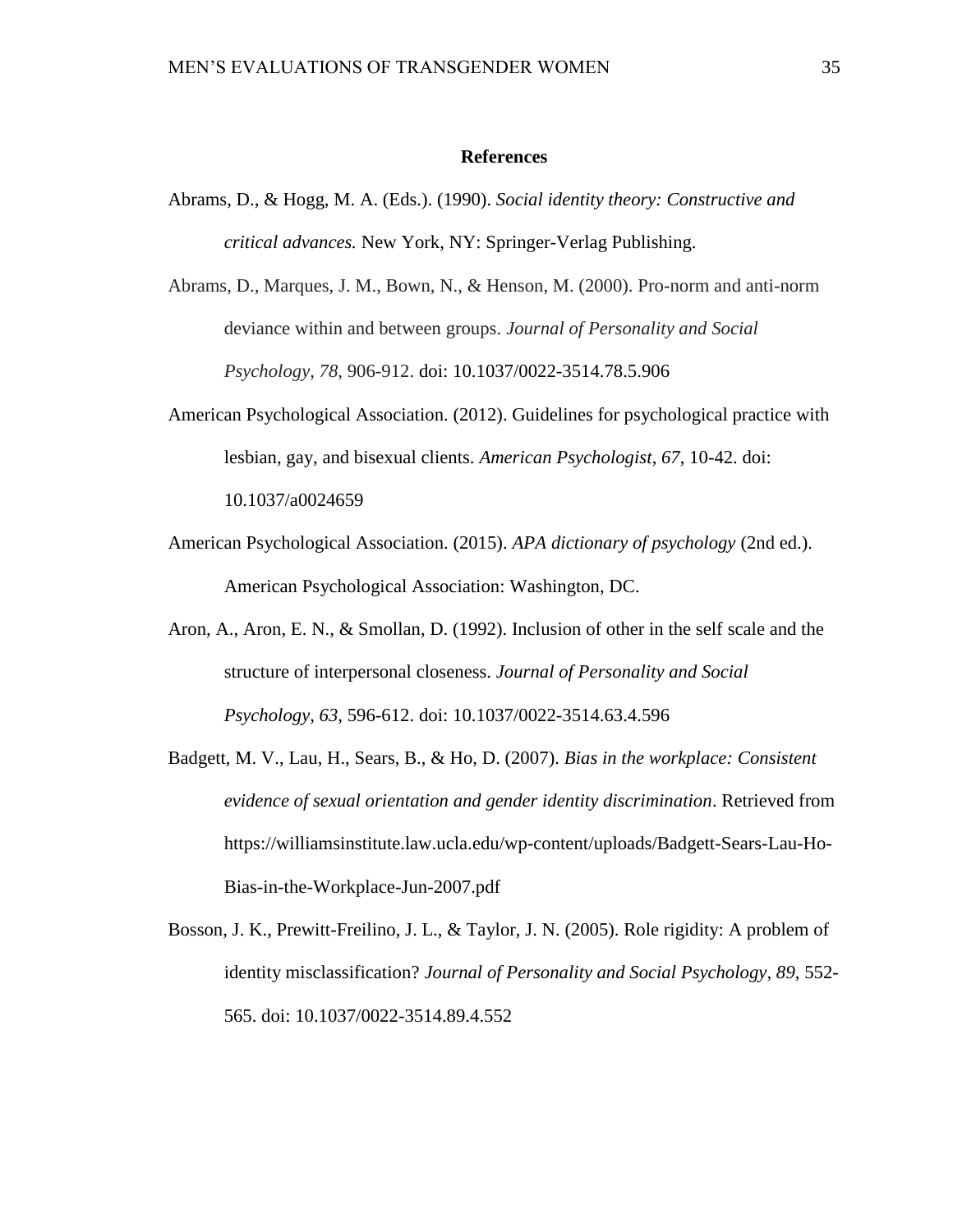Bosson, J. K., Vandello, J. A., Burnaford, R. M., Weaver, J. R., & Wasti, S. A. (2009). Precarious manhood and displays of physical aggression. *Personality and Social Psychology Bulletin*, *35*, 623-634. doi: 10.1177/0146167208331161

Bosson, J. K., Weaver, J. R., Caswell, T. A., & Burnaford, R. M. (2012). Gender threats and men's antigay behaviors: The harmful effects of asserting heterosexuality. *Group Processes & Intergroup Relations*, *15*, 471-486. doi: 10.1177/1368430211432893

- Brewster, M. E., Velez, B., DeBlaere, C., & Moradi, B. (2012). Transgender individuals' workplace experiences: The applicability of sexual minority measures and models. *Journal of Counseling Psychology, 59*, 60 –70. doi: 10.1037/a0025206
- Dahl, J., Vescio, T., & Weaver, K. (2015). How threats to masculinity sequentially cause public discomfort, anger, and ideological dominance over women. *Social Psychology*, *46*, 242-254. doi: 10.1027/1864-9335/a000248
- Dietert, M., & Dentice, D. (2009). Gender identity issues and workplace discrimination: The transgender experience. *Journal of Workplace Rights*, *14*, 121-140. doi: 10.2190/wr.14.1.g
- Doosje, B., & Ellemers, N. (1997). Stereotyping under threat: The role of group identification. In R. Spears, P. J. Oakes, N. Ellemers, & S. A. Haslam (Eds.), *The social psychology of stereotyping and group life* (pp. 257-272). Malden: Blackwell Publishing.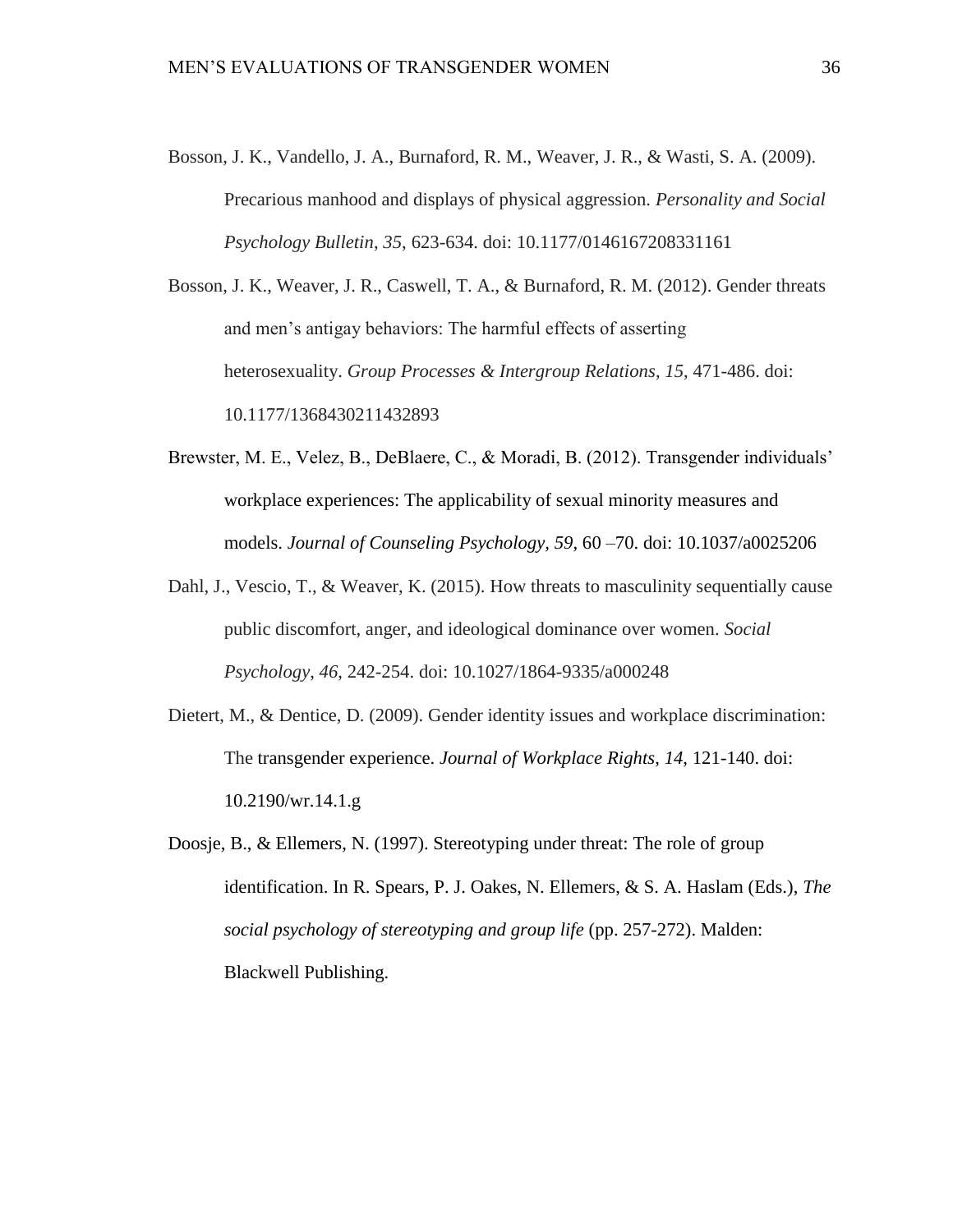Eidelman, S., & Biernat, M. (2003). Derogating black sheep: Individual or group protection? *Journal of Experimental Social Psychology, 39*, 602-609. doi: 10.1016/S0022-1031(03)00042-8

Gazzola, S. B., & Morrison, M. A. (2014). Cultural and personally endorsed stereotypes of transgender men and transgender women: Notable correspondence or disjunction? *International Journal of Transgenderism*, *15*, 76-99. doi: 10.1080/15532739.2014.937041

- Glick, P., Gangl, C., Gibb, S., Klumpner, S., & Weinberg, E. (2007). Defensive reactions to masculinity threat: More negative affect toward effeminate (but not masculine) gay men. *Sex Roles*, *57*, 55-59. doi: 10.1007/s11199-007-9195-3
- Grant, J. M., Mottet, L. A., Tanis, J., Harrison, J., Herman, J. L., & Keisling, M. (2011). *Injustice at every turn: A report of the national transgender discrimination survey.* Washington: National Center for Transgender Equality and National Gay and Lesbian Task Force.
- Herman, J. L. (2013). *Gendered restrooms and minority stress: The public regulation of gender and its impact on transgender people's lives.* Retrieved from https://williamsinstitute.law.ucla.edu/wp-content/uploads/Herman-Gendered-Restrooms-and-Minority-Stress-June-2013.pdf
- Hill, D. B., & Willoughby, B. L. (2005). The development and validation of the genderism and transphobia scale. *Sex roles*, *53*, 531-544. doi: 10.1007/s11199- 005-7140-x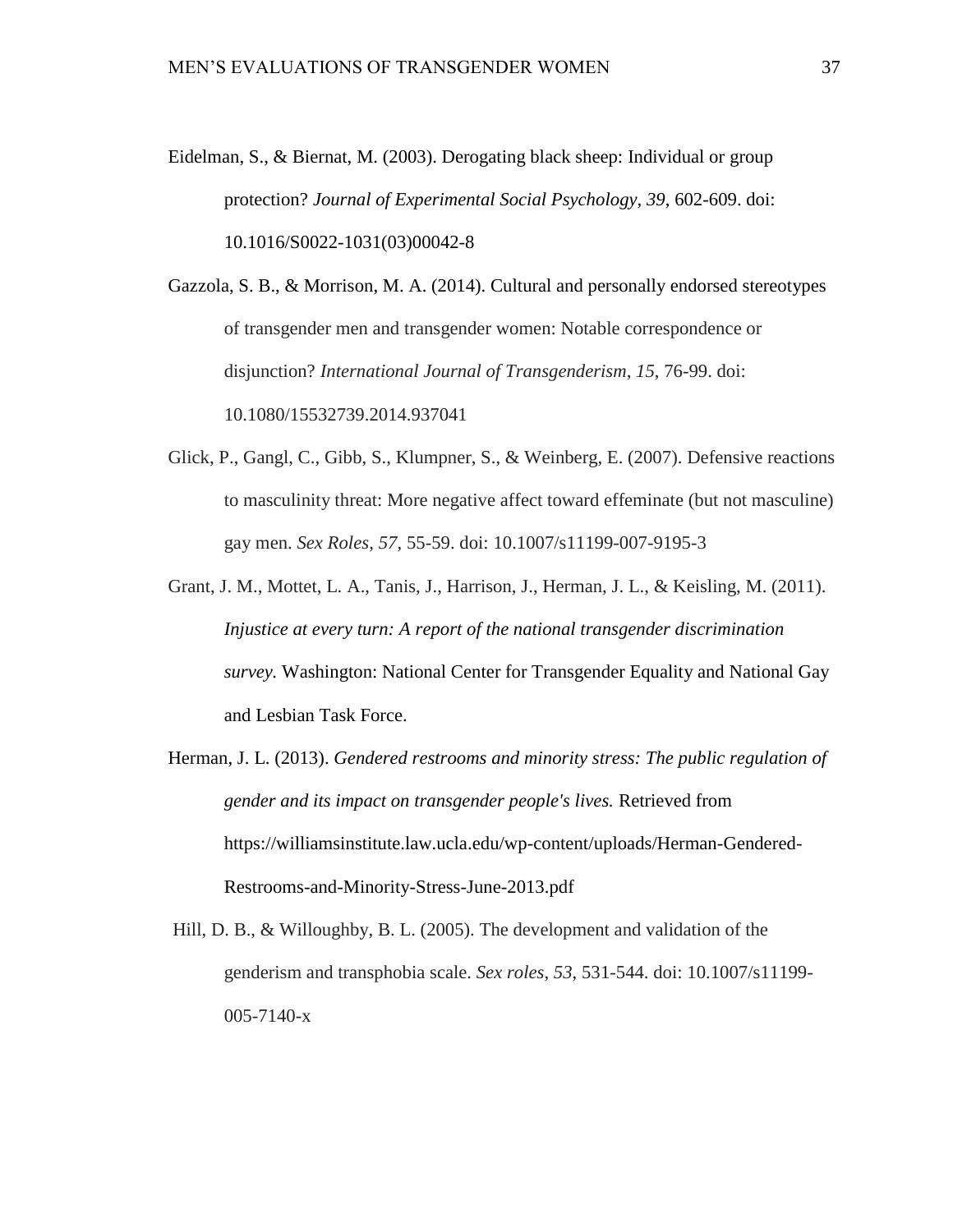- Hogg, M. A. (2000). Social categorization, depersonalization, and group behaviour. In M. A. Hogg & R. S. Tindale (Eds.), *Social categorization and group behaviour*. (pp. 56-85). Blackwell:Oxford, UK.
- Hogg, M. A., & Turner, J. C. (1987). Intergroup behaviour, self‐stereotyping and the salience of social categories. *British Journal of Social Psychology*, *26*, 325-340. doi: 10.1111/j.2044-8309.1987.tb00795.x
- Hohman, Z. P., Gaffney, A. M., & Hogg, M. A. (2017). Who am I if I am not like my group? Self-uncertainty and feeling peripheral in a group. *Journal of Experimental Social Psychology*, *72*, 125-132. doi: 10.1016/j.jesp.2017.05.002
- King, M. E., Winter, S., & Webster, B. (2009). Contact reduces transprejudice: A study on attitudes towards transgenderism and transgender civil rights in Hong Kong. *International Journal of Sexual Health*, *21*, 17-34. doi: 10.1080/19317610802434609
- Landén, M., & Innala, S. (2000). Attitudes toward transsexualism in a Swedish national survey. *Archives of Sexual Behavior*, *29*, 375-388. doi: 10.1023/A:1001970521182
- Lombardi, E. L., Wilchins, R. A., Priesing, D., & Malouf, D. (2001). Gender violence: Transgender experiences with violence and discrimination. *Journal of Homosexuality, 42*, 89-101. doi: 10.1300/J082v42n01\_05
- Maass, A., Cadinu, M., Guarnieri, G., & Grasselli, A. (2003). Sexual harassment under social identity threat: The computer harassment paradigm. *Journal of Personality and Social Psychology*, *85*, 853–870. doi: 10.1037/0022-3514.85.5.853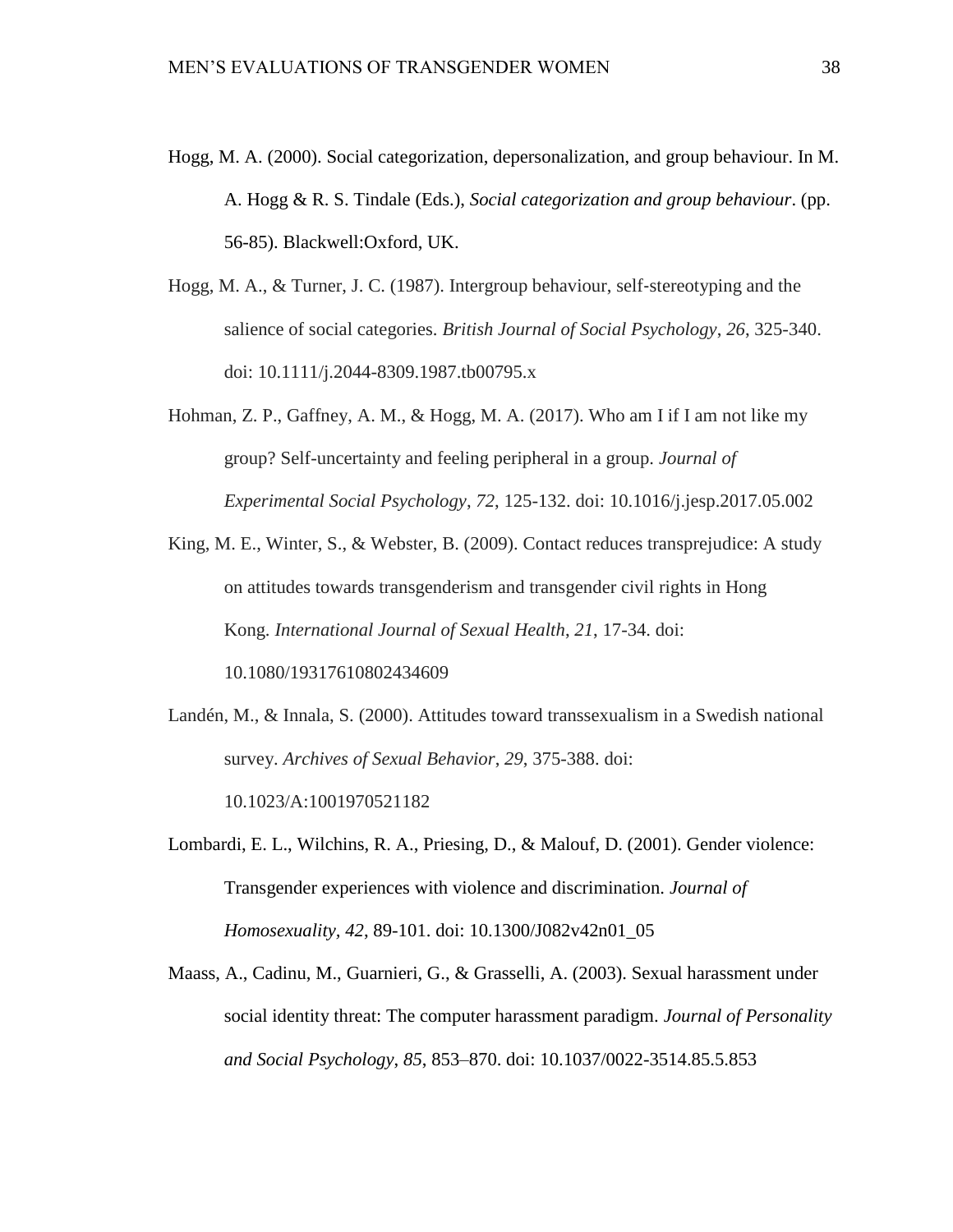- Marques, J. M., Abrams, D., Páez, D., & Hogg, M. A. (2001). Social categorization, social identification, and rejection of deviant group members. In M. A. Hogg  $\& R$ . S. Tindale (Eds.), *Blackwell handbook of social psychology: Group processes* (pp. 400-424). Oxford, England: Blackwell.
- Marques, J. M., & Páez, D. (1994). The "black sheep effect": Social categorization, rejection of ingroup deviates, and perception of group variability. In W. Stroebe & M. Hewstone (Eds.), *European review of social psychology: Vol 5* (pp. 37–68). New York, NY: John Wiley.
- Marques, J. M., Páez, D., & Abrams, D. (1998). Social identity and intragroup differentiation as subjective social control. In S. Worchel, J. F. Morales, D. Páez & J.-C. Deschamps (Eds.), *Social identity: International perspectives* (pp. 124- 141). London: Sage.
- McLemore, K. A. (2015). Experiences with misgendering: Identity misclassification of transgender spectrum individuals. *Self and Identity, 14*, 51-74. doi: 10.1080/15298868.2014.950691
- McLemore, K. A. (2018). A minority stress perspective on transgender individuals' experiences with misgendering. *Stigma and Health, 3*, 53. doi: 10.1037/sah0000070
- Nagoshi, J. L., Adams, K. A., Terrell, H. K., Hill, E. D., Brzuzy, S., & Nagoshi, C. T. (2008). Gender differences in correlates of homophobia and transphobia. *Sex Roles*, *59*, 521-531. doi: 10.1007/s11199-008-9458-7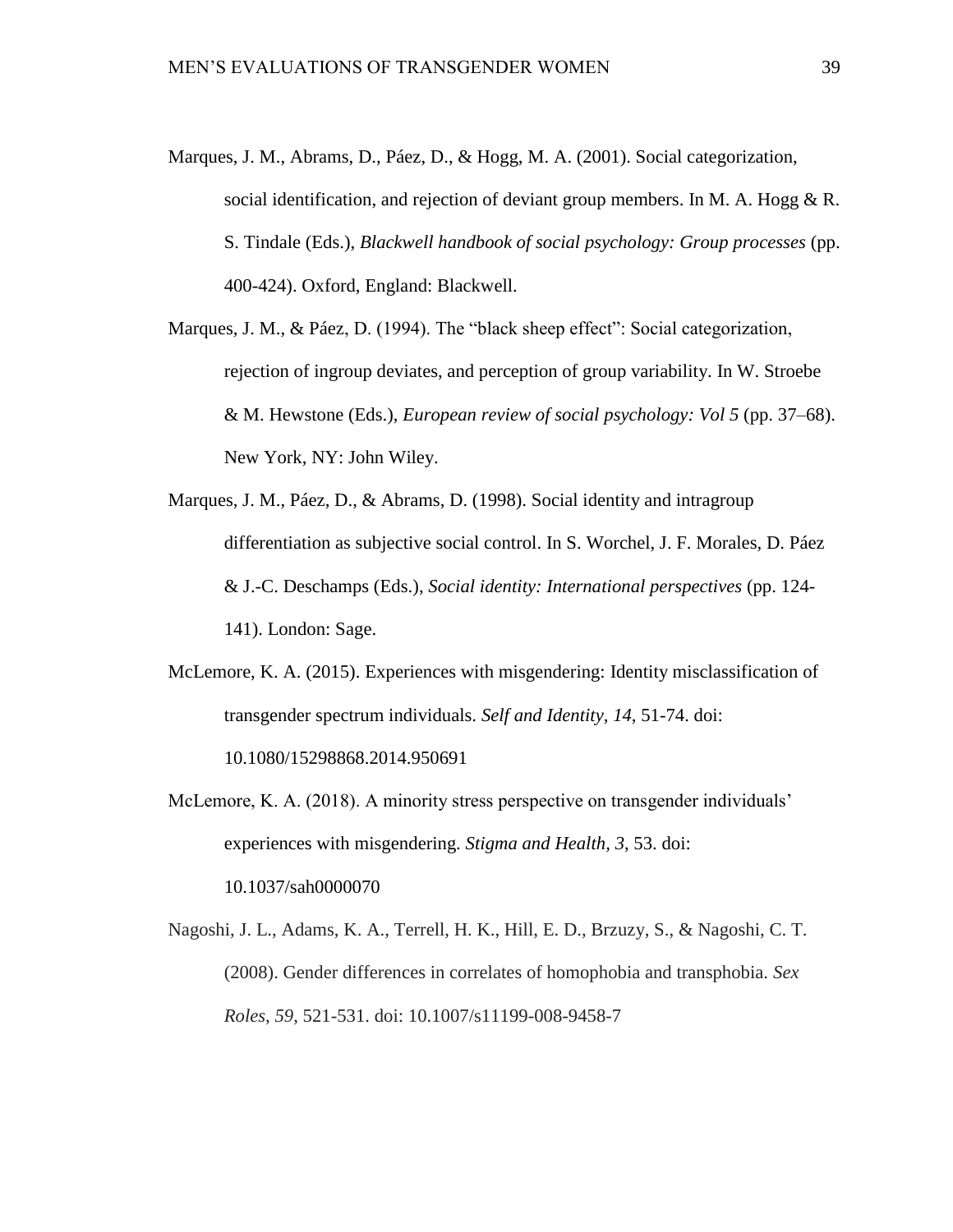- Noel, J. G., Wann, D. L., & Branscombe, N. R. (1995). Peripheral ingroup membership status and public negativity toward outgroups. *Journal of Personality and Social Psychology*, *68*, 127. doi: 10.1037/0022-3514.68.1.127
- Norton, A. T., & Herek, G. M. (2013). Heterosexuals' attitudes toward transgender people: Findings from a national probability sample of US adults. *Sex Roles*, *68*, 738-753. doi: 10.1007/s11199-011-0110-6
- Pascoe, C. J. (2011). *Dude, you're a fag*. Berkeley: University of California Press.
- Prewitt-Freilino, J. L., & Bosson, J. K. (2008). Defending the self against identity misclassification. *Self and Identity, 7*, 168-183. doi: 10.1080/17405620701330706
- Saitoti, T. O. (1986). *The worlds of a Maasai Warrior: An autobiography.* Berkeley: University of California Press.
- Schmitt, M. T., & Branscombe, N. R. (2001). The good, the bad, and the manly: Threats to one's prototypicality and evaluations of fellow in-group members. *Journal of Experimental Social Psychology*, *37*, 510-517. doi: 10.1037/e413782005-588
- Spencer, P. (1965). *The Samburu: A study of gerontocracy in a nomadic tribe.* Berkeley: University of California Press.
- Stotzer, R. L. (2014). Law enforcement and criminal justice personnel interactions with transgender people in the United States: A literature review. *Aggression and Violent Behavior*, *19*, 263-277. doi: 10.1016/j.avb.2014.04.012
- Stotzer, R. L., Silverschanz, P., & Wilson, A. (2013). Gender identity and social services: Barriers to care. *Journal of Social Service Research*, *39*, 63-77. doi: 10.1080/01488376.2011.637858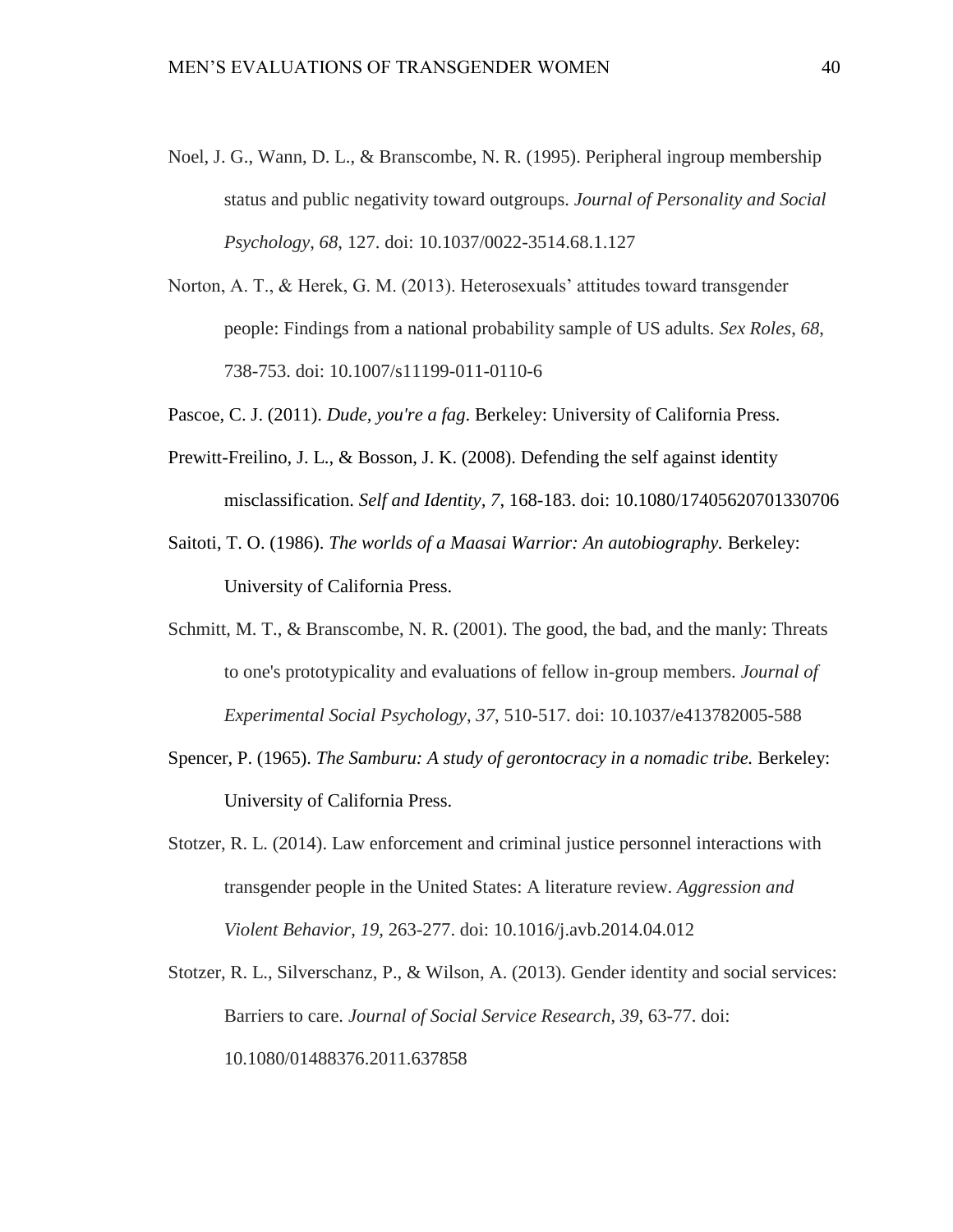- Sugano, E., Nemoto, T., & Operario, D. (2006). The impact of exposure to transphobia on HIV risk behavior in a sample of transgendered women of color in San Francisco. *AIDS and Behavior, 10*, 217-225. doi: 10.1007/s10461-005-9040-z
- Tajfel, H. E. (1978). *Differentiation between social groups: Studies in the social psychology of intergroup relations.* Academic Press.
- Tajfel, H. E., & Turner, J. C. (1979). An integrative theory of intergroup conflict. In W. G. Austin, & S. Worchel (Eds.), *The social psychology of intergroup relations*  (pp. 33-47). Monterey, CA: Brooks/Cole.
- Tajfel, H. E., & Turner, J. C. (1986). The social identity theory of intergroup behaviour. In S. Austin & W. G. Austin (Eds.), *Psychology of intergroup relations* (pp. 7- 24). Nelson Hall: Chicago, Il.
- Tate, C. C., Ledbetter, J. N., & Youssef, C. P. (2013). A two-question method for assessing gender categories in the social and medical sciences. *Journal of Sex Research*, *50*, 767-776. doi: 10.1080/00224499.2012.690110
- Tee, N., & Hegarty, P. (2006). Predicting opposition to the civil rights of trans persons in the United Kingdom. *Journal of Community & Applied Social Psychology*, *16*, 70-80. doi: 10.1002/casp.851
- Terry, D. J., & Hogg, M. A. (2001). Attitudes, behaviour, and social context: The role of norms and group membership in social influence processes. In J. P. Forgas & K. D. Williams (Eds.), *Social influence: Direct and indirect processes* (pp. 253-270). The Sidney Symposium of Social Psychology. Psychology Press.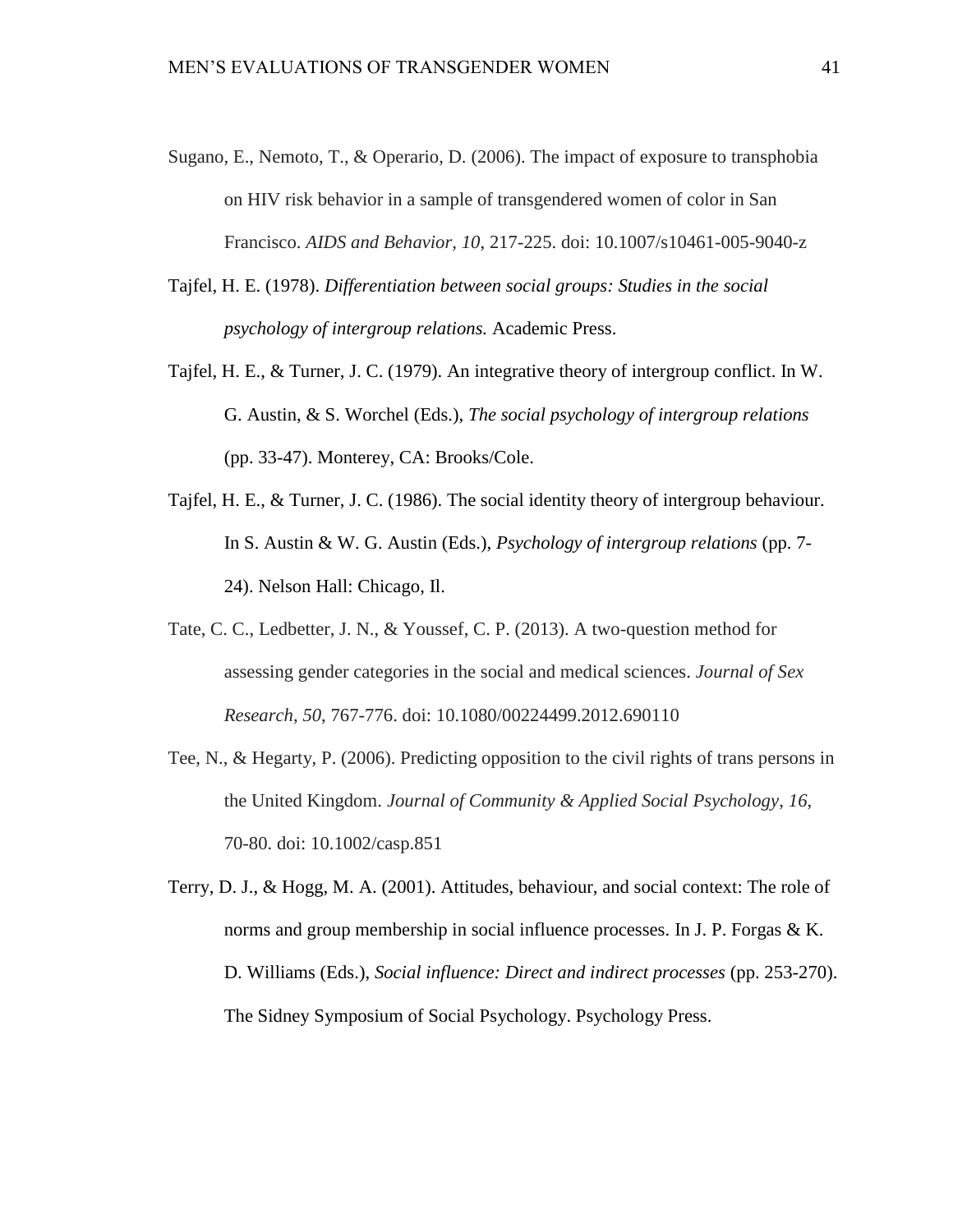- Terry, D. J., Hogg, M. A., & White, K. M. (2000). Attitude-behavior relations: social identity and group membership. In D. J. Terry & M. A. Hogg (Eds.), *Attitudes, behaviour, and social context: The role of norms and group membership* (pp. 67- 93). Erlbaum: Mahwah, NJ.
- Transrespect Versus Transphobia. (2019). *Trans Murder Monitoring Project.* Retrieved from http://transrespect.org/en/research/transmurder-monitoring/
- Turner, J. C. (1984). Social identification and psychological group formation. In H. Tajfel (Ed.), *The social dimension: European developments in social psychology: Vol 2.* (pp. 518-536). Cambridge University Press: Cambridge, UK.
- Turner, J. C., & Brown, R. (1978). Social status, cognitive alternatives and intergroup relations. In H. Tajfel (Ed.), *Differentiation between social groups: studies in the social psychology of intergroup relations.* Academic Press.
- Turner, J. C., Hogg, M. A., Oakes, P. J., Reicher, S. D., & Wetherell, M. S. (1987). *Rediscovering the social group: A self-categorization theory. Basil Blackwell:* Oxford, UK.
- Vandello, J. A., & Bosson, J. K. (2013). Hard won and easily lost: A review and synthesis of theory and research on precarious manhood. *Psychology of Men & Masculinity*, *14*, 101. doi: 10.1037/a0029826
- Vandello, J. A., Bosson, J. K., Cohen, D., Burnaford, R. M., & Weaver, J. R. (2008). Precarious manhood. *Journal of Personality and Social Psychology*, *95*, 1325. doi: 10.4135/9781446269930.n8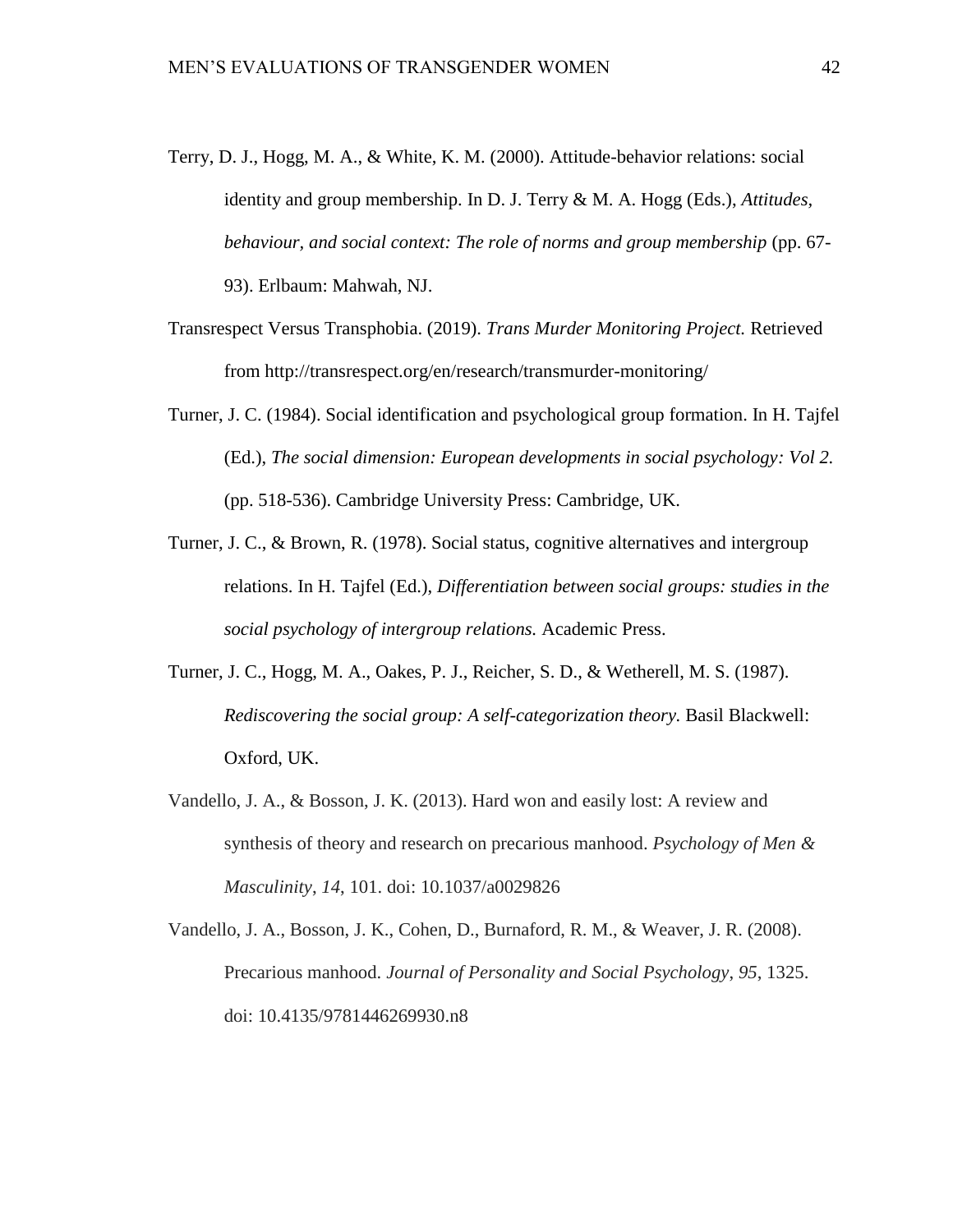- Walch, S. E., Ngamake, S. T., Francisco, J., Stitt, R. L., & Shingler, K. A. (2012). The attitudes toward transgendered individuals scale: Psychometric properties. *Archives of Sexual Behavior, 41*, 1283-1291.
- Wilchins, R. A. (2002). Queerer bodies. In J. Nestle, C. Howell, & R.A. Wilchins (Eds.), *Gender queer: Voices from beyond the sexual binary* (pp. 33–46). Alyson: Los Angeles, CA.
- Willer, R., Rogalin, C. L., Conlon, B., & Wojnowicz, M. T. (2013). Overdoing gender: A test of the masculine overcompensation thesis. *American Journal of Sociology*, *118*, 980–1022. doi: 10.1086/668417
- Winter, S., Chalungsooth, P., Teh, Y. K., Rojanalert, N., Maneerat, K., Wong, Y. W., ... & Macapagal, R. A. (2009). Transpeople, transprejudice and pathologization: A seven-country factor analytic study. *International Journal of Sexual Health*, *21*, 96-118. doi: 10.1080/19317610902922537
- Wirtz, A. L., Poteat, T. C., Malik, M., & Glass, N. (2018). Gender-based violence against transgender people in the United States: a call for research and programming. *Trauma, Violence, & Abuse*. doi: 10.1177/1524838018757749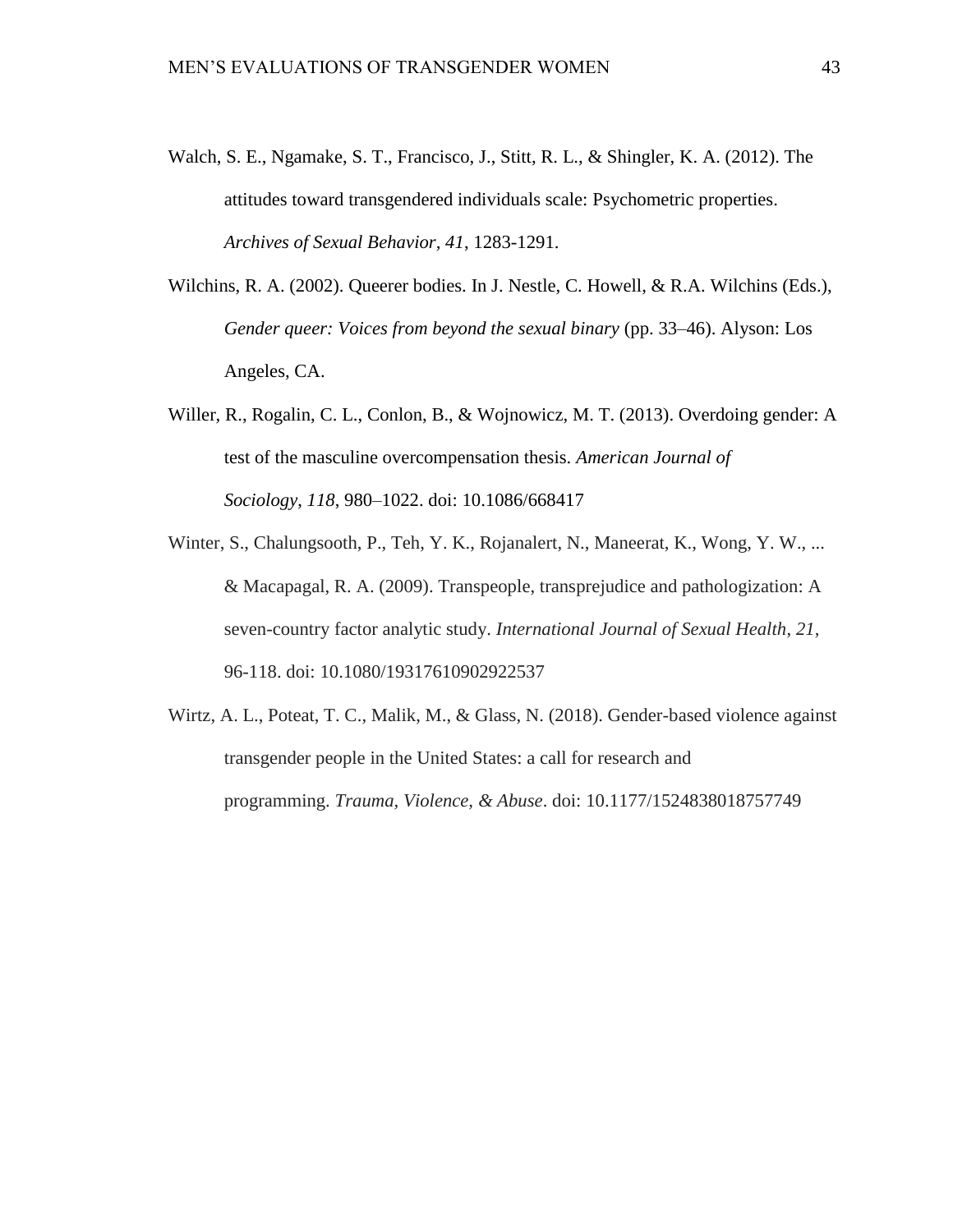# **Appendices**

Appendix A

# Target Evaluations

# (Eidelman & Biernat 2003)

- <span id="page-50-1"></span><span id="page-50-0"></span>1. I think this person is friendly.
- 2. I think this person is kind.
- 3. I think this person is helpful.
- 4. I think this person is honest.
- 5. I think this person is intelligent.
- 6. I think this person is good.
- 7. I think this person is warm.
- 8. I think this person is considerate.
- 9. I think this person is cold.
- 10. I think this person is bad.
- 11. I think this person is self-centered.
- 12. I think this person is selfish.
- 13. Overall, I like this person.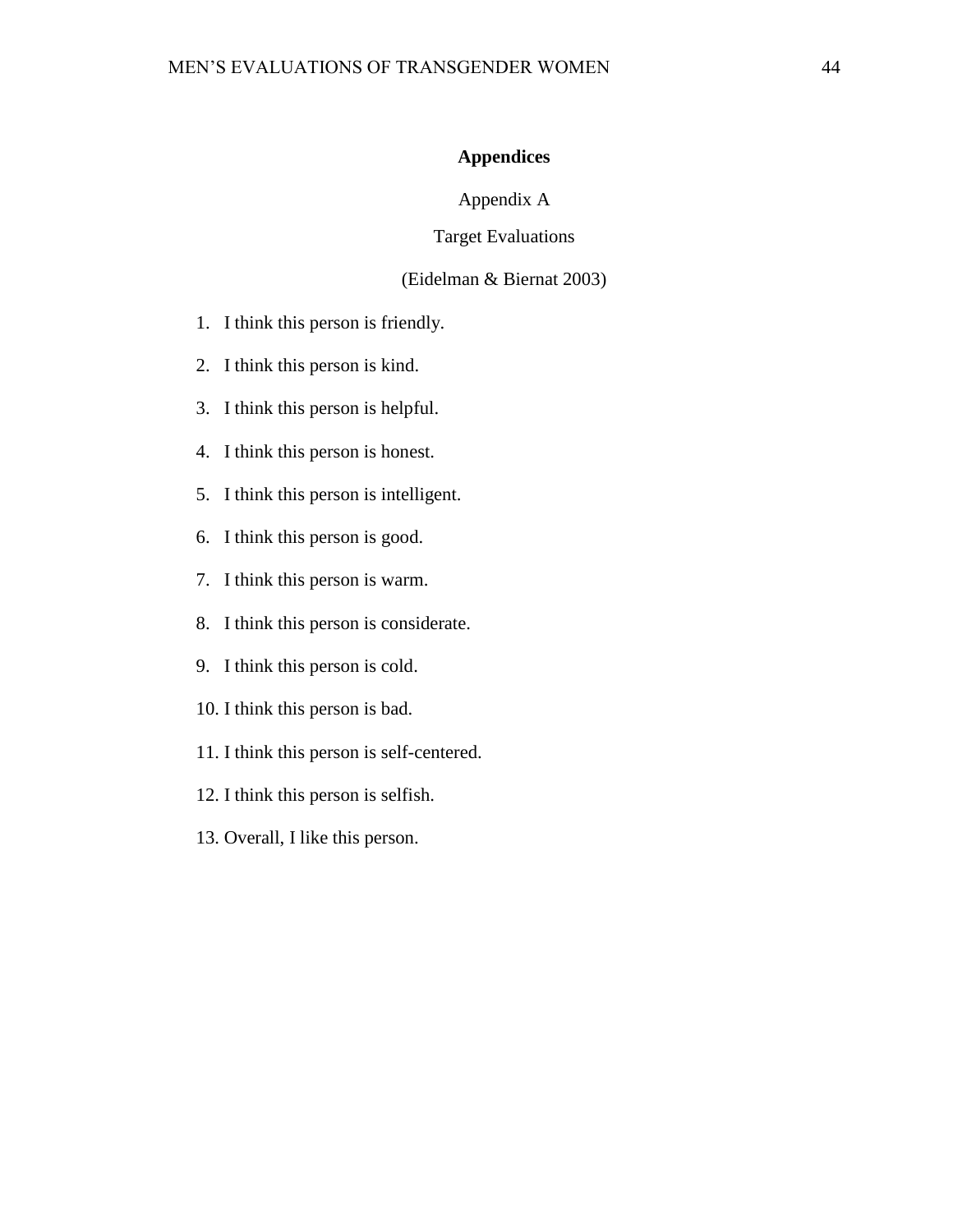# Appendix B

Attitudes toward Transgender Individuals Scale (Walch et al., 2012)

- <span id="page-51-0"></span>1. It would be beneficial to society to recognize transgender individuals as normal
- 2. Transgender individuals should not be allowed to work with children
- 3. Transgender individuals are immoral
- 4. All transgender bars should be closed down
- 5. Transgender individuals are a viable part of our society
- 6. Transgender individuals are a sin
- 7. Transgender individuals endangers the institution of the family
- 8. Transgender individuals should be accepted completely into our society
- 9. Transgender individuals should be barred from the teaching profession
- 10. There should be no restrictions on transgender individuals
- 11. I avoid transgender individuals whenever possible
- 12. I would feel comfortable working closely with a transgender individual
- 13. I would enjoy attending social functions at which transgender individuals were present
- 14. I would feel comfortable if I learned that my neighbor was a transgender individual
- 15. Transgender individuals should not be allowed to cross dress in public
- 16. I would like to have friends who are transgender individuals
- 17. I would feel comfortable if I learned that my best friend was a transgender individual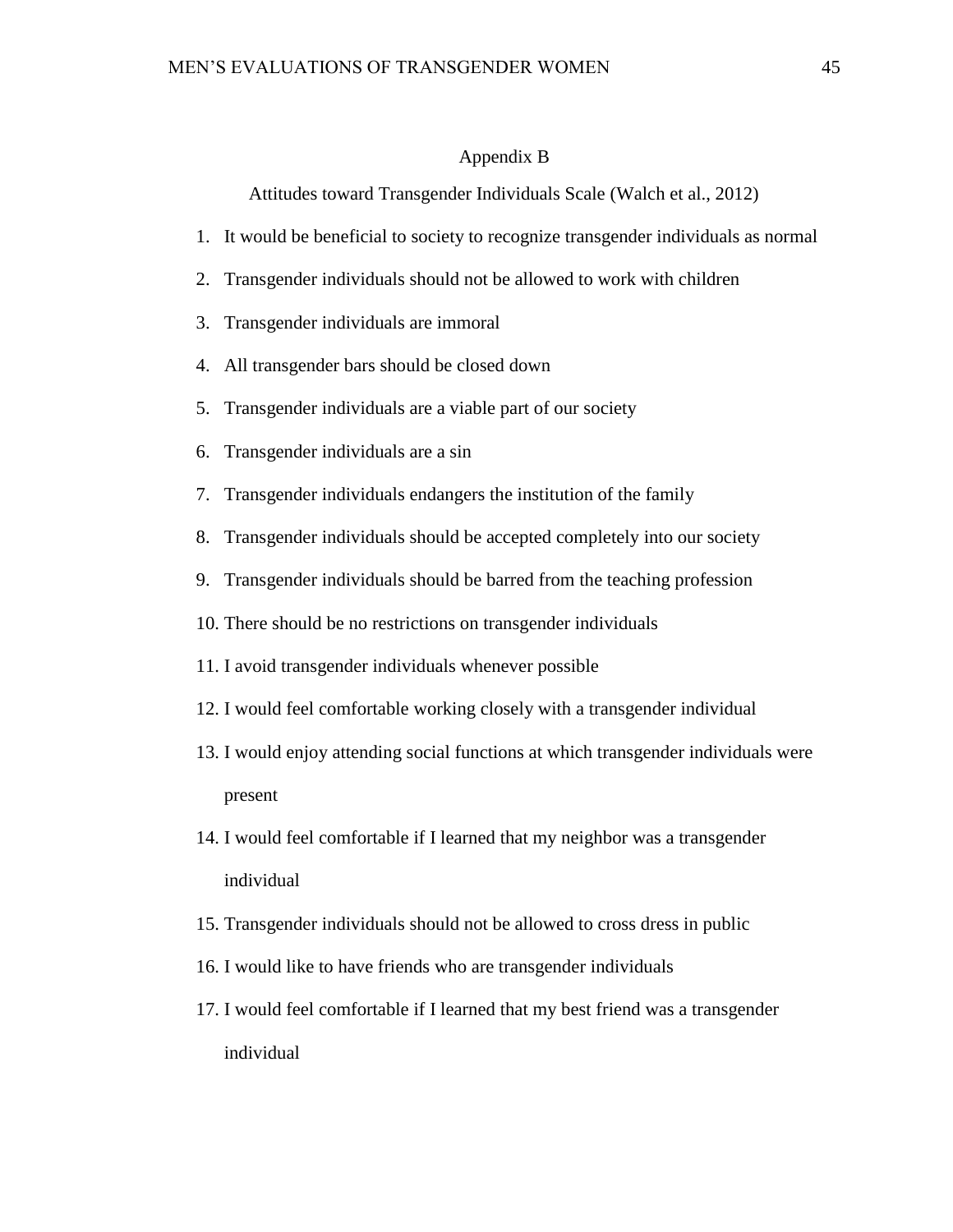- 18. I would feel uncomfortable if a close family member became romantically involved with a transgender individual
- 19. Transgender individuals are really just closeted gays
- 20. Romantic partners of transgender individuals should seek psychological treatment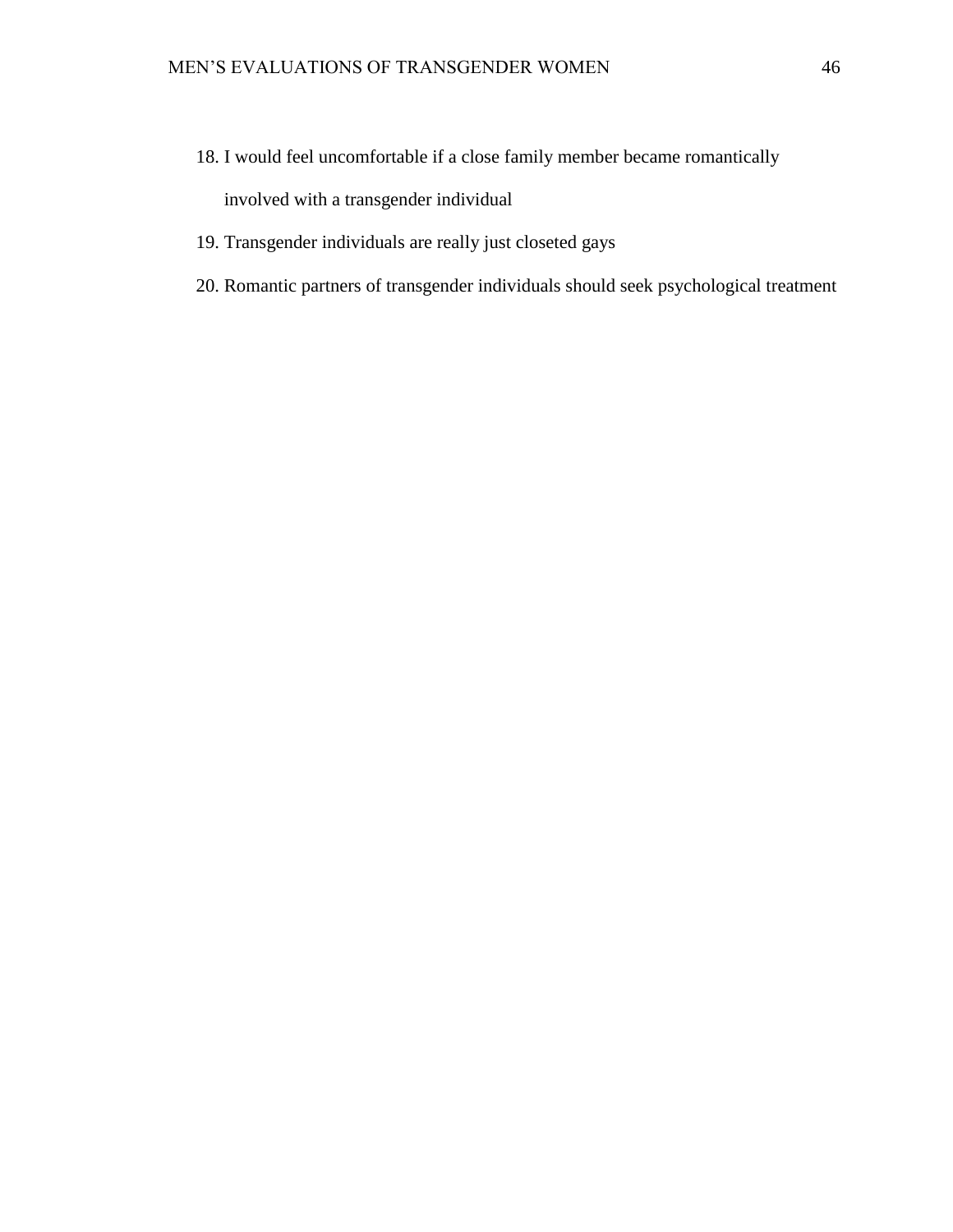# Appendix C

#### Gender Knowledge Inventory

(Bosson, Vandello, Burnaford, Wasti, & Weaver, 2008)

- <span id="page-53-0"></span>1. NBA star Steve Nash is from: 1- South Africa 2- Canada
- 2. Cesare Catini sells a product that you wear on your: 1- Face 2- Feet
- 3. A dime is what kind of play in football? 1- Defensive 2- Offensive
- 4. Botox temporarily erases wrinkles by: 1- Skin Hydration 2- Muscle Paralysis
- 5. The name of the Carolina NHL team is: 1- Thrashers 2- Hurricanes
- 6. The company first to develop hair coloring was: 1- Clairol 2- L'Oreal
- 7. What team did Bob Gibson pitch for as a Cy Young winner in 1970? 1- Cardinals 2- Yankees
- 8. The cocktail known as the Fluffy Pink Slipper contains: 1- Cranberry Juice 2- Coconut Milk
- 9. Which action is legal in Pride Fighting but illegal in the Ultimate Fighting Championship? 1- Kicking an opponent on the ground 2- Elbow striking
- 10. Children typically start to teethe when they are over or under 1 year old? 1- Over 2- Under
- 11. A motorcycle engine turning at 8000 rpms generates an exhaust sound at: 1- 4000 rpms 2- 8000 rpms
- 12. Toilet training should start around the age of: 1- 36 months 2- 12 months
- 13. To help an engine produce more power you should: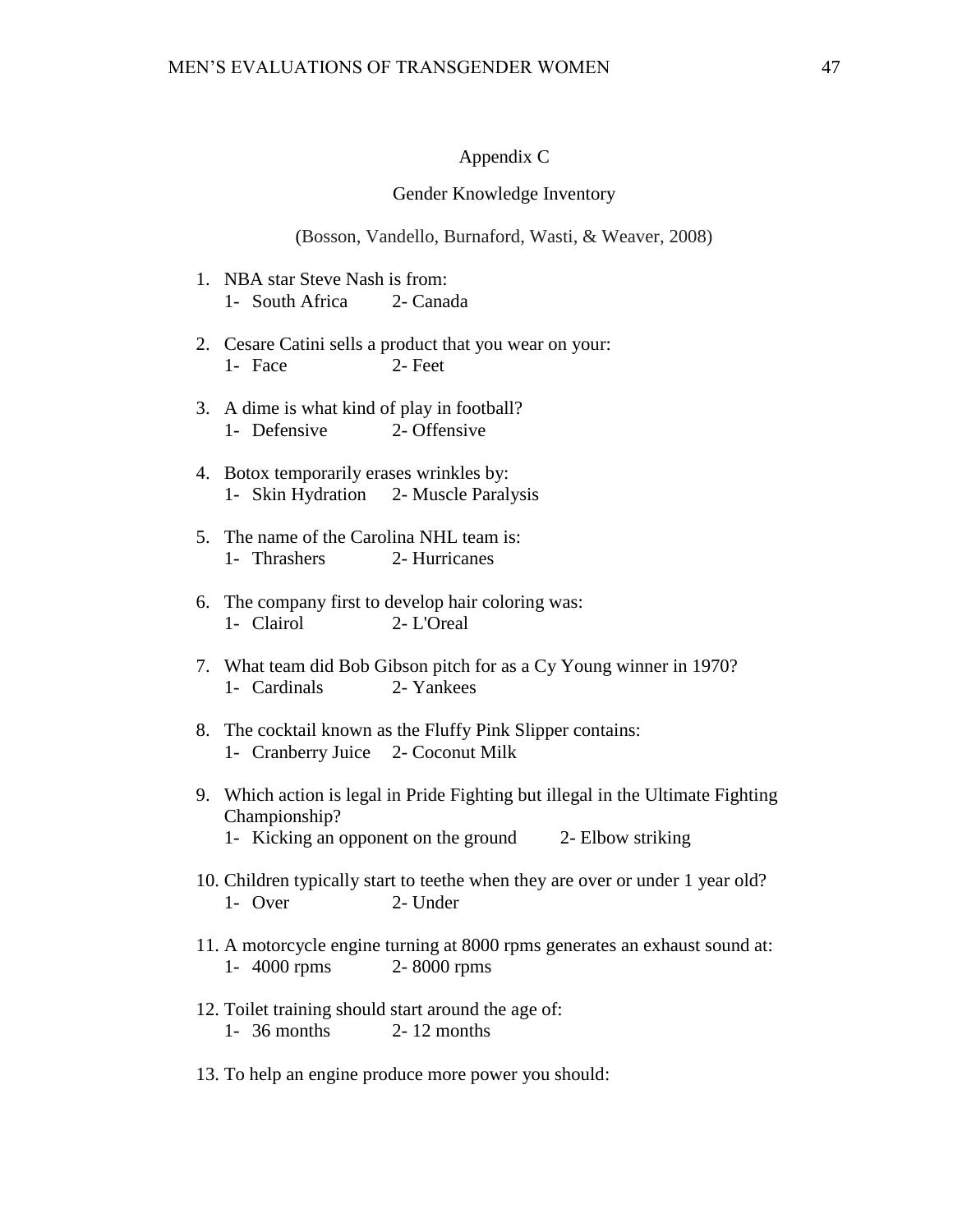- 1- Inject the fuel 2- Reduce displacement
- 14. Children should not be given which medication? 1- Ibuprofen 2- Aspirin
- 15. What do you call the small gap left between bricks at the bottom of a cavity wall to let water drain out? 1- Straight channel 2- Weephole
- 16. How many cups of water does it take to cook 1 cup of rice? 1- 2 cups 2- 3 cups
- 17. Karate originated as a martial art in: 1- Japan 2- China
- 18. Leftovers that contain dairy can be safely kept at room temperature for up to:  $1 - 4$  hours  $2 - 2$  hours
- 19. The first people to use primitive flamethrowers in battle were: 1- Greeks 2- Turks
- 20. If you don't have baking powder, you substitute baking soda plus: 1- Salt 2- Cream of Tarter
- 21. Polyvinyl chloride is often used in the home for what? 1- Cleansing agent 2- Siding material
- 22. A roux is best described as a: 1- Sauce 2- Cake
- 23. If you need to replace the tank ball in a toilet, ask for a: 1- Flapper 2- Ball cock
- 24. Compared to men, women need more: 1- Iron  $2-Zinc$
- 25. The paste used for soldering joints is called: 1- Gel 2- Flux
- 26. During pregnancy, morning sickness usually occurs in which trimester? 1- Second 2- First
- 27. When choosing insulation, the R-value should be: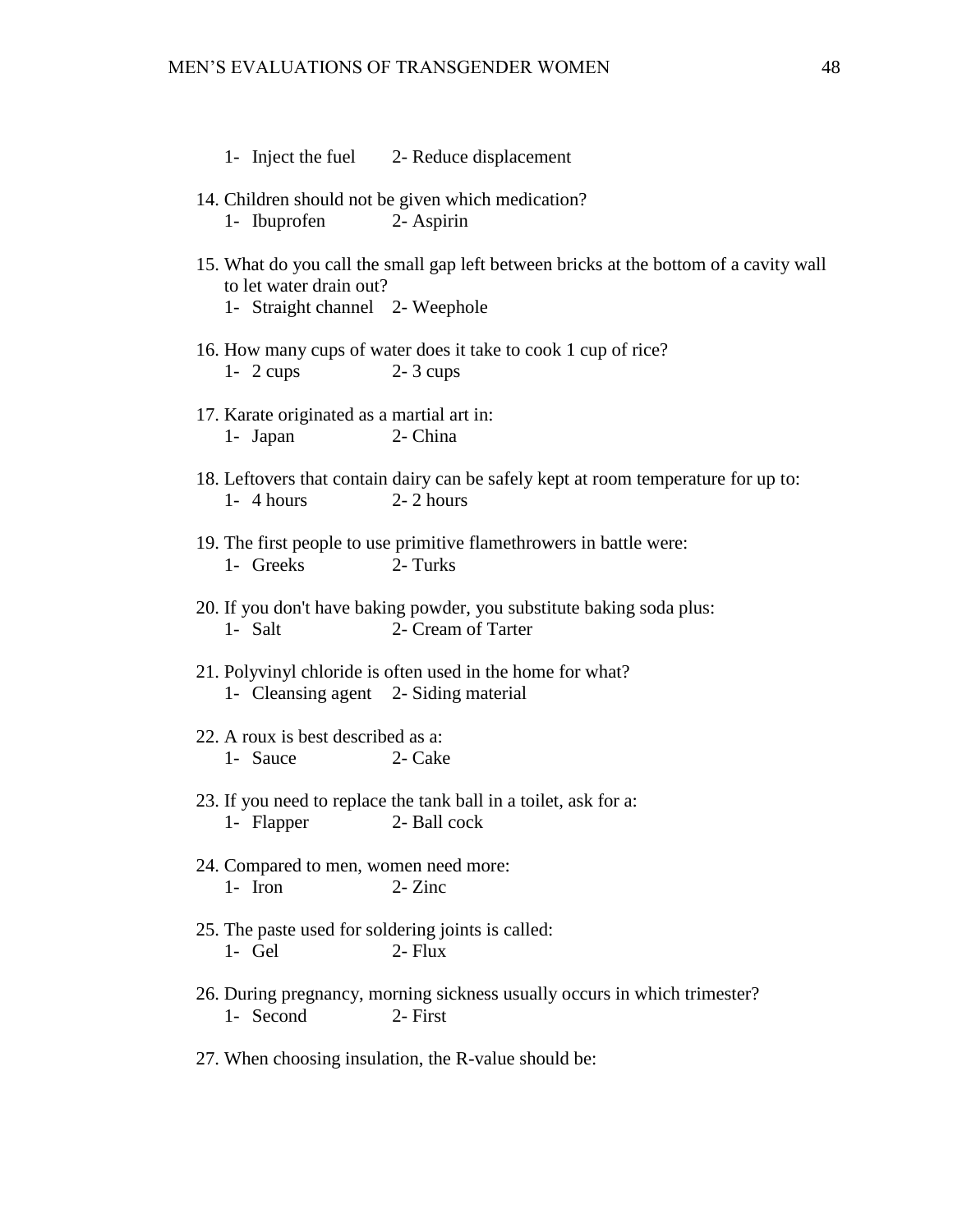- 1- High 2- Low
- 28. What was the first website devoted to women? 1- Glamnet.com 2- Ivillage.com
- 29. Hugh Hefner first published Playboy magazine in: 1- 1963 2- 1953
- 30. Who has written the most romance novels? 1- Betty Hale Hyatt 2- Dame Barbara Cartland
- 31. What is Jean Claude Van Damme's name in "Bloodsport"? 1- Frank Dux 2- Louis Burke
- 32. Which magazine was founded first? 1- Vogue 2- Cosmopolitan